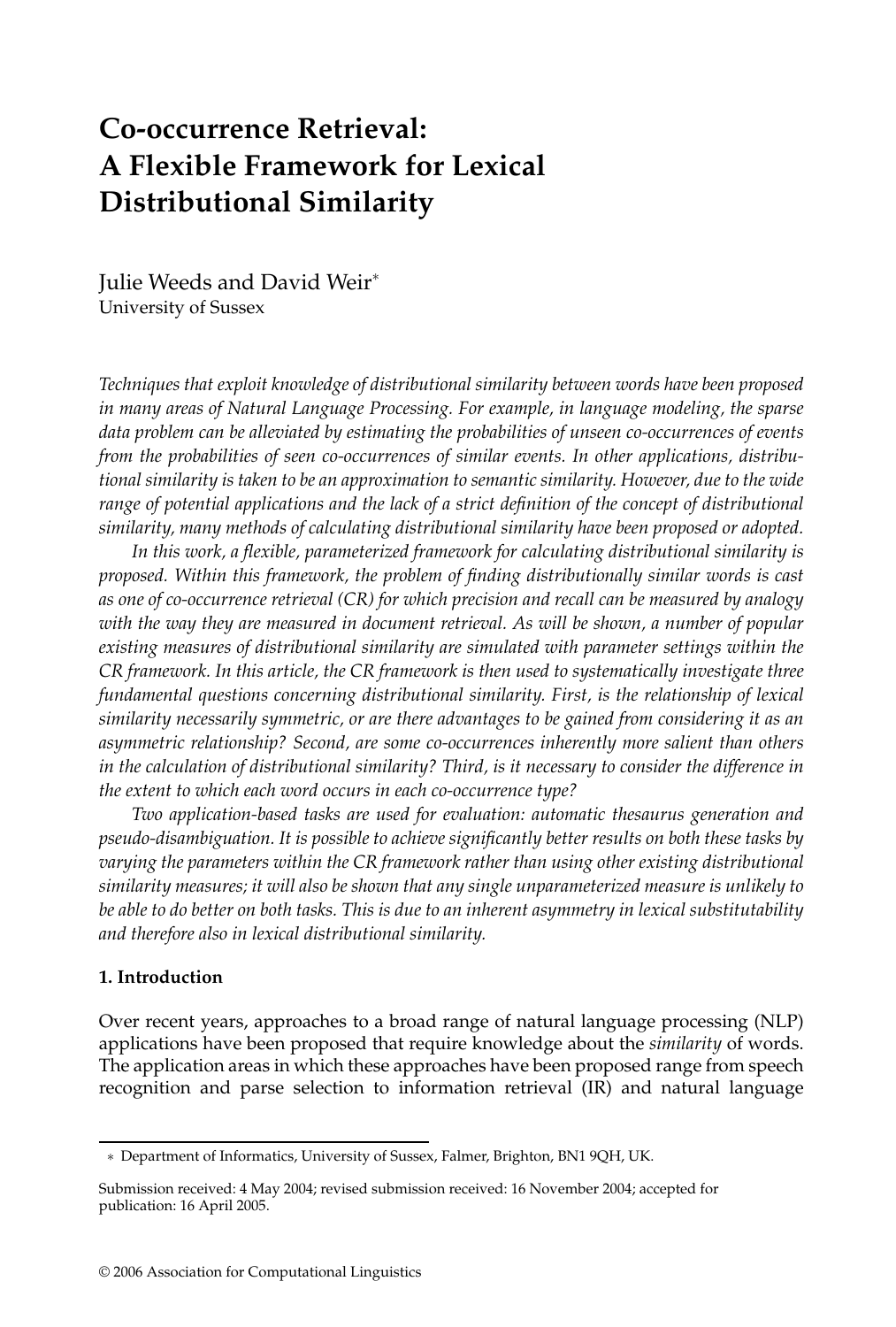generation. For example, language models that incorporate substantial lexical knowledge play a key role in many statistical NLP techniques (e.g., in speech recognition and probabilistic parse selection). However, they are difficult to acquire, since many plausible combinations of events are not seen in corpus data. Brown et al. (1992) report that one can expect 14.7% of the word triples in any new English text to be unseen in a training corpus of 366 million English words. In our own experiments with grammatical relation data extracted by a Robust Accurate Statistical Parser (RASP) (Briscoe and Carroll 1995; Carroll and Briscoe 1996) from the British National Corpus (BNC), we found that 14% of noun-verb direct-object co-occurrence tokens and 49% of noun-verb direct-object co-occurrence types in one half of the data set were not seen in the other half. A statistical technique using a language model that assigns a zero probability to these previously unseen events will rule the correct parse or interpretation of the utterance impossible.

Similarity-based smoothing (Hindle 1990; Brown et al. 1992; Dagan, Marcus, and Markovitch 1993; Pereira, Tishby, and Lee 1993; Dagan, Lee, and Pereira 1999) provides an intuitively appealing approach to language modeling. In order to estimate the probability of an unseen co-occurrence of events, estimates based on seen occurrences of similar events can be combined. For example, in a speech recognition task, we might predict that *cat* is a more likely subject of *growl* than the word *cap*, even though neither co-occurrence has been seen before, based on the fact that *cat* is "similar" to words that do occur as the subject of *growl* (e.g., *dog* and *tiger*), whereas *cap* is not.

However, what is meant when we say that *cat* is "similar" to *dog*? Are we referring to their semantic similarity, e.g., the components of meaning they share by virtue of both being carnivorous four-legged mammals? Or are we referring to their distributional similarity, e.g., in keeping with the Firthian tradition, $1$  the fact that these words tend to occur as the arguments of the same verbs (e.g., *eat*, *feed*, *sleep*) and tend to be modified by the same adjectives (e.g., *hungry* and *playful*).

In some applications, the knowledge required is clearly semantic. In IR, documents might be usefully retrieved that use synonymous terms or terms subsuming those specified in a user's query (Xu and Croft 1996). In natural language generation (including text simplification), possible words for a concept should be similar in meaning rather than just in syntactic or distributional behavior. In these application areas, distributional similarity can be taken to be an approximation to semantic similarity. The underlying idea is based largely on the central claim of the distributional hypothesis (Harris 1968), that is:

The meaning of entities, and the meaning of grammatical relations among them, is related to the restriction of combinations of these entities relative to other entities.

This hypothesized relationship between distributional similarity and semantic similarity has given rise to a large body of work on automatic thesaurus generation (Hindle 1990; Grefenstette 1994; Lin 1998a; Curran and Moens 2002; Kilgarriff 2003). There are inherent problems in evaluating automatic thesaurus extraction techniques, and much research assumes a gold standard that does not exist (see Kilgarriff [2003] and Weeds [2003] for more discussion of this). A further problem for distributional similarity methods for automatic thesaurus generation is that they do not offer any obvious way to distinguish between linguistic relations such as synonymy, antonymy, and hyponymy (see Caraballo [1999] and Lin et al. [2003] for work on this). Thus, one may question

<sup>1 &</sup>quot;You shall know a word by the company it keeps."(Firth 1957)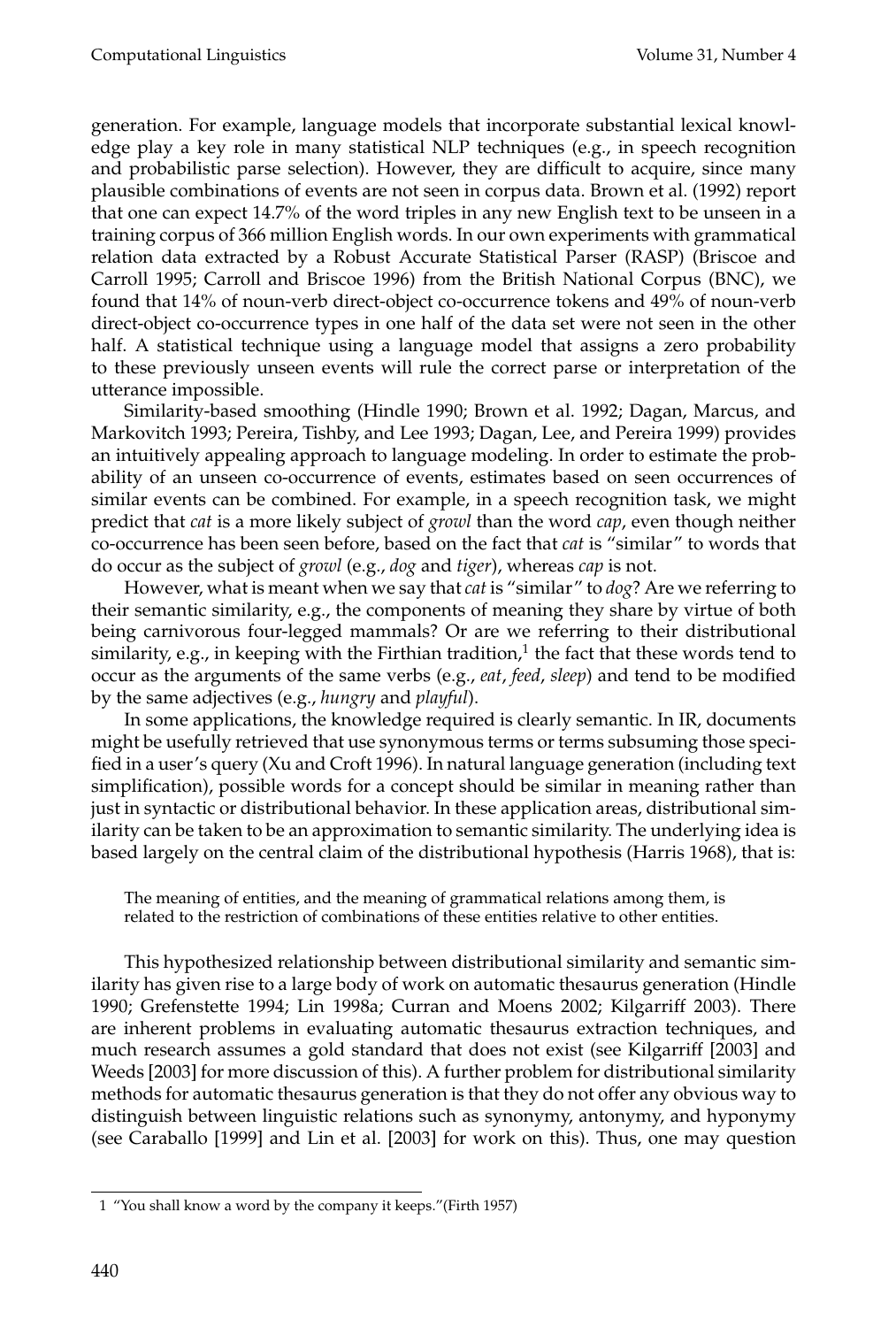the benefit of automatically generating a thesaurus if one has access to large-scale manually constructed thesauri (e.g., WordNet [Fellbaum 1998], *Roget's* [Roget 1911], the *Macquarie* [Bernard 1990] and Moby<sup>2</sup>). Automatic techniques give us the opportunity to model language change over time or across domains and genres. McCarthy et al. (2004) investigate using distributional similarity methods to find predominant word senses within a corpus, making it possible to tailor an existing resource (WordNet) to specific domains. For example, in the computing domain, the word *worm* is more likely to be used in its 'malicious computer program' sense than in its 'earthworm' sense. This domain knowledge will be reflected in a thesaurus automatically generated from a computing-specific corpus, which will show increased similarity between *worm* and *virus* and reduced similarity between *worm* and *caterpillar*.

In other application areas, however, the requirement for "similar" words to be semantically related as well as distributionally related is less clear. For example, in prepositional phrase attachment ambiguity resolution, it is necessary to decide whether the prepositional phrase attaches to the verb or the noun as in the examples (1) and (2).

- 1. Mary ((visited their cottage) with her brother).
- 2. Mary (visited (their cottage with a thatched roof)).

Hindle and Rooth (1993) note that the correct decision depends on all four lexical events (the verb, the object, the preposition, and the prepositional object). However, a statistical model built on the basis of four lexical events must cope with extremely sparse data. One approach (Resnik 1993; Li and Abe 1998; Clark and Weir 2000) is to induce probability distributions over semantic classes rather than lexical items. For example, a *cottage* is a type of *building* and a *brother* is a type of *person*, and so the co-occurrence of any type of building and any type of person might increase the probability that the PP in example (1) attaches to the verb.

However, it is unclear whether the classes over which probability distributions are induced need to be semantic or whether they could be purely distributional. If we know that two words tend to behave the same way with respect to prepositional phrase attachment, does it matter whether they mean similar things? Other arguments for using semantic classes over distributional classes can similarly be disputed (Weeds 2003). For example, it is not necessary for a class of objects to have a name or symbolic label for us to know that the objects are similar and to exploit that information. Distributional classes do conflate word senses, but in a task such as PP-attachment ambiguity resolution, we are unlikely to be working with sense-tagged examples and therefore it is for word forms that we will wish to estimate probabilities of different attachments. Finally, distributional classes may be over-fitted to a specific corpus, but this may be beneficial to the extent that the over-fitting reflects a specific domain or dialect.

Further, recent empirical evidence suggests that techniques based on distributional similarity may perform as well on this task as those based on semantic similarity. Li (2002) shows that using a fairly small corpus (126,084 sentences from the *Wall Street Journal*) and a distributional similarity technique, it is possible to outperform a state-of-the-art, WordNet-based technique in terms of accuracy, although not in terms of coverage. Pantel and Lin (2000) report performance of 84.3% using an unsupervised approach to prepositional phrase attachment based on distributional similarity

<sup>2</sup> The Moby Thesaurus is a product of the Moby Project, which was released into the public domain by Grady Ward in 1996.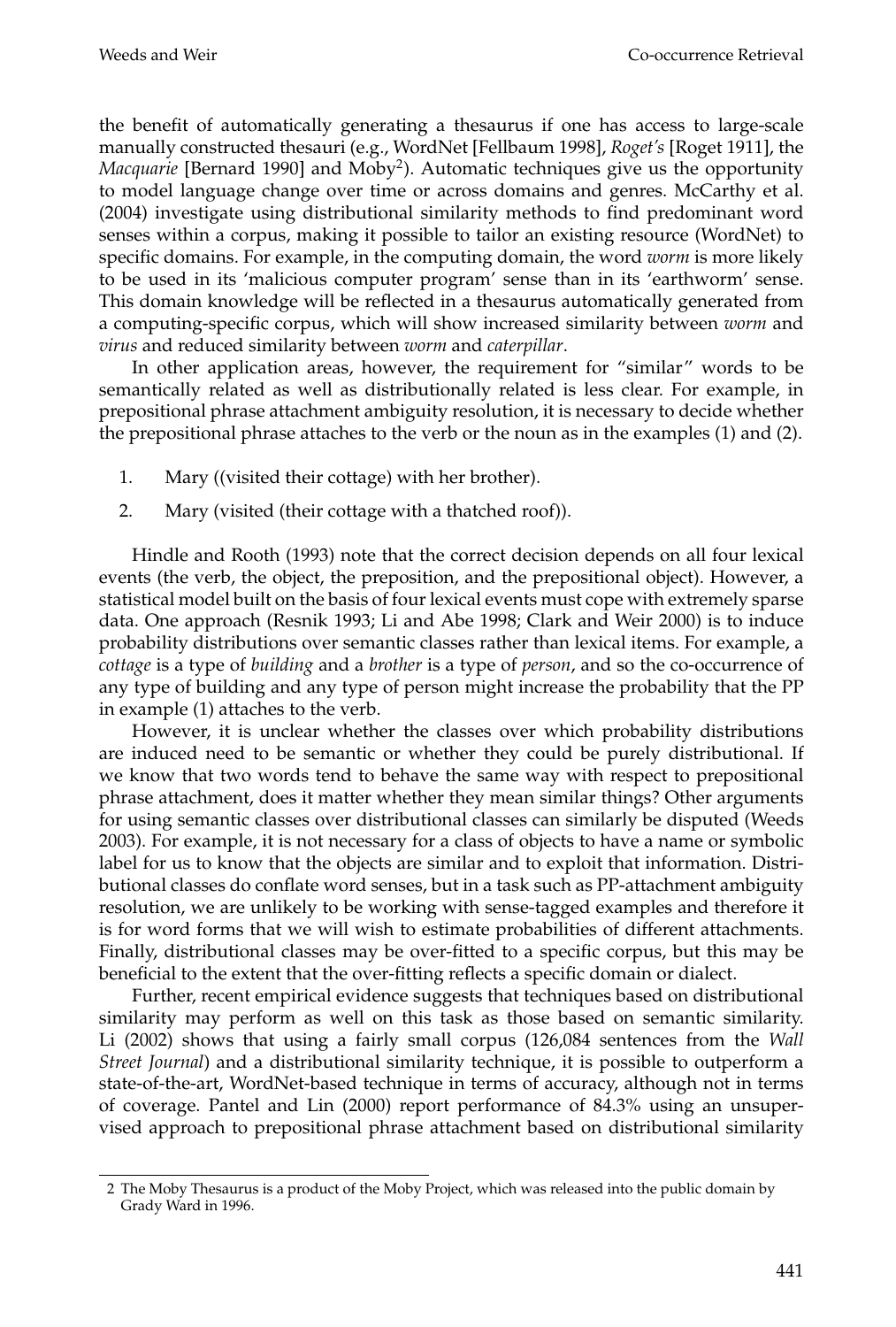techniques. This significantly outperforms previous unsupervised techniques and is drawing close to the state-of-the-art supervised techniques (88.2%).

Having discussed why distributional similarity is important, we now turn to how to formulate it. As we have said, two words are distributionally similar if they appear in similar contexts. We therefore need to consider what is meant by *context*. For example, two words could be considered to appear in the same context if they appear in the same sentence, the same document, or the same grammatical dependency relation. The effect of the type of context used is discussed by Kilgarriff and Yallop (2000). They show that the use of sentence-level and document-level context leads to "looser" thesauri more akin to *Roget's*, whereas the use of grammatical dependency relation level context leads to "tighter" thesauri more akin to WordNet. The use of grammatical dependency relations as context gives us a tighter thesaurus because it restricts distributionally similar words to those that are plausibly inter-substitutable (Church et al. 1994), giving us the following definition of distributional similarity:

The distributional similarity of two words is the extent to which they can be inter-substituted without changing the plausibility<sup>3</sup> of the sentence.

This concept of lexical substitutability highlights the relationship between distributional similarity and semantic similarity, since semantic similarity can be thought of as the degree of synonymy that exists between two words, where synonymy is defined (Church et al. 1994) as follows:

Two words are absolute synonyms if they can be inter-substituted in all possible contexts without changing the meaning.

In our empirical work, we focus on finding semantic relationships between words such as *synonymy*, *antonymy* and *hyponymy* that might be found in a tighter thesaurus such as WordNet. Hence, the proposed framework is based on the concept of substitutability, and we use grammatical dependency relations as context. However, since the framework is based on *features*, there is no reason why someone wishing to find topical relationships between words, as might be found in *Roget's*, could not use the framework. We simply do not repeat the earlier work of Kilgarriff and Yallop (2000).

However, a number of questions still remain, which this work does investigate:

- 1. Is lexical substitutability and therefore distributional similarity symmetric? The concept of substitution is inherently asymmetric. It is possible to measure the appropriateness of substituting word A for word B without measuring the appropriateness of substituting word B for word A. Similarity has been defined in terms of *inter-substitutability*; but we ask whether there is something in the inherent asymmetry of substitution that can be exploited by an asymmetric measure of distributional similarity.
- 2. Are all contexts equally important? For example, some verbs, e.g., *have* and *get*, are selectionally weak in the constraints they place on their arguments (Resnik 1993). Should such contexts be considered on equal terms with selectionally strong contexts in the calculation of distributional similarity?

<sup>3</sup> We use "plausible sentence" to refer to a sentence that might be observed in naturally occurring language data.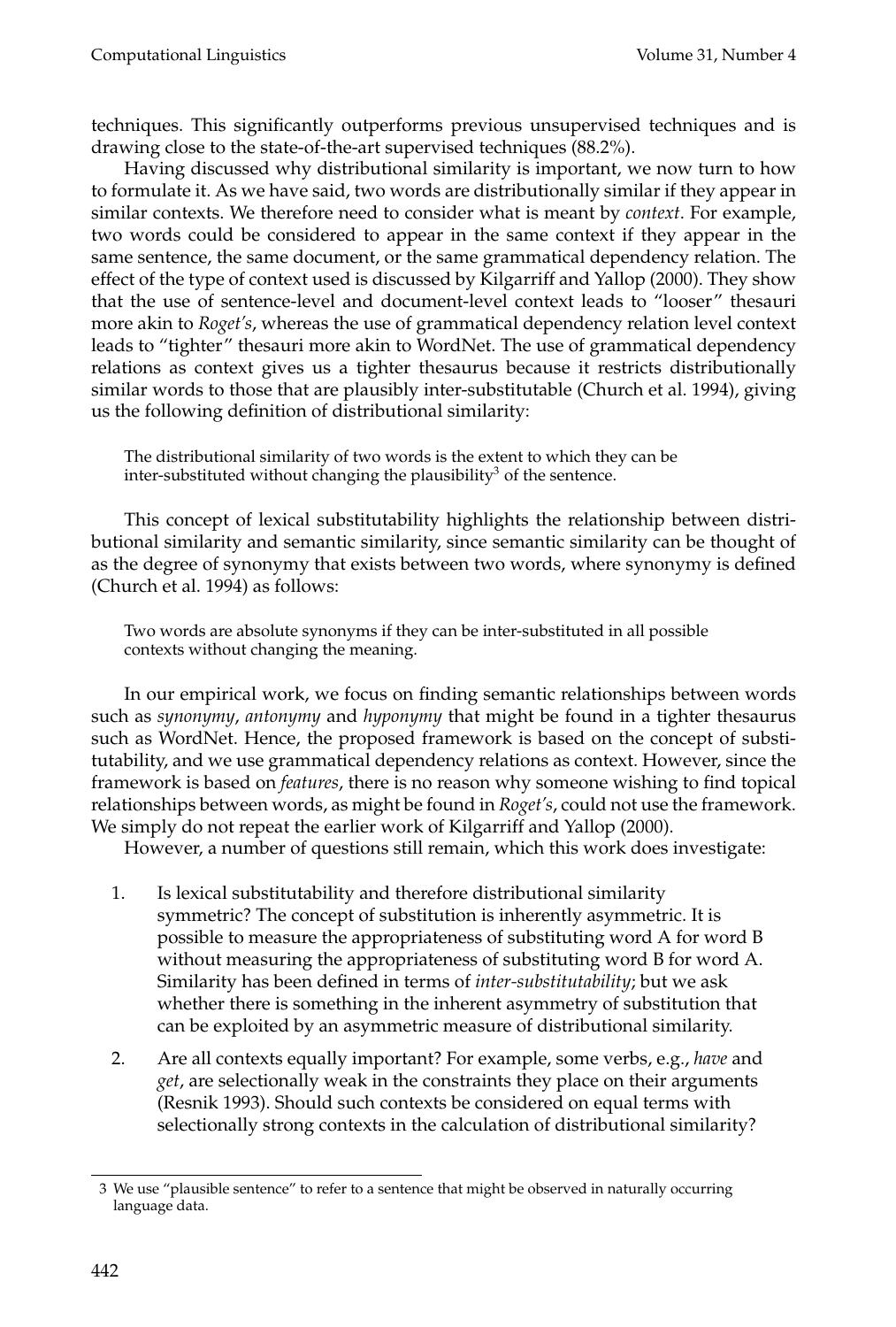3. Is it necessary to consider the difference in extent to which each word appears in each context? Is it enough to know that both words can occur in each context, or do similar words occur in similar contexts with similar probabilities?

In order to answer these questions, we take a pragmatic, application-oriented approach to evaluation that is based on the assumption that we want to know which words are distributionally similar because particular applications can make use of this information.

However, high performance in one application area is not necessarily correlated with high performance in another application area (Weeds and Weir 2003a). Thus, it is not clear that the same characteristics that make a distributional similarity measure useful in one application will make it useful in another. For example, with regard to the question about symmetry, in some applications we may prefer a word A that can be substituted for word B in all of the contexts in which B occurs. In other applications, we may prefer a word A that can be substituted for word B in all of the contexts in which A occurs. For example, asked for a semantically related word to *dog*, we might say *animal*, since *animal* can generally be used in place of *dog*, whereas we might be less likely to say *dog* for *animal*, since *dog* cannot generally be used in place of *animal*. This preference in the direction of the relationship between the two words is not necessarily maintained when one considers language modeling in the face of sparse data. If we want to learn what other contexts *animal* can occur in, we might look at the co-occurrences of words such as *dog*, since we know that *dog* can generally be replaced by *animal*. If we want to learn what other contexts *dog* can occur in, we are less likely to look at the co-occurrences of *animal*, since we know that *animal* can occur in contexts in which *dog* cannot.

Rather than attempt to find a single universally optimal distributional similarity measure, or propose using a radically different distributional similarity measure in each possible application, we propose a flexible, parameterized framework for calculating distributional similarity (Section 2). Within this framework, we cast the problem of finding distributionally similar words as one of *co-occurrence retrieval* (CR), for which we can measure precision and recall by analogy with the way that they are measured in *document retrieval*. Different models within this framework allow us to investigate how frequency information is incorporated into the distributional similarity measure. Different parameter settings within each model allow us to investigate asymmetry in similarity. In Section 3 we discuss the data and the neighbor set comparison technique used throughout our empirical work. In Section 4 we discuss a number of existing distributional similarity measures and discuss the extent to which these can be simulated by settings within the CR framework. In Section 5 we evaluate the CR framework on a semantic task (WordNet prediction) and on a language modeling task (pseudo-disambiguation).

## **2. Co-occurrence Retrieval**

In this section, we present a flexible framework for distributional similarity. This framework directly defines a similarity function, does not require smoothing of the base language model, and allows us to systematically explore the questions about similarity raised in Section 1. In our approach, similarity between words is viewed as a measure of how appropriate it is to use one word (or its distribution) in place of the other. Like relative entropy (Cover and Thomas 1991), it is inherently asymmetric, since we can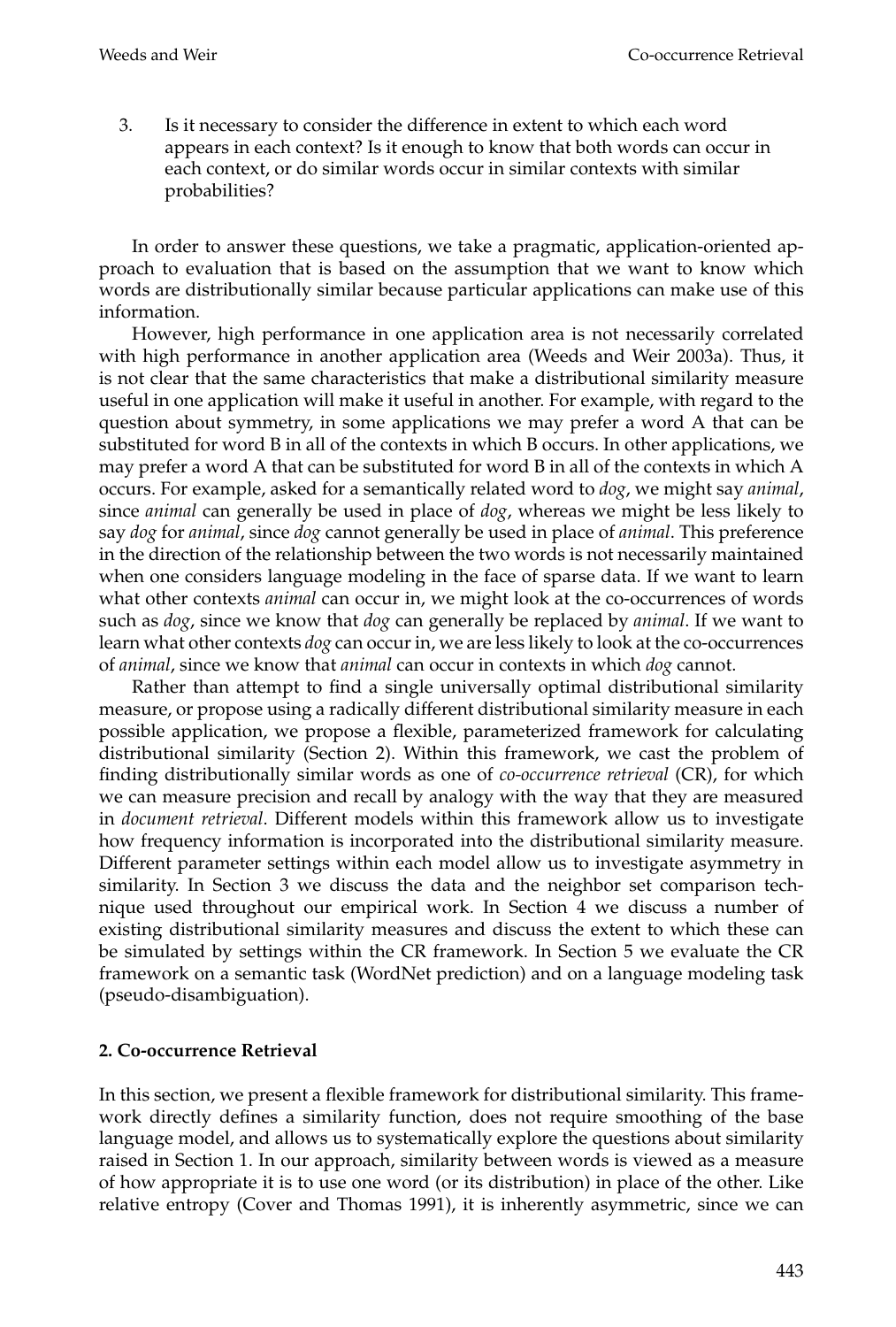measure how appropriate it is to use word A instead of word B separately from how appropriate it is to use word B instead of word A.

The framework presented here is general to the extent that it can be used to compute similarities for any set of objects where each object has an associated set of **features** or **co-occurrence types** and these co-occurrence types have associated frequencies that may be used to form probability estimates. Throughout our discussion, the word for which we are finding neighbors will be referred to as the **target word**. If we are computing the similarity between the target word and another word, then the second word is a **potential neighbor** of the target word. A target word's **nearest neighbors** are the potential neighbors that have the highest similarity with the target word.

#### **2.1 Basic Concepts**

Let us imagine that we have formed descriptions of each word in terms of the other words with which they co-occur in various specified grammatical relations in some corpus. For example, the noun *cat* might have the co-occurrence types  $\langle \textit{dobj-of}, \textit{feed} \rangle$  and -*ncmod-by, hungry*. Now let us imagine that we have lost (or accidentally deleted) the description for word *w*2, but before this happened we had noticed that the description of word  $w_2$  was very similar to that of word  $w_1$ . For example, the noun  $\log$  might also have the co-occurrence types  $\langle \textit{dobj-of}, \textit{feed} \rangle$  and  $\langle \textit{ncmd-by}, \textit{hungry} \rangle$ . Hence, we decide that we can use the description of word  $w_1$  instead of the description of word  $w_2$  and are hopeful that nobody will notice. How well we do will depend on the validity of substituting  $w_1$  for  $w_2$ , or, in other words, the similarity between  $w_1$  and  $w_2$ .

The task we have set ourselves can be seen as **co-occurrence retrieval** (CR). By analogy with information retrieval, where there is a set of documents that we would like to retrieve and a set of documents that we do retrieve, we have a scenario where there is a set of co-occurrences that we would like to retrieve, the co-occurrences of  $w_2$ , and a set of co-occurrences that we have retrieved, the co-occurrences of  $w_1$ . Continuing the analogy, we can measure how well we have done in terms of precision and recall, where **precision** tells us how much of what was retrieved was correct and **recall** tells us how much of what we wanted to retrieve was retrieved.

Our flexible framework for distributional similarity is based on this notion of cooccurrence retrieval. As the distribution of word B moves away from being identical to that of word A, its "similarity" with A can decrease along one or both of two dimensions. When B occurs in contexts that word A does not, the result is a loss of precision, but B may remain a high-recall neighbor. For example, we might expect the noun *animal* to be a high-recall neighbor of the noun *dog*. When B does not occur in contexts that A does occur in, the result is a loss of recall but B may remain a highprecision neighbor. For example, we might expect the noun *dog* to be a high-precision neighbor of the noun *animal*. We can explore the merits of symmetry and asymmetry in a similarity measure by varying the relative importance attached to precision and recall. This was the first question posed about distributional similarity in Section 1.

The remainder of this section is devoted to defining two types of co-occurrence retrieval model (CRM). **Additive models** are based on the Boolean concept of two objects either sharing or not sharing a particular feature (where objects are words and features are co-occurrence types). **Difference-weighted models** incorporate the difference in extent to which each word has each feature. Exploring the two types of models, both defined on the same concepts of precision and recall, allows us to investigate the third question posed in Section 1: Is a shared context worth the same, regardless of the difference in the extent to which each word appears in that context?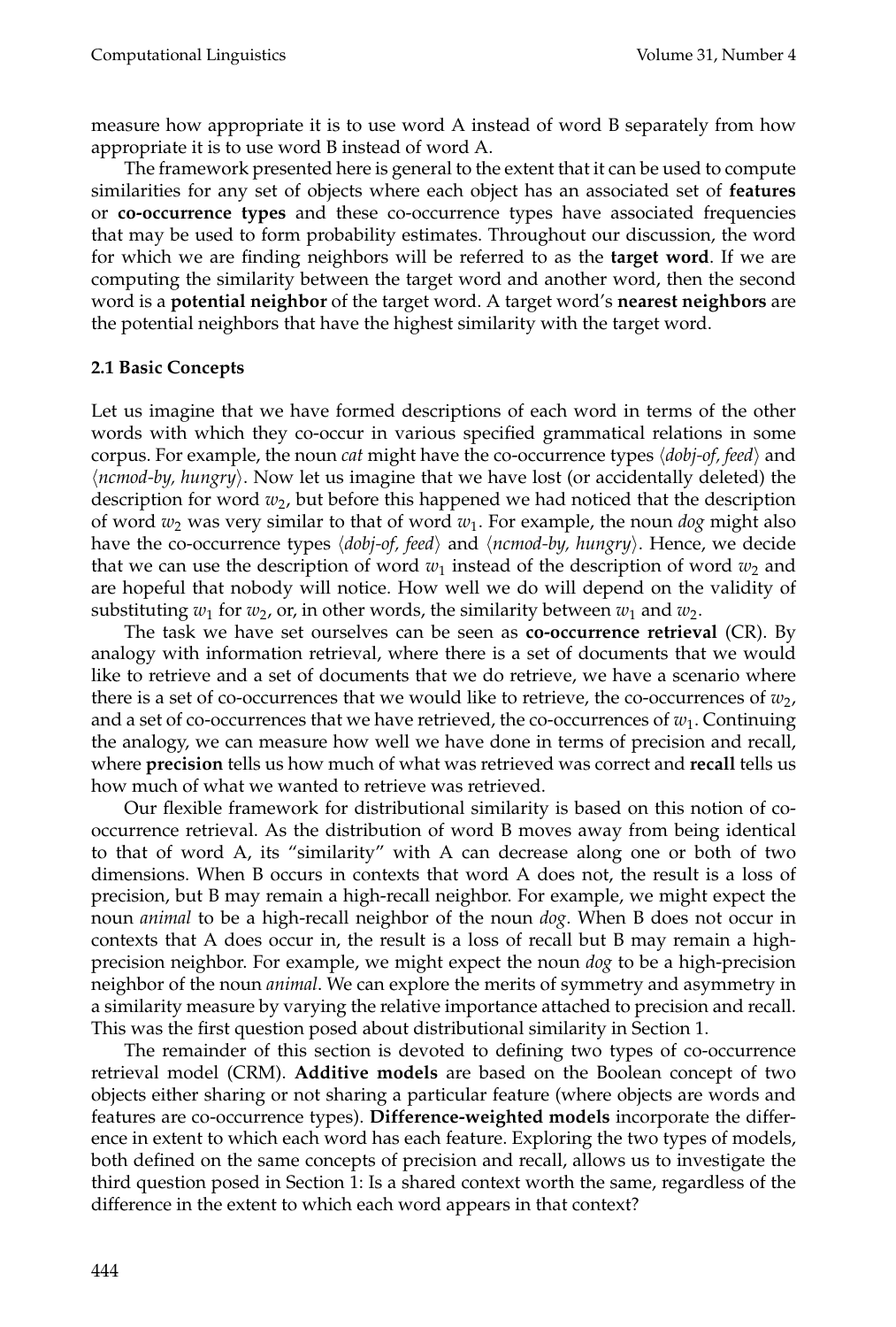We also use the CR framework to investigate the second question posed about distributional similarity, "Should all contexts be treated equally?," by using different weight functions within each type of model. Weight functions decide which cooccurrence types are features of a word and determine the relative importance of features. In previous work (Weeds and Weir 2003b), we experimented with weight functions based on combinatorial, probabilistic, and mutual information (MI). These allow us to define type-based, token-based, and MI-based CRMs, respectively. This work extends the previous work by also considering weighted mutual information (WMI) (Fung and McKeown 1997), the t-test (Manning and Schütze 1999), the z-test (Fontenelle et al. 1994), and an approximation to the log-likelihood ratio (Manning and Schütze 1999) as weight functions.

#### **2.2 Additive Models**

Having considered the intuition behind calculating precision and recall for cooccurrence retrieval, we now formulate this formally in terms of an additive model.

We first need to consider for each word *w* which co-occurrence types will be retrieved, or predicted, by it and, conversely, required in a description of it. We will refer to these co-occurrence types as the features of  $w$ ,  $F(w)$ :

$$
F(w) = \{c : D(w, c) > 0\}
$$
 (1)

where  $D(w, c)$  is the weight associated with word  $w$  and co-occurrence type  $c$ . Possible weight functions will be described in Section 2.3.

The shared features of word  $w_1$  and word  $w_2$  are referred to as the set of True Positives, *TP*(*w*1, *w*2), which will be abbreviated to *TP* in the rest of this article:

$$
TP(w_1, w_2) = F(w_1) \cap F(w_2)
$$
 (2)

The precision of  $w_1$ 's retrieval of  $w_2$ 's features is the proportion of  $w_1$ 's features that are shared by both words, where each feature is weighted by its relative importance according to  $w_1$ :

$$
\mathcal{P}^{add}(w_1, w_2) = \frac{\sum_{TP} D(w_1, c)}{\sum_{F(w_1)} D(w_1, c)}
$$
(3)

The recall of  $w_1$ 's retrieval of  $w_2$ 's features is the proportion of  $w_2$ 's features that are shared by both words, where each feature is weighted by its relative importance according to  $w_2$ :

$$
\mathcal{R}^{add}(w_1, w_2) = \frac{\sum_{TP} D(w_2, c)}{\sum_{F(w_2)} D(w_2, c)}
$$
(4)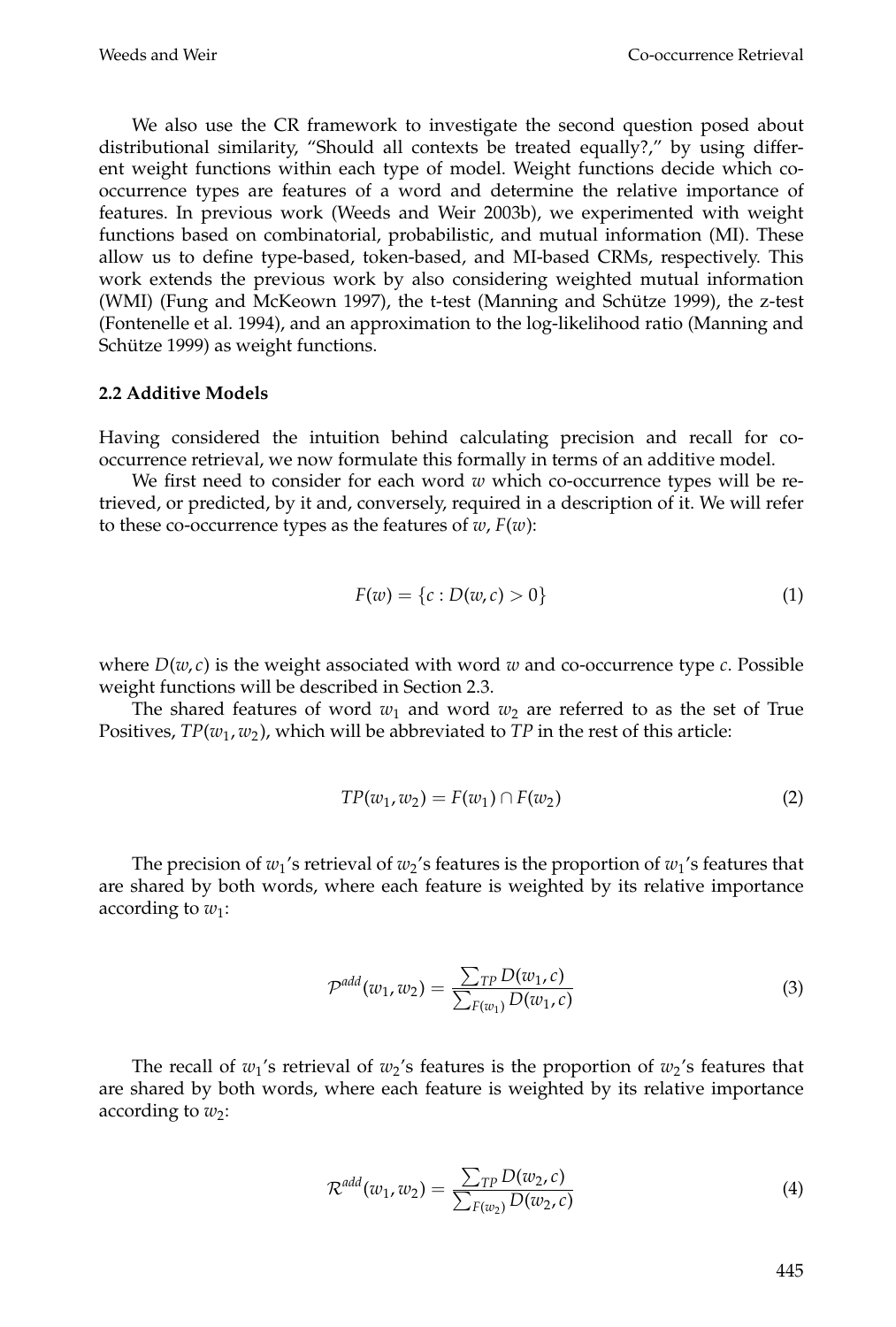#### **Table 1** Weight functions.

|                            | $D_{type}(w, c)$ = $\begin{cases} 1 & \text{if } P(c w) > 0 \\ 0 & \text{otherwise} \end{cases}$                                                          |
|----------------------------|-----------------------------------------------------------------------------------------------------------------------------------------------------------|
| $D_{tok}(w, c)$ = $P(c w)$ |                                                                                                                                                           |
|                            | $D_{mi}(w, c)$ = $I(w, c) = \log \left( \frac{P(c, w)}{P(c)P(w)} \right)$                                                                                 |
|                            | $D_{wmi}(w, c) = P(c, w) \cdot \log \left( \frac{P(c, w)}{P(c)P(w)} \right)$                                                                              |
|                            | $D_t(w, c)$ $=$ $\frac{P(c, w) - P(c) \cdot P(w)}{\sqrt{\frac{P(c, w)}{c}}}$                                                                              |
|                            | $D_z(w,c)$ $=$ $\frac{P(c,w)-P(c)\cdot P(w)}{\sqrt{\frac{P(c)\cdot P(w)}{P(c)\cdot P(w)}}}$                                                               |
|                            | $D_{\textit{allr}}(w,c)$ = $-2 \cdot \left(\log L\left(F(w,c), F(w), \frac{F(c)}{N}\right) - \log L\left(F(w,c), F(w), \frac{F(w,c)}{F(w)}\right)\right)$ |

Precision and recall both lie in the range [0,1] and are both equal to one when each word has exactly the same features. It should also be noted that the recall of *w*<sub>1</sub>'s retrieval of  $w_2$  is equal to the precision of  $w_2$ 's retrieval of  $w_1$ , i.e.,  $\mathcal{R}^{add}(w_1, w_2)$  =  $\mathcal{P}^{add}(w_2, w_1)$ .

## **2.3 Weight Functions**

The weight function plays two important roles. First, it determines which cooccurrences of  $w_1$  and  $w_2$  are important enough to be considered part of their description, or by analogy with document retrieval, which co-occurrences we want to retrieve for  $w_2$  and which co-occurrences we have retrieved using the description of  $w_1$ . It is then used to weight contexts by their importance. In the latter case,  $D(w_1, c)$  tells us the retrieval process's perceived relevance of co-occurrence type *c*, and  $D(w_2, c)$  tells us the actual relevance of co-occurrence type *c*. The weight functions we have considered so far are summarized in Table 1. Each weight function can be used to define its own CRM, which we will now discuss in more detail.

*Additive type-based CRM (* $D_{type}$ *).* In this CRM, the precision of  $w_1$ 's retrieval of  $w_2$  is the proportion of co-occurrence types occurring with  $w_1$  that also occur with  $w_2$ , and the recall of  $w_1$ 's retrieval of  $w_2$  is the proportion of verb co-occurrence types (or distinct verbs) occurring with  $w_2$  that also occur with  $w_1$ . In this case, the summed values of D are always 1, and hence the expressions for precision and recall can be simplified:

$$
\mathcal{P}_{type}^{add}(w_1, w_2) = \frac{\sum_{TP} D_{type}(w_1, c)}{\sum_{F(w_1)} D_{type}(w_1, c)} = \frac{|TP|}{|F(w_1)|}
$$
(5)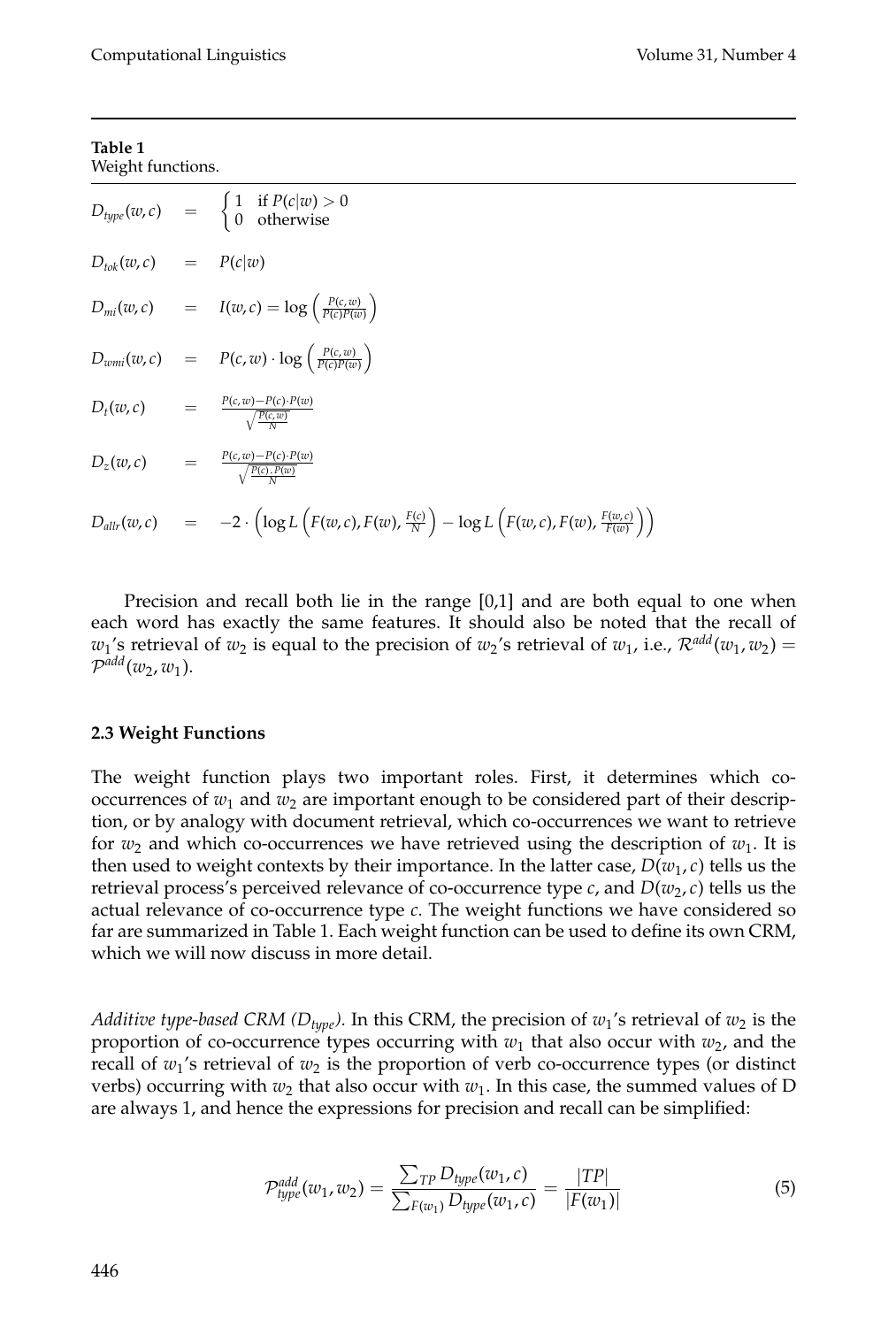$$
\mathcal{R}^{add}_{type}(w_1, w_2) = \frac{\sum_{TP} D_{type}(w_2, c)}{\sum_{F(w_2)} D_{type}(w_2, c)} = \frac{|TP|}{|F(w_2)|}
$$
(6)

*Additive token-based CRM (* $D_{tok}$ *).* In this CRM, the precision of  $w_1$ 's retrieval of  $w_2$  is the proportion of co-occurrence tokens occurring with  $w_1$  that also occur with  $w_2$ , and the recall of  $w_1$ 's retrieval of  $w_2$  is the proportion of co-occurrence tokens occurring with  $w_2$ that also occur with  $w_1$ . Hence, words have the same features as in the type-based CRM, but each feature is given a weight based on its probability of occurrence. Since  $F(w)$  =  ${c : D(w, c) > 0} = {c : P(c|w) > 0}$ , it follows that  $\sum_{F(w)} D_{tok}(w, c) = 1$ , and therefore the expressions for precision and recall can be simplified:

$$
\mathcal{P}_{tok}^{add}(w_1, w_2) = \frac{\sum_{TP} D_{tok}(w_1, c)}{\sum_{F(w_1)} D_{tok}(w_1, c)} = \sum_{TP} P(c, w_1)
$$
\n(7)

$$
\mathcal{R}_{tok}^{add}(w_1, w_2) = \frac{\sum_{TP} D_{tok}(w_2, c)}{\sum_{F(w_2)} D_{tok}(w_2, c)} = \sum_{TP} P(c, w_2)
$$
\n(8)

*Additive MI-based CRM (Dmi).* Using pointwise mutual information (MI) (Church and Hanks 1989) as the weight function means that a co-occurrence *c* is considered a feature of word *n* if the probability of their co-occurrence is greater than would be expected if words occurred independently. In addition, more informative co-occurrences contribute more to the sums in the calculation of precision and recall and hence have more weight.

*Additive WMI-based CRM (Dwmi).* Weighted mutual information (WMI) (Fung and McKeown 1997) has been proposed as an alternative to MI, particularly when MI might lead to the over-association of low-frequency events. In this function, the pointwise MI is multiplied by the probability of the co-occurrence; hence, reducing the weight assigned to low-probability events.

*Additive t-test based CRM (D<sub>t</sub>).* The t-test (Manning and Schütze 1999) is a standard statistical test that has been proposed for collocation analysis. It measures the (signed) difference between the observed probability of co-occurrence and the expected probability of co-occurrence, as would be observed if words occurred independently. The difference is divided by the standard deviation in the observed distribution. Similarly to MI, this score obviously gives more weight to co-occurrences that occur more than would be expected, and its use as the weight function results in any co-occurrences that occur less than would be expected being ignored.

*Additive z-test based CRM (D<sub>z</sub>).* The z-test (Fontenelle et al. 1994) is almost identical to the t-test. However, using the z-test, the (signed) difference between the observed probability of co-occurrence and the expected probability of co-occurrence is divided by the standard deviation in the expected distribution.

*Additive log-likelihood ratio based CRM (Dallr).* The log-likelihood ratio (Manning and Schütze 1999) considers the difference (as a  $log$  ratio) in probability of the observed frequencies of co-occurrences and individual words occurring under the null hypoth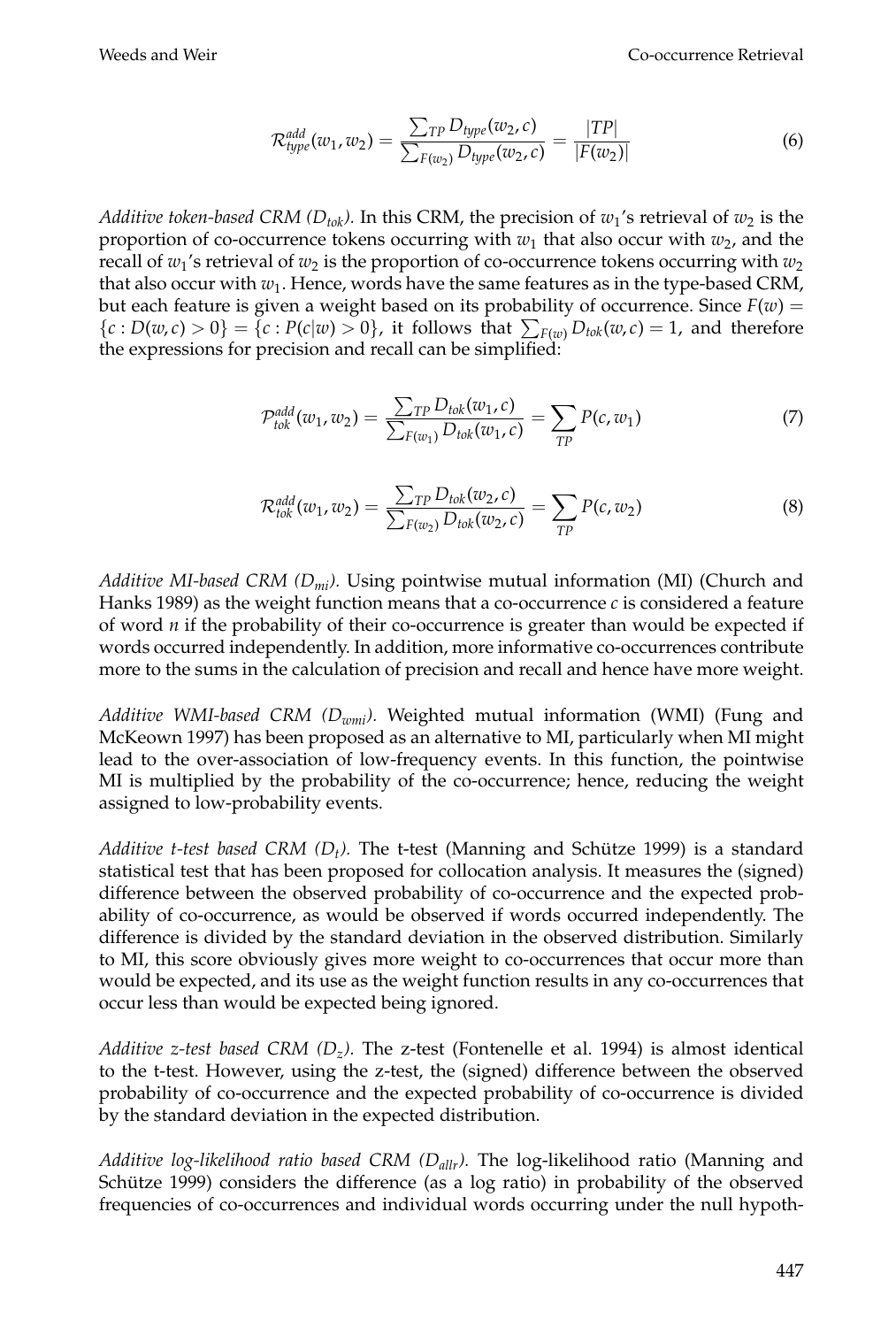esis, that words occur independently, and under the alternative hypothesis, that they do not.

$$
H_0: P(c|w) = p = P(c|\neg w)
$$
\n<sup>(9)</sup>

$$
H_1: P(c|w) = p_1 \neq p_2 = P(c|\neg n)
$$
\n(10)

If  $f(w, c)$  is the frequency of *w* and *c* occurring together,  $f(w)$  is the total frequency of *w* occurring in any context,  $f(c)$  is the total frequency of *c* occurring with any word, and *N* is the grand total of co-occurrences, then the log-likelihood ratio can be written:

$$
Log\lambda(w,c) = -2.\log\frac{L(H_0)}{L(H_1)}
$$
\n(11)

$$
= -2 \cdot \begin{pmatrix} \log L \left( f(w, c), f(w), \frac{f(c)}{N} \right) \\ + \log L \left( f(c) - f(w, c), N - f(w), \frac{f(c)}{N} \right) \\ - \log L \left( f(w, c), f(w), \frac{f(w, c)}{f(w)} \right) \\ - \log L \left( f(c) - f(w, c), N - f(w), \frac{f(c) - f(w, c)}{N - f(w)} \right) \end{pmatrix}
$$
(12)

where 
$$
L(k, n, x) = x^k (1 - x)^{n-k}
$$
 (13)

In our implementation (see Table 1), an approximation to this formula is used, which we term the ALLR weight function. We use an approximation because the terms that represent the probabilities of the other contexts (i.e., seeing  $f(c) - f(w, c)$  under each hypothesis) tend towards −∞ as *N* increases (since the probabilities tend towards zero). Since N is very large in our experiments (approximately 2,000,000), we found that using the full formula led to many weights being undefined. Further, since in this case the probability of seeing other contexts will be approximately equal under each hypothesis, it is a reasonable approximation to make.

Another potential problem with using the log-likelihood ratio as the weight function is that it is always positive, since the observed distribution is always more probable than the hypothesized distribution. All of the other weight functions assign a zero or negative weight to co-occurrence types that do not occur with a given word and thus these zero frequency co-occurrence types are never selected as features. This is advantageous in the computation of similarity, since computing the sums over all co-occurrence types rather than just those co-occurring with at least one of the words is (1) very computationally expensive and (2) due to their vast number, the effect of these zero frequency co-occurrence types tends to outweigh the effect of those co-occurrence types that have actually occurred. Giving such weight to these shared non-occurrences seems unintuitive and has been shown by Lee (1999) to be undesirable in the calculation of distributional similarity. Hence, when using the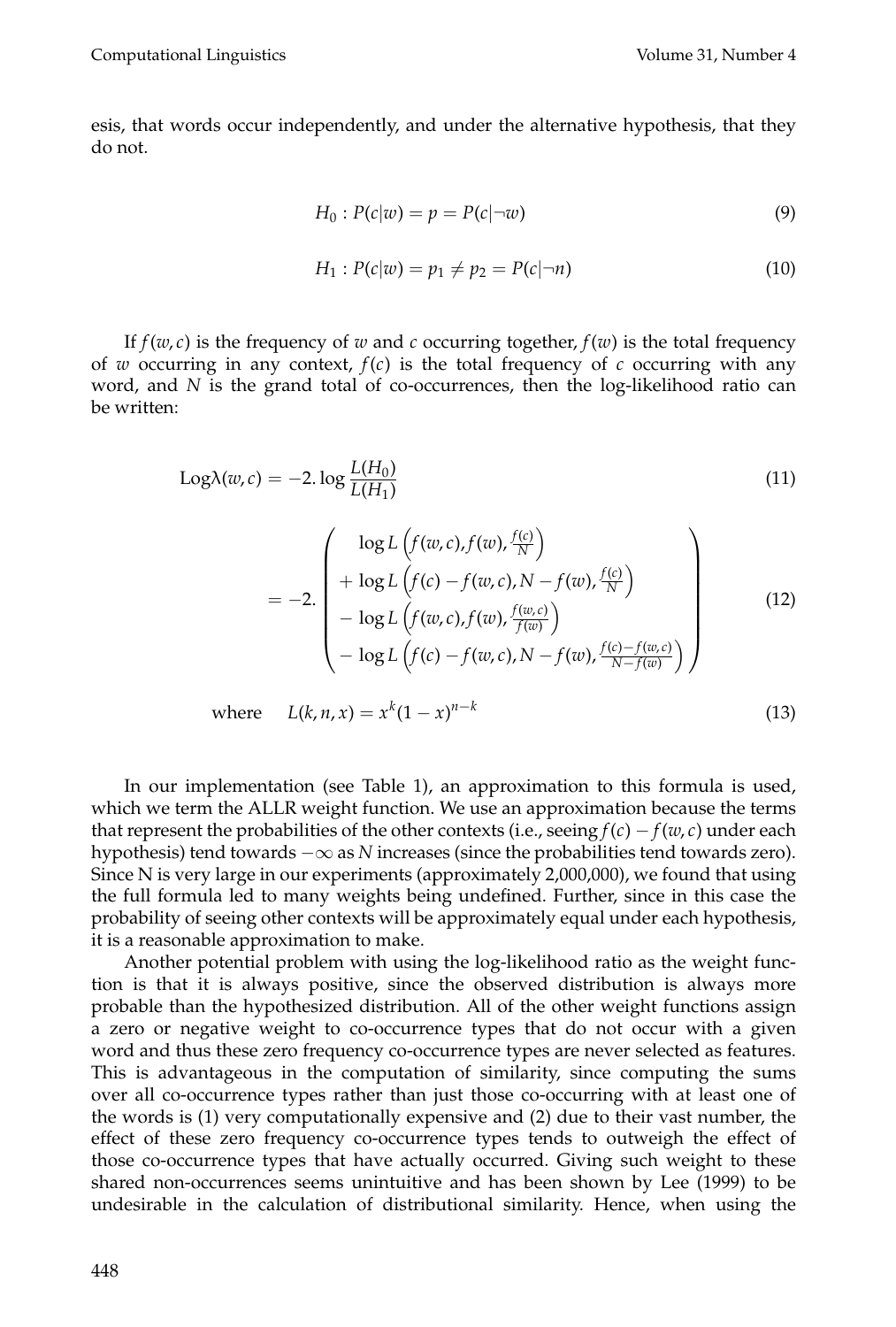ALLR as the weight function, we use the additional restriction that  $P(c, w) > 0$  when selecting features.

#### **2.4 Difference-Weighted Models**

In additive models, no distinction is made between features that have occurred to the same extent with each word and features that have occurred to different extents with each word. For example, if two words have the same features, they are considered identical, regardless of whether the feature occurs with the same probability with each word or not. Here, we define a type of model that allows us to capture the difference in the extent to which each word has each feature.

We do this by defining the similarity of two words with respect to an *individual* feature, using the same principles that we use to define the similarity of two words with respect to all their features. First, we define an **extent** function, *E*(*w*, *c*), which is the extent to which  $w_1$  goes with  $c$  and which may be, but is not necessarily, the same as the weight function  $D(n, w)$ . Possible extent functions will be discussed in Section 2.5. Having defined this function, we can measure the precision and recall of individual features. The precision of an individual feature *c* retrieved by  $w_1$  is the extent to which both words go with *c* divided by the extent to which *w*<sup>1</sup> goes with *c*. The recall of the retrieval of  $c$  by  $w_1$  is the extent to which both words go with  $c$  divided by the extent to which  $w_2$  goes with  $c$ .

$$
\mathcal{P}(w_1, w_2, c) = \frac{\min(E(w_1, c), E(w_2, c))}{E(w_1, c)}
$$
\n(14)

$$
\mathcal{R}(w_2, w_1, c) = \frac{\min(E(w_1, c), E(w_2, c))}{E(w_2, c)}
$$
\n(15)

Precision and recall of an individual feature, like precision and recall of a distribution, lie in the range [0,1]. We can now redefine precision and recall of a distribution as follows:

$$
\mathcal{P}^{dw}(w_1, w_2) = \frac{\sum_{TP} D(w_1, c) \cdot \mathcal{P}(w_1, w_2, c)}{\sum_{F(w_1)} D(w_1, c)}
$$
(16)

$$
\mathcal{R}^{dw}(w_1, w_2) = \frac{\sum_{TP} D(w_2, c) \cdot \mathcal{R}(w_1, w_2, c)}{\sum_{F(w_2)} D(w_2, c)}
$$
(17)

Using precision and recall of individual features as weights in the definitions of precision and recall of a distribution captures the intuition that retrieval of a co-occurrence type is not a black-and-white matter. Features that are shared to a similar extent are considered more important in the calculation of distributional similarity.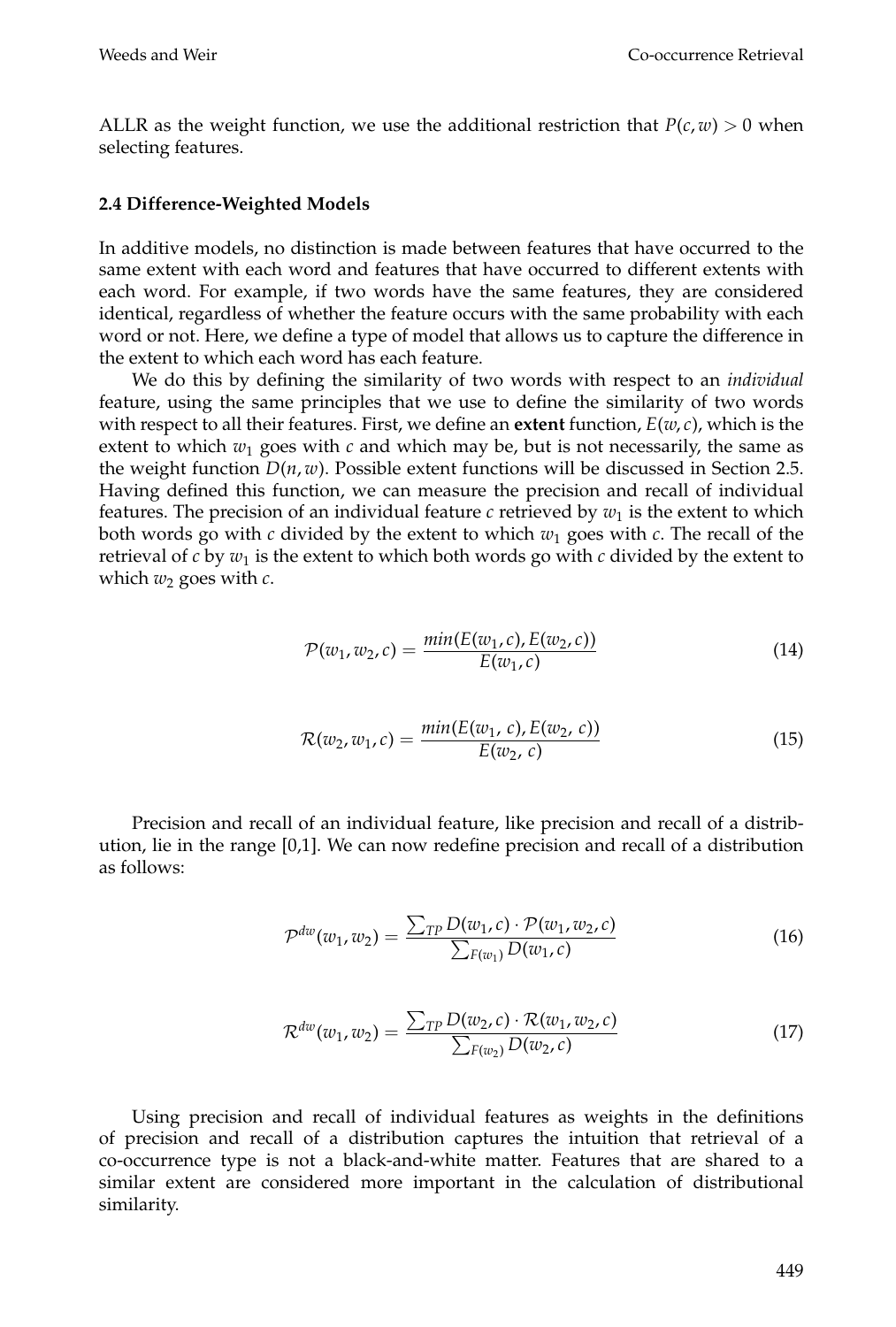#### **Table 2** Extent functions.

$$
E_{type}(w, c) = P(c|w)
$$
  
\n
$$
E_{tok}(w, c) = P(c|w)
$$
  
\n
$$
E_{mi}(w, c) = I(w, c) = \log\left(\frac{P(c, w)}{P(c)P(w)}\right)
$$
  
\n
$$
E_{wmi}(w, c) = P(c, w) \cdot \log\left(\frac{P(c, w)}{P(c)P(w)}\right)
$$
  
\n
$$
E_t(w, c) = \frac{P(c, w) - P(c) \cdot P(w)}{\sqrt{\frac{P(c, w)}{N}}}
$$
  
\n
$$
E_z(w, c) = \frac{P(c, w) - P(c) \cdot P(w)}{\sqrt{\frac{P(c) \cdot P(w)}{N}}}
$$
  
\n
$$
E_{allr}(w, c) = -2 \cdot \left(\log L\left(f(w, c), f(w), \frac{f(c)}{N}\right) - \log L\left(f(w, c), f(w), \frac{f(w, c)}{f(w)}\right)\right)
$$

## **2.5 Extent Functions**

The extent functions we have considered so far are summarized in Table 2. Note that in general, the extent function is the same as the weight function, which leads to a standard simplification of the expressions for precision and recall in the differenceweighted CRMs. For example, in the *difference-weighted MI-based model* we get the expressions:

$$
\mathcal{P}_{mi}^{dw}(w_1, w_2) = \frac{\sum_{TP} I(w_1, c) \cdot \frac{min(I(w_1, c), I(w_2, c))}{I(w_1, c)}}{\sum_{F(w_1)} I(w_1, c)} = \frac{\sum_{TP} min(I(w_1, c), I(w_2, c))}{\sum_{F(w_1)} I(w_1, c)}
$$
(18)

$$
\mathcal{R}_{mi}^{dw}(w_1, w_2) = \frac{\sum_{TP} I(w_2, c) \cdot \frac{min(I(w_2, c), I(w_1, c))}{I(w_2, c)}}{\sum_{F(w_2)} I(w_2, c)} = \frac{\sum_{TP} min(I(w_2, c), I(w_1, c))}{\sum_{F(w_2)} I(w_2, c)}
$$
(19)

Similar expressions can be derived for the *WMI-based CRM*, the *t-test based CRM*, the *z-test based CRM*, and the *ALLR-based CRM*. An interesting special case is the *difference*weighted token-based CRM. In this case, since  $\sum_{F(w)} P(c|w) = 1$ , we derive the following expressions for precision and recall:

$$
\mathcal{P}_{tok}^{dw}(w_1, w_2) = \frac{\sum_{TP} P(c|w_1) \cdot \frac{min(P(c|w_1), P(c|w_2))}{P(c|w_1)}}{\sum_{F(w_1)} P(c|w_1)} = \sum_{TP} min(P(c|w_1), P(c|w_2)) \tag{20}
$$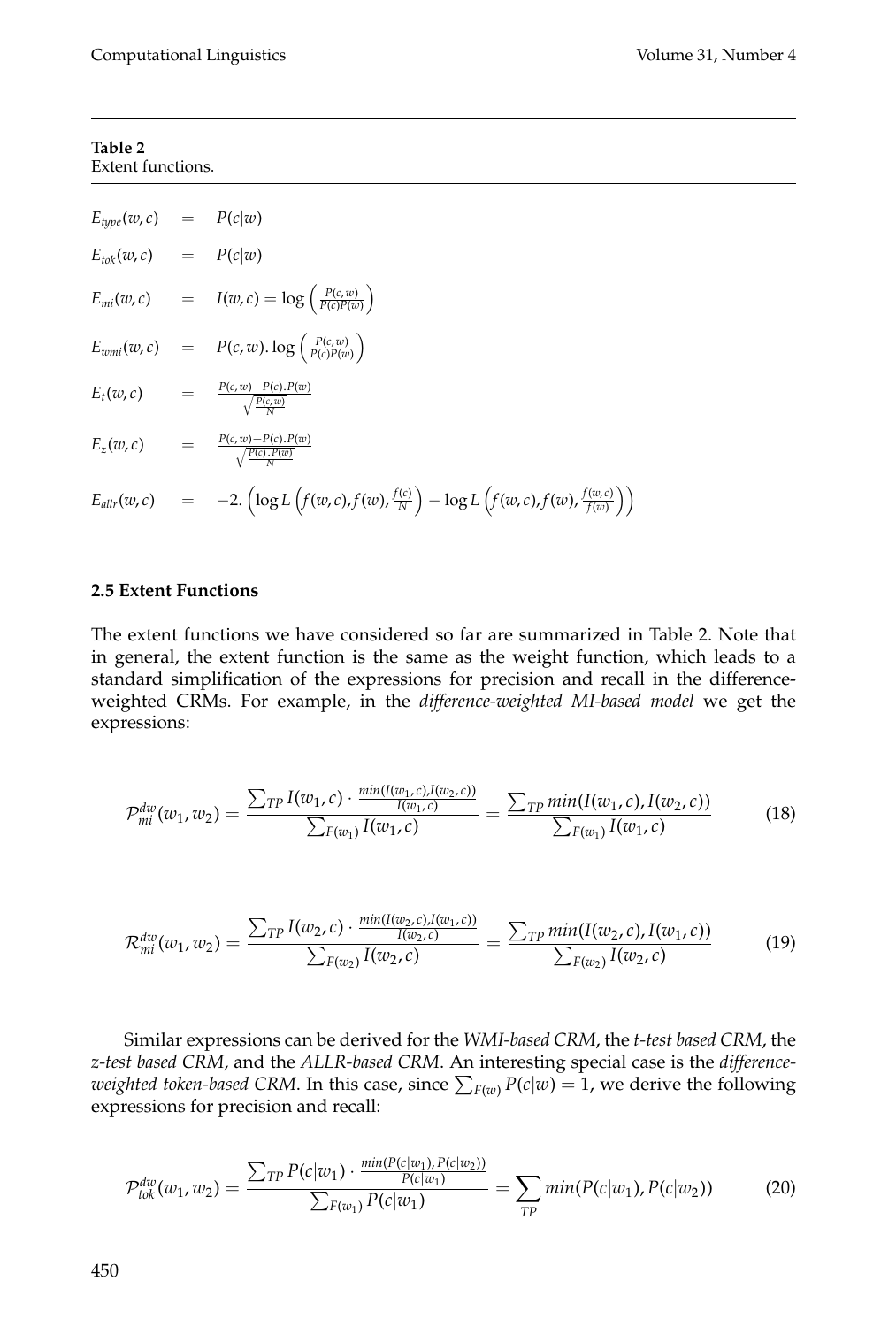$$
\mathcal{R}_{tok}^{dw}(w_1, w_2) = \frac{\sum_{TP} P(c|w_2) \cdot \frac{min(P(c|w_2), P(c|w_1))}{P(c|w_2)}}{\sum_{F(w_2)} P(c|w_2)} = \sum_{TP} min(P(c|w_2), P(c|w_1))
$$
\n
$$
= \mathcal{P}_{tok}^{dw}(w_1, w_2) \tag{21}
$$

Note that although we have defined separate precision and recall functions, we have arrived at the same expression for both in this model. As a result, this model is symmetric.

The only CRM in which we use a different extent and weight function is the *difference-weighted type-based CRM*. This is because there is no difference between types and tokens for an individual feature; i.e., their retrieval is equivalent. In this case, the following expressions for precision and recall are derived:

$$
\mathcal{P}_{type}^{dw}(w_1, w_2) = \frac{\sum_{TP} D_{type}(w_1, c) \cdot \mathcal{P}_{type}(w_1, w_2, c)}{\sum_{F(w_1)} D_{type}(w_1, c)} = \frac{\sum_{TP} \frac{min(P(c|w_1), P(c|w_2))}{P(c|w_1)}}{|F(w_1)|}
$$
(22)

$$
\mathcal{R}_{type}^{dw}(w_1, w_2) = \frac{\sum_{TP} D_{type}(w_2, c) \cdot \mathcal{R}_{type}(w_1, w_2, c)}{\sum_{F(w_2)} D_{type}(w_2, c)} = \frac{\sum_{TP} \frac{min(P(c|w_2), P(c|w_1))}{P(c|w_2)}}{|F(w_2)|}
$$
(23)

Note that this is different from the additive token-based model because, although every token is effectively considered in this model, tokens are not weighted equally. In this model, tokens are treated differently according to which type they belong. The importance of the retrieval (or non-retrieval) of a single token depends on the proportion of the tokens for its particular type that it constitutes.

#### **2.6 Combining Precision and Recall**

We have, so far, been concerned with defining a pair of numbers that represents the similarity between two words. However, in applications, it is normally necessary to compute a single number in order to determine neighborhood or cluster membership. The classic way to combine precision and recall in IR is to compute the F-score; that is, the harmonic mean of precision and recall:

$$
F = m_h(\mathcal{P}, \mathcal{R}) = \frac{2 \cdot \mathcal{P} \cdot \mathcal{R}}{\mathcal{P} + \mathcal{R}}
$$
(24)

However, we do not wish to assume that a good substitute requires both high precision and high recall of the target distribution. It may be that, in some situations, the best word to use in place of another word is one that only retrieves correct cooccurrences (i.e., it is a high-precision neighbor) or it may be one that retrieves all of the required co-occurrences (i.e., it is a high-recall neighbor). The other factor in each case may play only a secondary role or no role at all.

We can retain generality and investigate whether high precision *or* high recall *or* high precision *and* high recall are required for high similarity by computing a weighted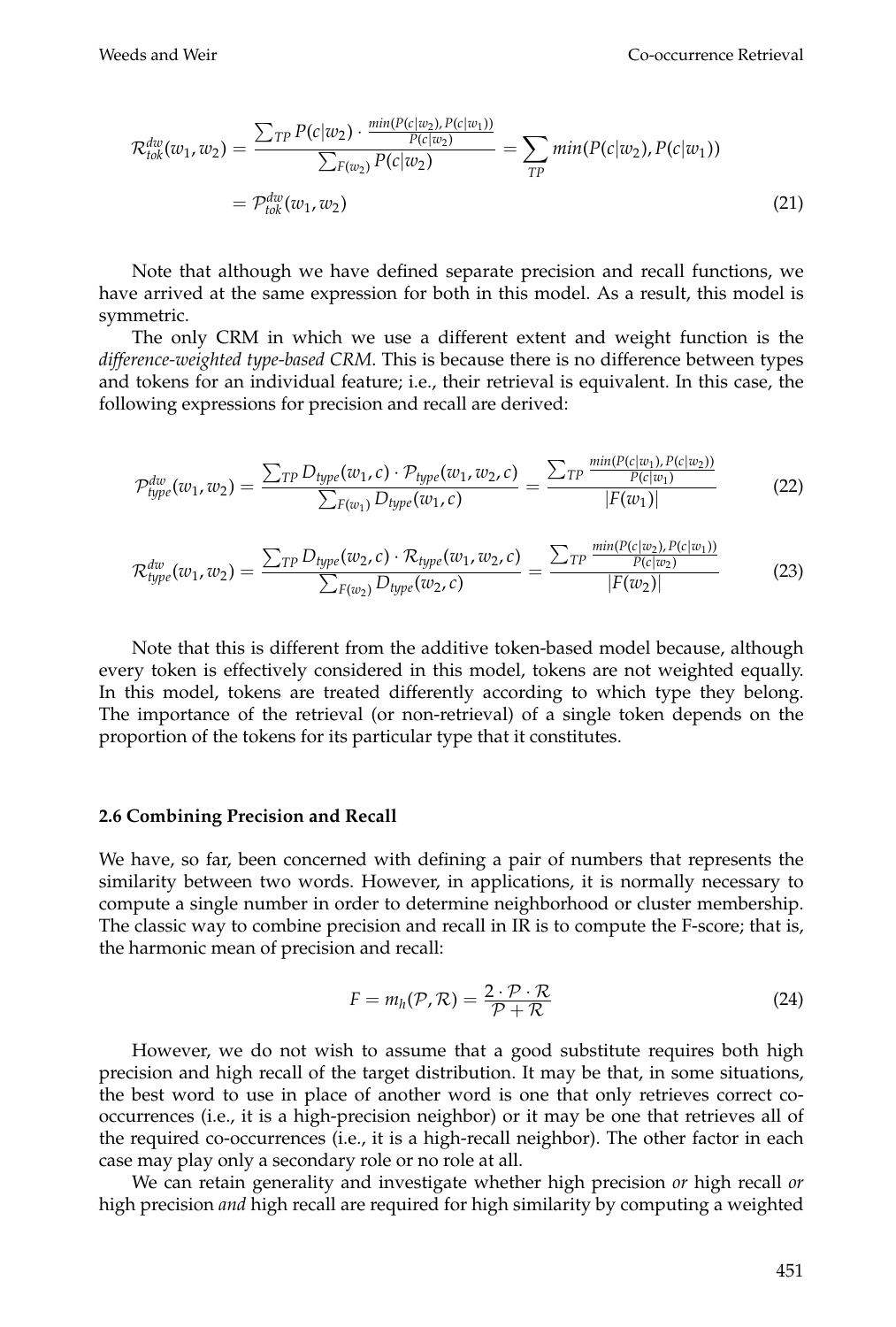| Table 3                                           |  |
|---------------------------------------------------|--|
| Table of special values of $\beta$ and $\gamma$ . |  |

| $\beta$ $\gamma$ |                | Special Case                                       |
|------------------|----------------|----------------------------------------------------|
|                  | $\overline{1}$ | harmonic mean of precision and recall (F-score)    |
| $\beta$          |                | 0 weighted arithmetic mean of precision and recall |
|                  | $\overline{0}$ | precision                                          |
| $\Omega$         | $\Omega$       | recall                                             |
|                  |                | 0.5 0 unweighted arithmetic mean                   |

arithmetic mean of the harmonic mean and the weighted arithmetic mean of precision and recall:4

$$
m_h(\mathcal{P}(w_1, w_2), \mathcal{R}(w_1, w_2)) = \frac{2 \cdot \mathcal{P}(w_1, w_2) \cdot \mathcal{R}(w_1, w_2)}{\mathcal{P}(w_1, w_2) + \mathcal{R}(w_1, w_2)}
$$
(25)

$$
m_a(\mathcal{P}(w_1, w_2), \mathcal{R}(w_1, w_2)) = \beta \cdot \mathcal{P}(w_1, w_2) + (1 - \beta) \cdot \mathcal{R}(w_1, w_2)
$$
 (26)

$$
sim(w_1, w_2) = \gamma.m_h(\mathcal{P}(w_1, w_2), \mathcal{R}(w_1, w_2)) + (1 - \gamma).m_a(\mathcal{P}(w_1, w_2), \mathcal{R}(w_1, w_2))
$$
(27)

where both β and γ lie in the range [0,1]. The resulting similarity,  $sim(w_1, w_2)$ , will also lie in the range [0,1] where 0 is low and 1 is high. This formula can be used in combination with any of the models for precision and recall outlined earlier. Precision and recall can be computed once for every pair of words (and every model) whereas similarity depends on the values of β and  $\gamma$ . The flexibility allows us to investigate empirically the relative significance of the different terms and thus whether one (or more) might be omitted in future work. Table 3 summarizes some special parameter settings.

## **2.7 Discussion**

We have developed a framework based on the concept of co-occurrence retrieval (CR). Within this framework we have defined a number of models (CRMs) that allow us to systematically explore three questions about similarity. First, is similarity between words necessarily a symmetric relationship, or can we gain an advantage by considering it as an asymmetric relationship? Second, are some features inherently more salient than others? Third, does the difference in extent to which each word takes each feature matter?

The CRMs and the parameter settings therein correspond to alternative possibilities. First, a high-precision neighbor is not necessarily a high-recall neighbor (and, conversely, a high-recall neighbor is not necessarily a high-precision neighbor) and therefore we are not constrained to a symmetric relationship of similarity between

<sup>4</sup> This is as opposed to using a standard weighted F-score (Manning and Schutze 1999), which uses just one ¨ parameter  $\alpha$ :  $F_{\alpha} = \frac{PR}{\alpha R + (1-\alpha)P}$ . We did not use this weighting because we wished to investigate the differences between using an arithmetic mean and a harmonic mean.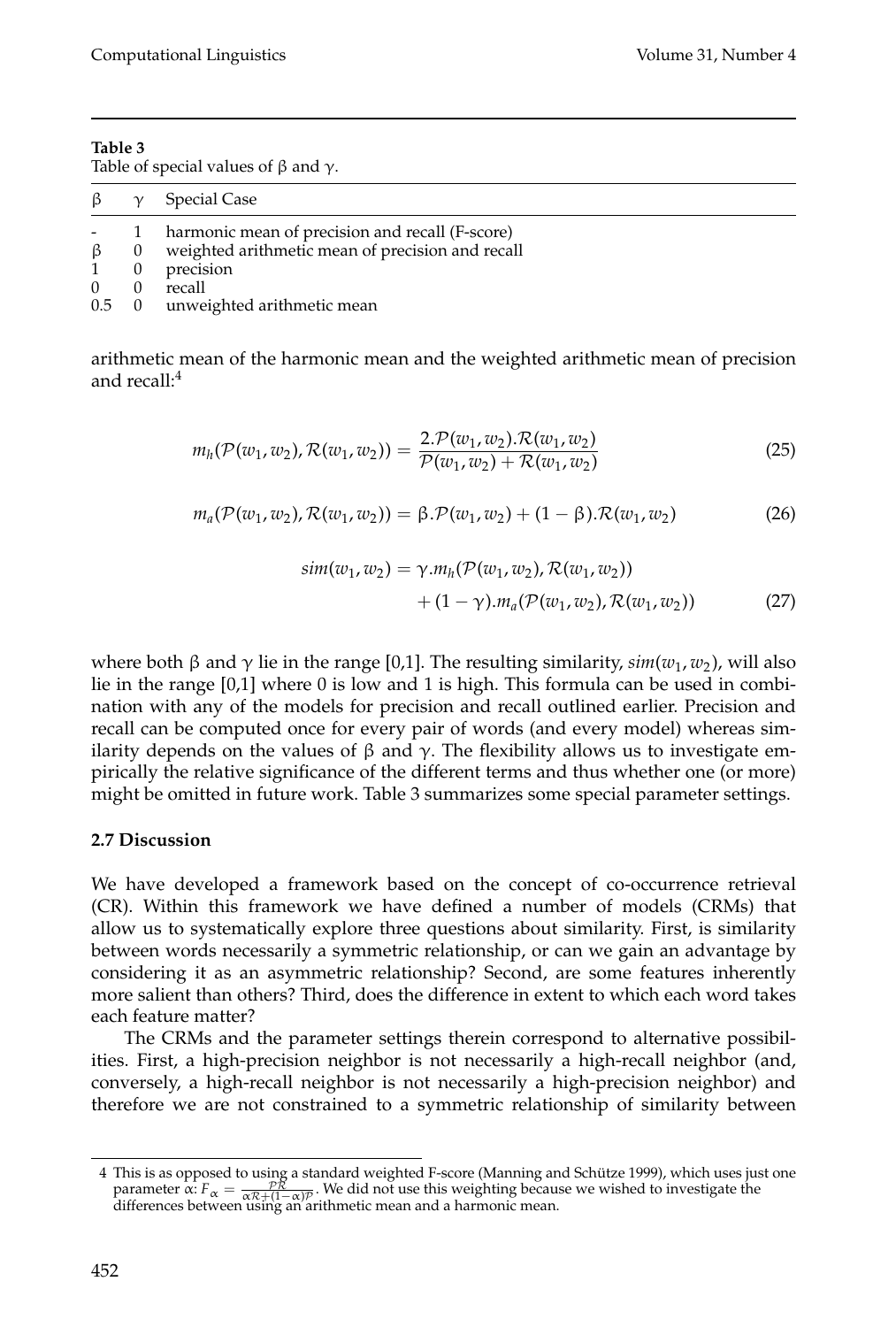words. Second, the use of different weight functions varies the relative importance attached to features. Finally, difference-weighted models contrast with additive models in considering the difference in extent to which each word takes each feature.

## **3. Data and Experimental Techniques**

The rest of this paper is concerned with evaluation of the proposed framework; first, by comparing it to existing distributional similarity measures, and second, by evaluating performance on two tasks. Throughout our empirical work, we use one data-set and one neighbor set comparison technique, which we now discuss in advance of presenting any of our actual experiments.

## **3.1 Data**

The data used for all our experimental work was noun-verb direct-object data extracted from the BNC by a Robust Accurate Statistical Parser (RASP) (Briscoe and Carroll 1995; Carroll and Briscoe 1996). We constructed a list of nouns that occur in both our data set and WordNet ordered by their frequency in our corpus data. Since we are interested in the effects of word frequency on word similarity, we selected 1,000 high-frequency nouns and 1,000 low-frequency nouns. The 1,000 high-frequency nouns were selected as the nouns with frequency ranks of 1–1,000; this corresponds to a frequency range of [586,20871]. The low-frequency nouns were selected as the nouns with frequency ranks of 3,001–4,000; this corresponds to a frequency range of [72,121].

For each target noun, 80% of the available data was randomly selected as training data and the other 20% was set aside as test data.<sup>5</sup> The training data was used to compute similarity scores between all possible pairwise combinations of the 2,000 nouns and to provide (MLE) estimates of noun-verb co-occurrence probabilities in the pseudodisambiguation task. The test data provides unseen co-occurrences for the pseudodisambiguation task.

Although we only consider similarity between nouns based on co-occurrences with verbs in the direct-object position, the generality of the techniques proposed is not so restricted. Any of the techniques can be applied to other parts of speech, other grammatical relations, and other types of context. We restricted the scope of our experimental work solely for computational and evaluation reasons. However, we could have chosen to look at the similarity between verbs or between adjectives.<sup>6</sup> We chose nouns as a starting point since nouns tend to allow less sense extensions than verbs and adjectives (Pustejovsky 1995). Further, the noun hyponymy hierarchy in WordNet, which will be used as a pseudo-gold standard for comparison, is widely recognized in this area of research.

Some previous work on distributional similarity between nouns has used only a single grammatical relation (e.g., Lee 1999), whereas other work has considered multiple grammatical relations (e.g., Lin 1998a). We consider only a single grammatical relation because we believe that it is important to evaluate the usefulness of each grammatical relation in calculating similarity before deciding how to combine information from

<sup>5</sup> This results in a single 80:20 split of the complete data set, in which we are guaranteed that the original relative frequencies of the target nouns are maintained.

<sup>6</sup> The use of grammatical relations to model context precludes finding similarities between words of different parts of speech. Since we are looking at similarity in terms of substitutability, we would not expect to find a word of one part of speech substitutable for a word of another part of speech.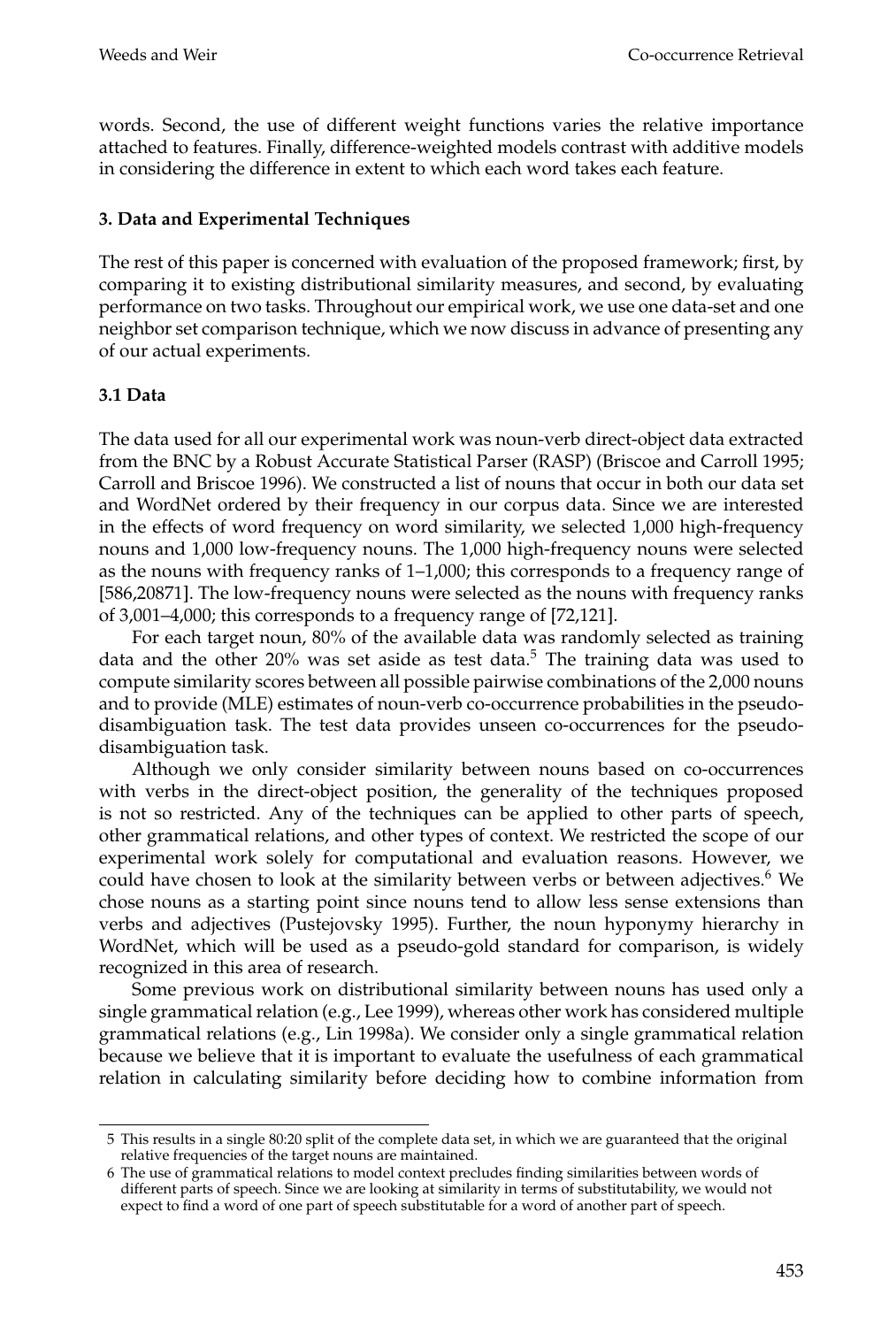different relations. In previous work (Weeds 2003), we found that considering the subject relation as well as the direct-object relation did not improve performance on a pseudo-disambiguation task.

Our last restriction was to only consider 2,000 of the approximately 35,000 nouns occurring in the corpus. This restriction was for computational efficiency and to avoid computing similarities based on the potentially unreliable descriptions of very lowfrequency words. However, since our evaluation is comparative, we do not expect our results to be affected by this or any of the other restrictions.

## **3.2 Neighbor Set Comparison Technique**

In several of our experiments, we measure the overlap between two different similarity measures. We use a neighbor set comparison technique adapted from Lin (1997).

In order to compare two neighbor sets of size *k*, we transform each neighbor set so that each neighbor is given a rank score of *k* − *rank*. Potential neighbors not within a given rank distance *k* of the noun score zero. This transformation is required since scores computed on different scales are to be compared and because we wish to only consider neighbors up to a certain rank distance. The similarity between two neighbor sets *S* and *S'* is computed as the cosine of the rank score vectors:

$$
C(S, S') = \frac{\sum_{w \in S \cap S'} s(w) \cdot s'(w)}{\sum_{i=1}^{k} i^2}
$$
 (28)

where  $s(w)$  and  $s'(w)$  are the rank scores of the words within each neighbor set *S* and *S'* respectively.

In previous work (Weeds and Weir 2003b), having computed the similarity between neighbor sets for each noun according to each pair of measures under consideration, we computed the mean similarity across all high-frequency nouns and all low-frequency nouns. However, since the use of the CR framework requires parameter optimization, here, we randomly select 60% of the nouns to form a development set and use the remaining 40% as a test set. Thus, any parameters are optimized over the development set nouns and performance measured at these settings over the test set.

#### **4. Alternative Distributional Similarity Measures**

In this section, we consider related work on distributional similarity measures and the extent to which some of these measures can be simulated within the CR framework. However, there is a large body of work on distributional similarity measures; for a more extensive review, see Weeds (2003). Here, we concentrate on a number of more popular measures: the Dice Coefficient, Jaccard's Coefficient, the *L*<sup>1</sup> Norm, the α-skew divergence measure, Hindle's measure, and Lin's MI-based measure.

## **4.1 The Dice Coefficient**

The Dice Coefficient (Frakes and Baeza-Yates 1992) is a popular combinatorial similarity measure adopted from the field of Information Retrieval for use as a measure of lexical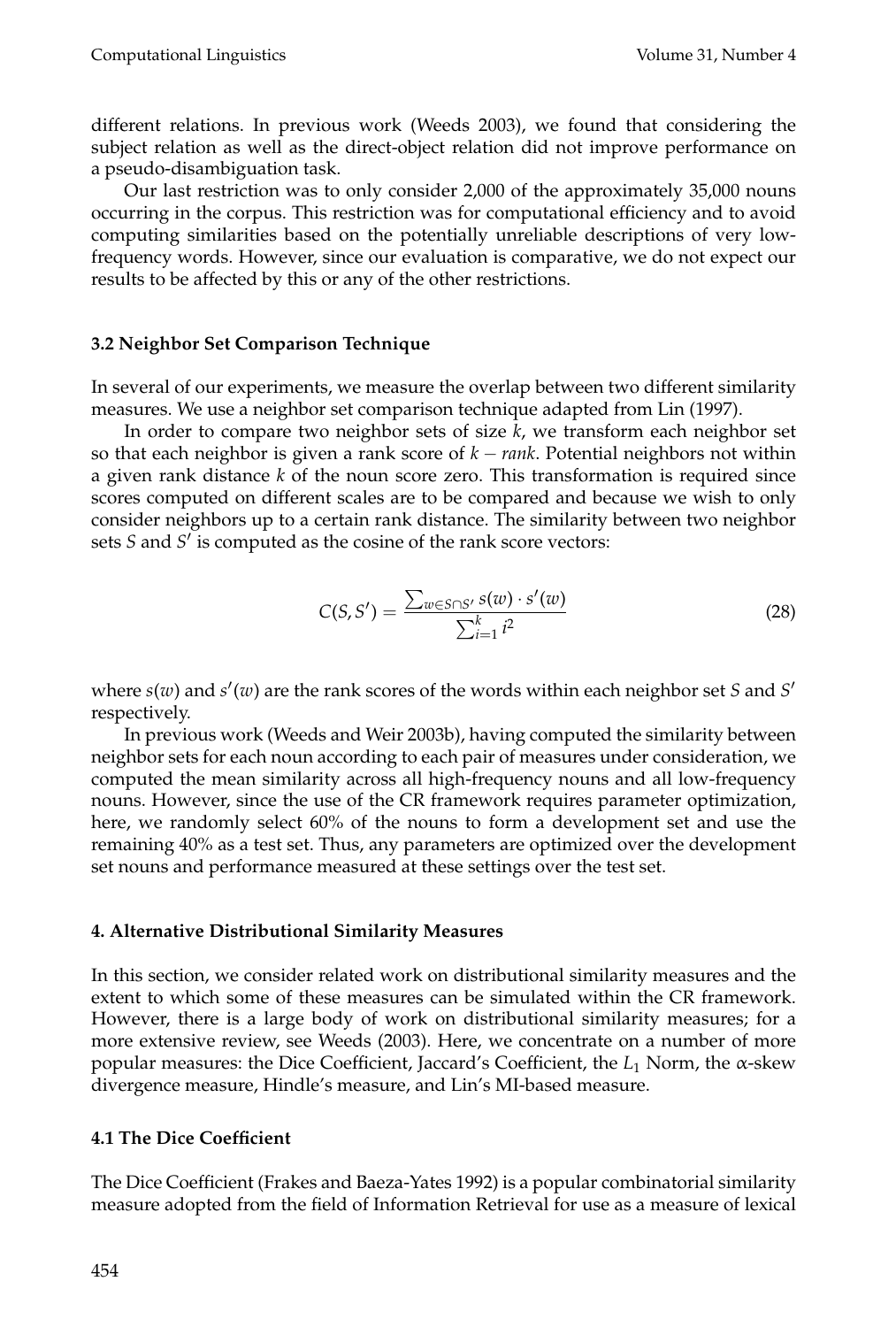distributional similarity. It is computed as twice the ratio between the size of the intersection of the two feature sets and the sum of the sizes of the individual feature sets:

$$
sim_{dice}(w_1, w_2) = \frac{2 \cdot |F(w_1) \cap F(w_2)|}{|F(w_1)| + |F(w_2)|}
$$
  
where  $F(w) = \{c : P(c|w) > 0\}$  (29)

According to this measure, the similarity between words with no shared features is zero and the similarity between words with identical feature sets is 1. However, as shown below, this formula is equivalent to a special case in the CR framework: the harmonic mean of precision and recall (or F-score) using the additive type-based CRM.

$$
m_h(\mathcal{P}_{type}^{add}(w_1, w_2), \mathcal{R}_{type}^{add}(w_1, w_2)) = \frac{2 \cdot \mathcal{P}_{type}^{add}(w_1, w_2) \cdot \mathcal{R}_{type}^{add}(w_1, w_2)}{\mathcal{P}_{type}^{add}(w_1, w_2) + \mathcal{R}_{type}^{add}(w_1, w_2)}
$$
  

$$
= \frac{2 \cdot \frac{|TP|}{|F(w_1)|} \cdot \frac{|TP|}{|F(w_2)|}}{\frac{|TP|}{|F(w_1)|} + \frac{|TP|}{|F(w_2)|}} = \frac{2 \cdot |TP| \cdot |TP|}{|TP| \cdot |F(w_1)| + |TP| \cdot |F(w_2)|}
$$
  

$$
= \frac{2 \cdot |TP|}{|F(w_1)| + |F(w_2)|} = \frac{2 \cdot |F(w_1) \cap F(w_2)|}{|F(w_1)| + |F(w_2)|}
$$
  

$$
= sim_{dice}(w_1, w_2)
$$
(30)

Thus, when  $\gamma$  is set to 1 in the additive type-based CRM, the Dice Coefficient is exactly replicated.

#### **4.2 Jaccard's Coefficient**

Jaccard's Coefficient (Salton and McGill 1983), also known as the Tanimoto Coefficient (Resnik 1993), is another popular combinatorial similarity measure. It can be defined as the proportion of features belonging to either word that are shared by both words; that is, the ratio between the size of the intersection of the feature sets and the size of the union of feature sets:

$$
sim_{jacc}(w_1, w_2) = \frac{|F(w_1) \cap F(w_2)|}{|F(w_1) \cup F(w_2)|}
$$
\n(31)

As with the Dice Coefficient, the similarity between words with no shared cooccurrences is zero and the similarity between words with identical features is 1. Further, as shown by van Rijsbergen (1979), the Dice Coefficient and Jaccard's Coefficient are monotonic in one another. Thus, although in general the scores computed by each will be different, the orderings or rankings of objects will be the same. In other words, for all *k* and *w*, the *k* nearest neighbors of word *w* according to Jaccard's Coefficient will be identical to the *k* nearest neighbors of word *w* according to the Dice Coefficient and the harmonic mean of precision and recall in the additive type-based CRM.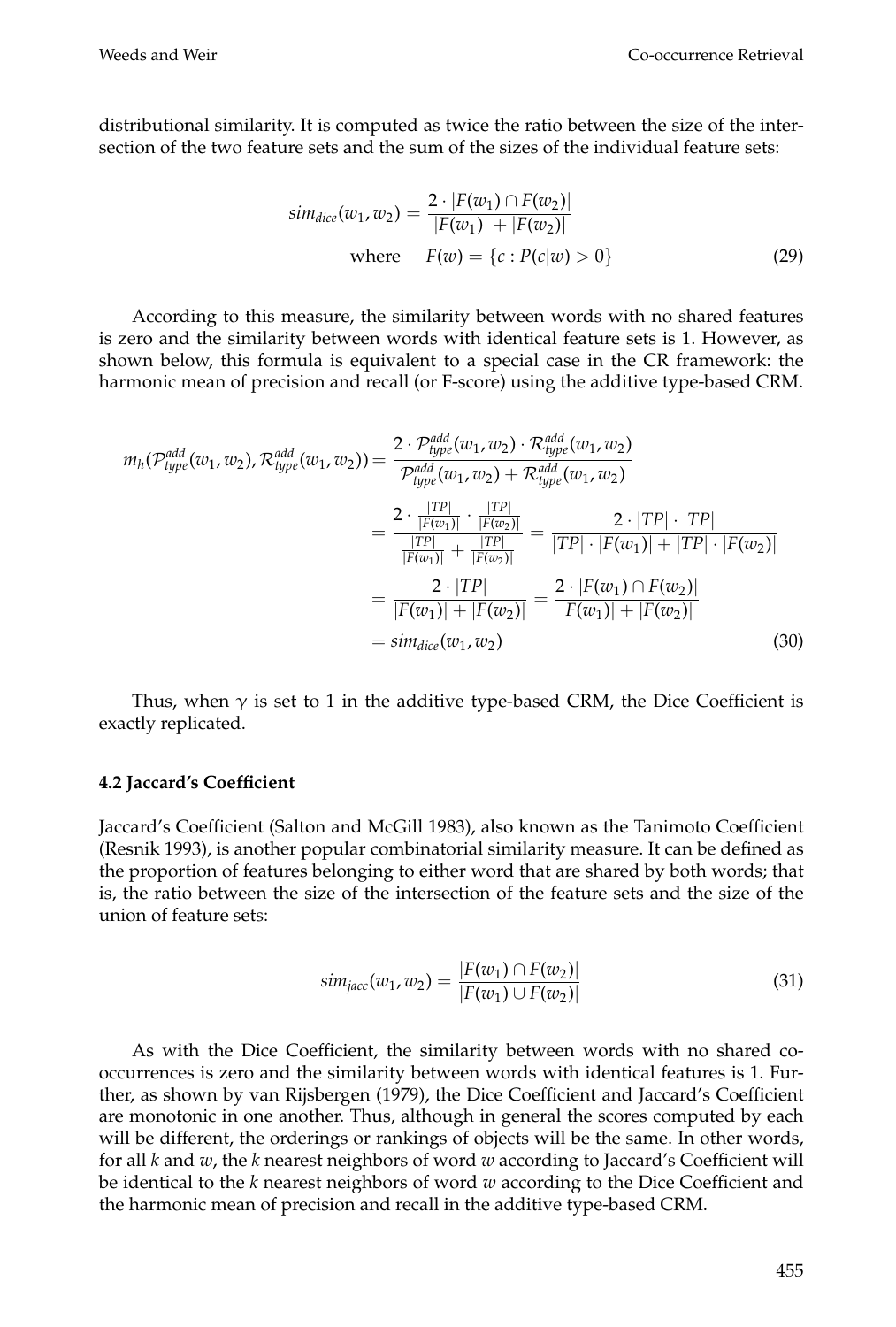## **4.3 The** *L*<sup>1</sup> **Norm**

The *L*<sup>1</sup> Norm (Kaufman and Rousseeuw 1990) is a member of a family of measures known as the Minkowski Distance, for measuring the distance<sup>7</sup> between two points in space. The *L*<sup>1</sup> Norm is also known as the Manhattan Distance, the taxi-cab distance, the city-block distance, and the absolute value distance, since it represents the distance traveled between the two points if you can only travel in orthogonal directions. When used to calculate lexical distributional similarity, the dimensions of the vector space are co-occurrence types and the values of the vector components are the probabilities of the co-occurrence types given the word. Thus the  $L_1$  distance between two words,  $w_1$ and  $w_2$ , can be written as:

$$
dist_{L_1}(w_1, w_2) = \sum_c |P(c|w_1) - P(c|w_2)| \tag{32}
$$

However, noting the algebraic equivalence  $A + B - |A - B| \equiv 2 \cdot min(A, B)$  and using basic probability theory, we can rewrite the *L*<sup>1</sup> Norm as follows:

$$
dist_{L_1}(w_1, w_2) = \sum_{c} |P(c|w_1) - P(c|w_2)|
$$
  
= 
$$
\sum_{c} P(c|w_1) + P(c|w_2) - 2 \cdot min(P(c|w_1), P(c|w_2))
$$
  
= 
$$
\sum_{c} P(c|w_1) + \sum_{c} P(c|w_2) - 2 \cdot \sum_{c} min(P(c|w_1), P(c|w_2))
$$
  
= 
$$
2 - 2 \cdot \sum_{c} min(P(c|w_1), P(c|w_2))
$$
 (33)

However,  $min(P(c|w_1), P(c|w_2)) > 0$  if and only if  $c \in TP$ . Hence:

$$
dist_{L_1}(w_1, w_2) = 2 - 2 \cdot \sum_{TP} min(P(c|w_1), P(c|w_2)) = 2 - 2 \cdot sim_{tok}^{dw}(w_1, w_2)
$$
 (34)

In other words, the *L*<sup>1</sup> Norm is directly related to the difference-weighted tokenbased CRM. The constant and multiplying factors are required, since the CRM defines a similarity in the range [0,1], whereas the *L*<sup>1</sup> Norm defines a distance in the range [0,2] (where 0 distance is equivalent to 1 on the similarity scale).

#### **4.4 The** α**-skew Divergence Measure**

The α-skew divergence measure (Lee 1999, 2001) is a popular approximation to the Kullback-Leibler divergence measure<sup>8</sup> (Kullback and Leibler 1951; Cover and Thomas 1991). It is an approximation developed to be used when unreliable MLE probabilities

<sup>7</sup> Distance measures, also referred to as divergence and dissimilarity measures, can be viewed as the

inverse of similarity measures; that is, an increase in distance correlates with a decrease in similarity.

<sup>8</sup> The Kullback-Leibler divergence measure is also often referred to as "relative entropy."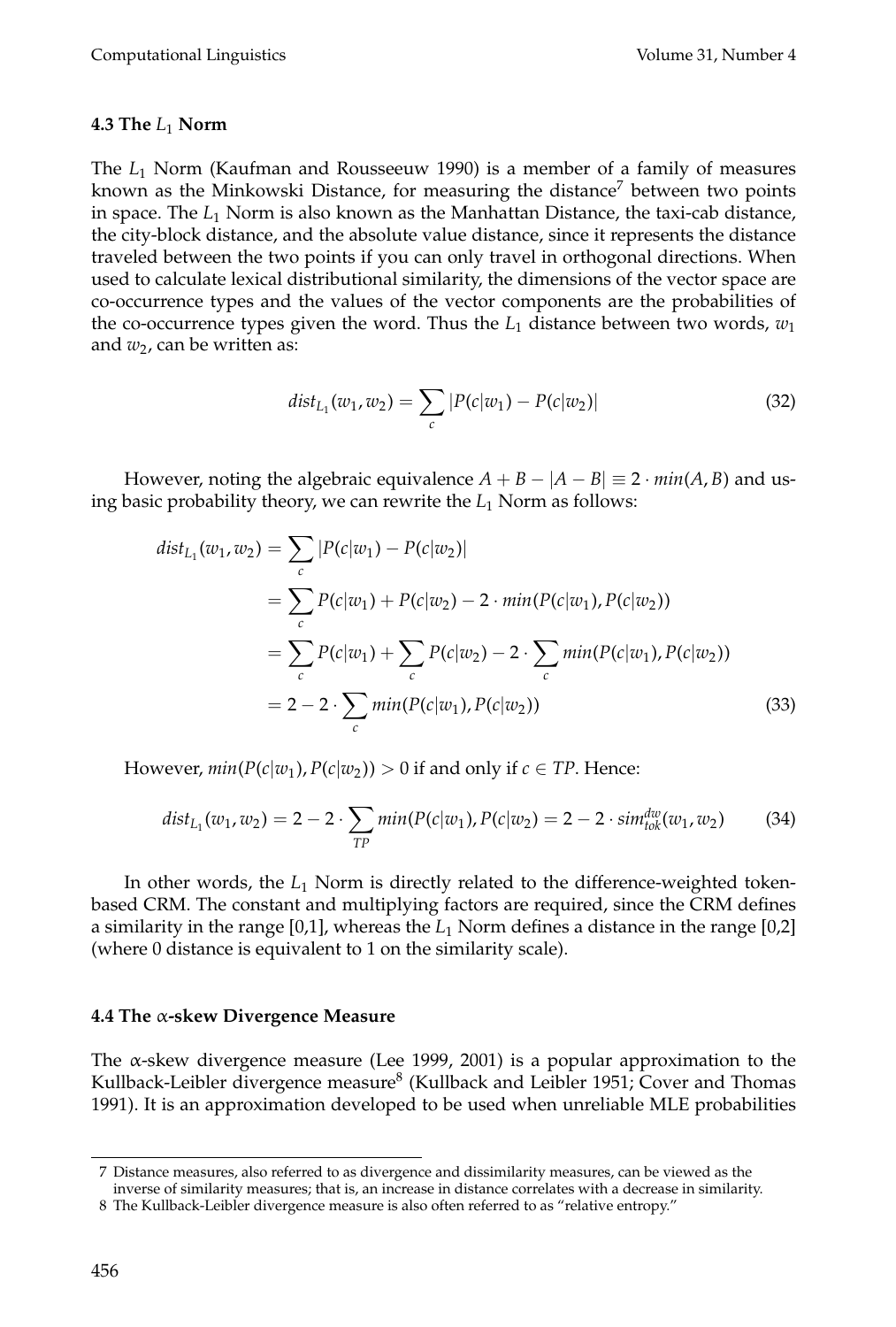would result in the actual Kullback-Leibler divergence measure being equal to  $\infty$ . It is defined (Lee 1999) as:

$$
dist_{\alpha}(q, r) = D(r||\alpha. q + (1 - \alpha).r)
$$
\n(35)

for  $0 \le \alpha \le 1$ , and where:

$$
D(p||q) = \sum_{x} p(x) \log \frac{p(x)}{q(x)}
$$
\n(36)

In effect, the *q* distribution is smoothed with the *r* distribution, which results in it always being non-zero when the  $r$  distribution is non-zero. The parameter  $\alpha$  controls the extent to which the measure approximates the Kullback-Leibler divergence measure. When  $\alpha$  is close to 1, the approximation is close while avoiding the problem with zero probabilities associated with using the Kullback-Leibler divergence measure. This theoretical justification for using a very high value of  $\alpha$  (e.g., 0.99) is also borne out by empirical evidence (Lee 2001).

The  $\alpha$ -skew divergence measure retains the asymmetry of the Kullback-Leibler divergence, and Weeds (2003) discusses the significance in the direction in which it is calculated. For the purposes of this paper, we will find the neighbors of  $w_2$  by optimizing:9

$$
dist_{\alpha}(P(c|w_1), P(c|w_2))
$$
\n(37)

Due to the form of the  $\alpha$ -skew divergence measure, we do not expect any of the CRMs to exactly simulate it. However, this measure does take into account the differences between the probabilities of co-occurrences in each distribution (as a log ratio) and therefore we might expect that it will be fairly closely simulated by the differenceweighted token-based CRM. Further, the α-skew divergence measure is asymmetric.  $dist_\alpha(w_1, w_2)$  measures the cost of using the distribution of  $w_1$  instead of  $w_2$  and is calculated over the verbs that occur with  $w_2$ . As such, we might expect that  $dist_\alpha$  will be a high-recall measure, since recall is calculated over the co-occurrences of  $w_2$ .

In order to determine how close any approximation is in practice, we compared the 200 nearest neighbors according to  $dist_\alpha$  and different parameter settings within the CR framework for 1,000 high-frequency nouns and for 1,000 low-frequency nouns, using the data and the neighbor set comparison technique described in Section 3. Table 4 shows the optimal parameters in each CRM for simulating  $dist_\alpha$ , computed over the development set, and the mean similarity at these settings over both the development set and the test set. From these results, we can make the following observations.

First, the differences in mean similarities over the development set and the test set are minimal. Thus, performance of the models with respect to different parameter settings appears stable across different words.

Second, the differences between the models are fairly small. The differenceweighted token-based CRM achieves a fairly close approximation to  $dist_{\alpha}$ , but the

<sup>9</sup> This is what Weeds (2003) refers to as  $dist_{\alpha_1}$ .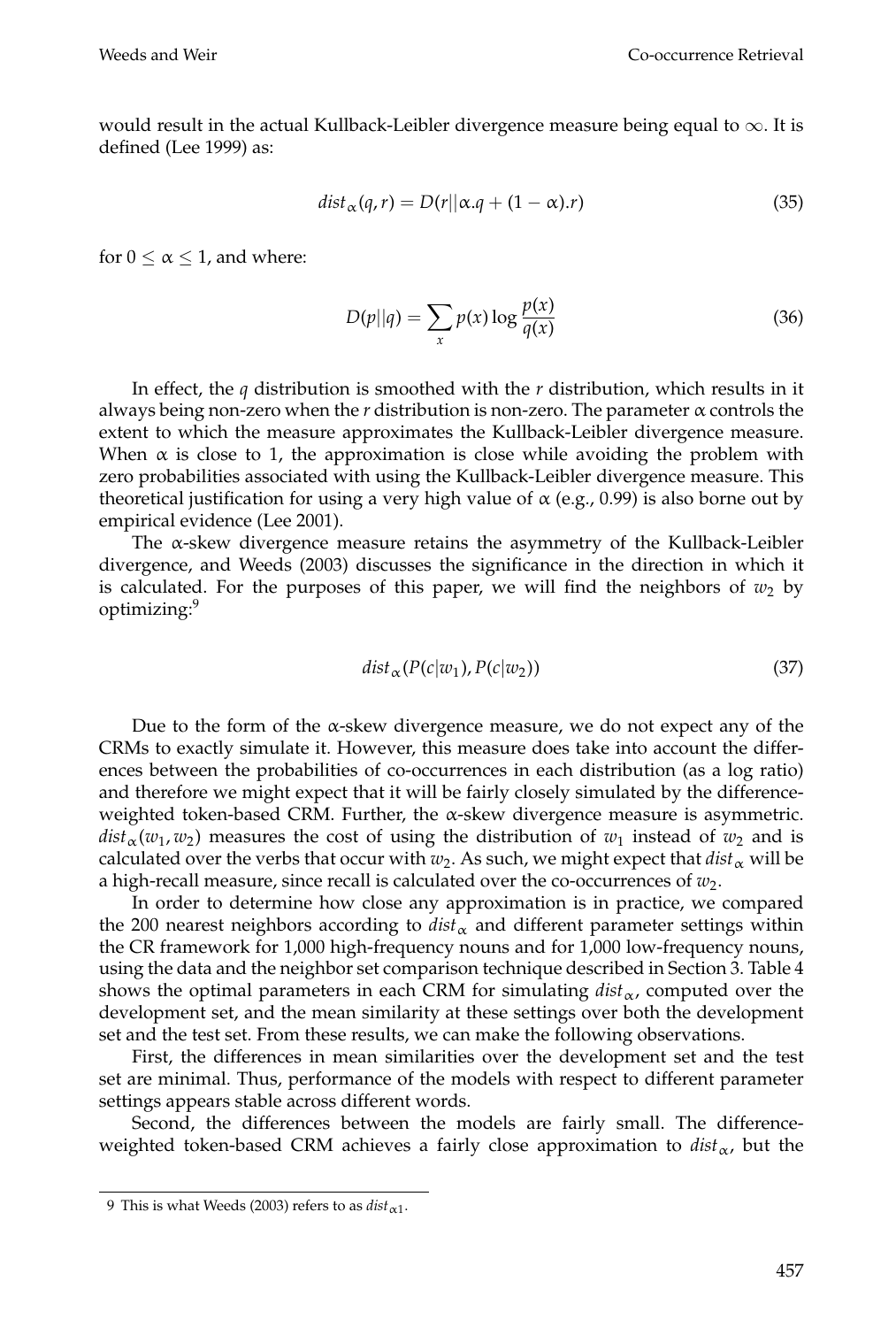#### **Table 4**

Optimized similarities between CRMs and  $dist_\alpha$  and corresponding parameter settings.

| <b>Target Noun Frequency</b>     |             |                       |                |              |                       |         |                |                     |  |  |  |  |  |
|----------------------------------|-------------|-----------------------|----------------|--------------|-----------------------|---------|----------------|---------------------|--|--|--|--|--|
|                                  | high<br>low |                       |                |              |                       |         |                |                     |  |  |  |  |  |
|                                  |             | Optimal<br>Parameters | Devel.<br>Sim. | Test<br>Sim. | Optimal<br>Parameters |         | Devel.<br>Sim. | <b>Test</b><br>Sim. |  |  |  |  |  |
| $\mathbf{C}\mathbf{R}\mathbf{M}$ | $\gamma$    | β                     |                |              | $\gamma$              | β       |                |                     |  |  |  |  |  |
| sim <sup>add</sup>               | 0.25        | $0.4\,$               | $0.74\,$       | 0.75         | $0.5\,$               | 0.3     | 0.66           | 0.66                |  |  |  |  |  |
| $sim_{tok}^{add}$                | $0.5\,$     | $0.0\,$               | 0.77           | 0.78         | 0.5                   | 0.0     | 0.67           | 0.66                |  |  |  |  |  |
| $sim_{mi}^{add}$                 | $0.0\,$     | $0.0\,$               | 0.76           | 0.77         | 0.25                  | $0.1\,$ | 0.72           | 0.73                |  |  |  |  |  |
| $sim_{wmi}^{add}$                | 0.25        | 0.0                   | 0.71           | 0.72         | 0.25                  | 0.1     | 0.79           | 0.79                |  |  |  |  |  |
| $sim_t^{add}$                    | $0.5\,$     | $0.0\,$               | 0.84           | 0.85         | $0.5\,$               | $0.2\,$ | 0.71           | 0.71                |  |  |  |  |  |
| $sim_z^{add}$                    | $0.5\,$     | $0.0\,$               | 0.79           | 0.80         | 0.5                   | 0.1     | 0.63           | 0.63                |  |  |  |  |  |
| $sim_{allr}^{add}$               | 0.25        | $0.0\,$               | $0.70\,$       | 0.71         | $0.5\,$               | $0.0\,$ | 0.64           | 0.63                |  |  |  |  |  |
| sim <sup>dw</sup>                | $0.0\,$     | 0.25                  | 0.70           | 0.71         | 0.0                   | 0.0     | 0.52           | 0.53                |  |  |  |  |  |
| $sim_{tok}^{dw}$                 |             |                       | 0.79           | $0.80\,$     |                       |         | 0.58           | $0.58\,$            |  |  |  |  |  |
| $sim_{mi}^{dw}$                  | $0.0\,$     | $0.0\,$               | 0.66           | 0.68         | 0.0                   | 0.0     | 0.60           | 0.60                |  |  |  |  |  |
| $sim_{wmi}^{dw}$                 | $0.0\,$     | $0.1\,$               | 0.66           | 0.67         | 0.0                   | 0.1     | 0.58           | $0.58\,$            |  |  |  |  |  |
| $sim_t^{dw}$                     | 0.5         | $0.1\,$               | 0.82           | 0.83         | 0.5                   | 0.3     | 0.69           | 0.69                |  |  |  |  |  |
| $sim_z^{dw}$                     | $0.5\,$     | 0.0                   | 0.78           | 0.80         | $0.5\,$               | 0.1     | 0.64           | 0.64                |  |  |  |  |  |
| $sim_{allr}^{dw}$                | 0.75        | 0.0                   | 0.53           | 0.54         | 0.75                  | 0.0     | 0.48           | 0.48                |  |  |  |  |  |

overall best approximation is achieved by the additive t-test based CRM. Although none of the CRMs are able to simulate  $dist_\alpha$  exactly, the closeness of approximation achieved in the best cases (greater than 0.7) is substantially higher than the degree of overlap observed between other measures of distributional similarity. Weeds, Weir, and McCarthy (2004) report an average overlap of 0.4 between neighbor sets produced using *dist*<sub>α</sub> and Jaccard's Measure and an average overlap of 0.48 between neighbor sets produced using  $dist_{\alpha}$  and Lin's similarity measure.

A third observation is that all of the asymmetric models get closest at high levels of recall for both high- and low-frequency nouns. For example, Figure 1 illustrates the variation in mean similarity between neighbor sets with the parameters  $\beta$  and  $\gamma$  for the additive t-test based model. As can be seen, similarity between neighbor sets is significantly higher at high recall settings (low  $\beta$ ) within the model than at highprecision settings (high β), which suggests that  $dist_\alpha$  has high-recall CR characteristics.

## **4.5 Hindle's Measure**

Hindle (1990) proposed an MI-based measure, which he used to show that nouns could be reliably clustered based on their verb co-occurrences. We consider the variant of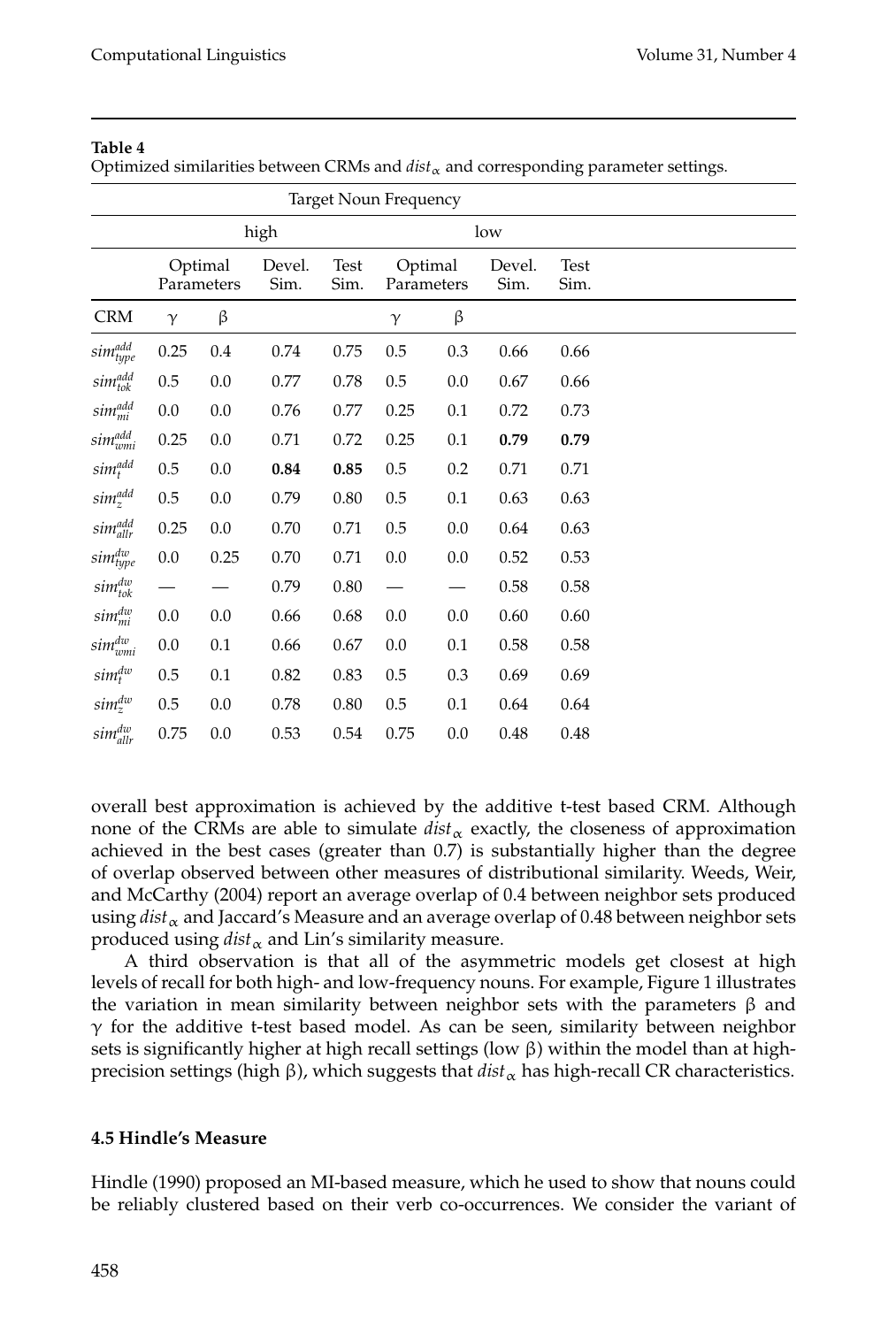

#### **Figure 1**

Variation (with parameters  $\beta$  and  $\gamma$ ) in development set mean similarity between neighbor sets of the additive t-test based CRM and of  $dist_{\alpha}$ .

Hindle's Measure proposed by (Lin 1998a), which overcomes the problem associated with calculating MI for word-feature combinations that do not occur:

$$
sim_{\text{hind}}(w_1, w_2) = \sum_{T(w_1) \cap T(w_2)} \min(I(c, w_1), I(c, w_2)) \tag{38}
$$

where  $T(w_1) = \{c : I(c, n) > 0\}$ . This expression is the same as the numerator in the expressions for precision and recall in the difference-weighted MI-based CRM:

$$
\mathcal{P}_{mi}^{dv}(w_1, w_2) = \frac{\sum_{TP} I(w_1, c) \cdot \frac{min(I(w_1, c), I(w_2, c))}{I(w_1, c)}}{\sum_{F(w_1)} I(w_1, c)} = \frac{\sum_{TP} min(I(w_1, c), I(w_2, c))}{\sum_{F(w_1)} I(w_1, c)}
$$
(39)

$$
\mathcal{R}_{mi}^{dw}(w_1, w_2) = \frac{\sum_{TP} I(w_2, c) \cdot \frac{min(I(w_2, c), I(w_1, c))}{I(w_2, c)}}{\sum_{F(w_2)} I(w_2, c)} = \frac{\sum_{TP} min(I(w_2, c), I(w_1, c))}{\sum_{F(w_2)} I(w_2, c)}
$$
(40)

since  $TP = T(w_1) \cap T(w_2)$ . However, we also note that the denominator in the expression for recall depends only on  $w_2$ , and therefore, for a given  $w_2$ , is a constant. Since  $w_2$  is the target word, it will remain the same as we calculate each neighbor set. Accordingly, the value of recall for each potential neighbor  $w_1$  of  $w_2$  will be the value of  $sim_{\text{hind}}$ divided by a constant. Hence, neighbor sets derived using *simhind* are identical to those obtained using recall ( $\gamma = 0$ , β = 0) in the difference-weighted MI-based CRM.

#### **4.6 Lin's Measure**

Lin (1998a) proposed a measure of lexical distributional similarity based on his information-theoretic similarity theorem (Lin 1997, 1998b):

The similarity between A and B is measured by the ratio between the amount of information needed to state the commonality of A and B and the information needed to fully describe what A and B are.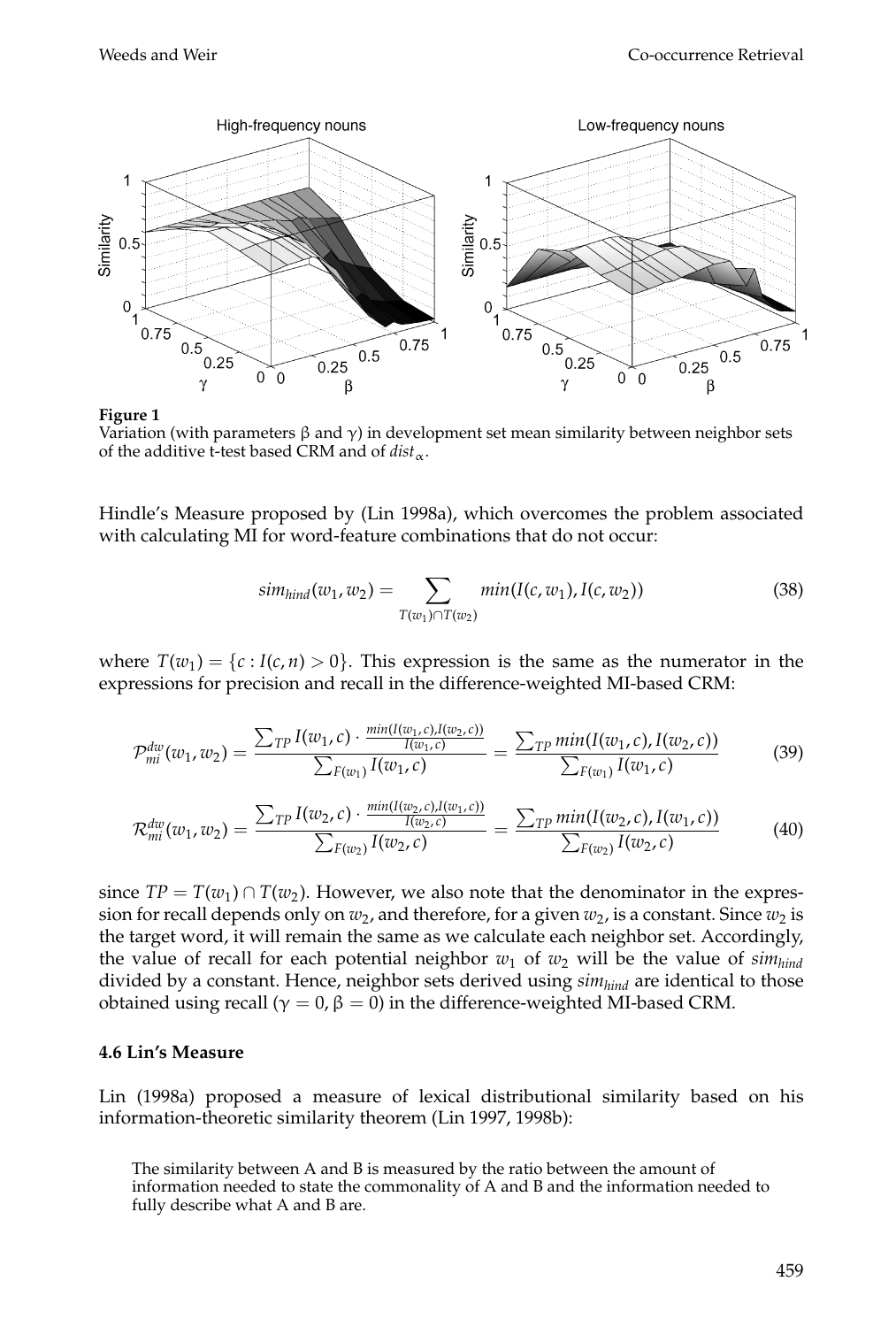If the features of a word are grammatical relation contexts, the similarity between two words  $w_1$  and  $w_2$  can be written according to Lin's measure as:

$$
sim_{lin}(w_1, w_2) = \frac{\sum_{T(w_1) \cap T(w_2)} (I(w_1, c) + I(w_2, c))}{\sum_{T(w_1)} I(w_1, c) + \sum_{T(w_2)} I(w_2, c)}
$$
(41)

where  $T(w) = \{c : I(w, c) > 0\}$ . There are parallels between  $\sin_{lin}$  and  $\sin_{dic}$  in that both measures compute a ratio between what is shared by the descriptions of both nouns and the sum of the descriptions of each noun. The major difference appears to be the use of MI, and hence we predicted that there would be a close relationship between *simlin* and the harmonic mean in the additive MI-based CRM. This relationship is shown below:

$$
m_h(\mathcal{P}_{mi}^{add}(w_1, w_2), \mathcal{R}_{mi}^{add}(w_1, w_2)) = \frac{2 \cdot \mathcal{P}_{mi}^{add}(w_1, w_2) \cdot \mathcal{R}_{mi}^{add}(w_1, w_2)}{\mathcal{P}_{mi}^{add}(w_1, w_2) + \mathcal{R}_{mi}^{add}(w_1, w_2)}
$$
(42)

$$
= \frac{2 \cdot \frac{\sum_{TP} I(w_1, c)}{\sum_{F(w_1)} I(w_1, c)} \cdot \frac{\sum_{TP} I(w_2, c)}{\sum_{F(w_2)} I(w_2, c)}}{\frac{\sum_{TP} I(w_1, c)}{\sum_{F(w_1)} I(w_1, c)} + \frac{\sum_{TP} I(w_2, c)}{\sum_{F(w_2)} I(w_2, c)}} \tag{43}
$$

$$
= \frac{2 \cdot \sum_{TP} I(w_1, c) \cdot \sum_{TP} I(w_2, c)}{\sum_{TP} I(w_2, c) \cdot \sum_{F(w_1)} I(w_1, c) + \sum_{TP} I(w_1, c) \cdot \sum_{F(w_2)} I(w_2, c)}
$$
(44)

Now if  $\sum_{TP} I(w_1, c) = \sum_{TP} I(w_2, c)$ , it follows:

$$
m_h(\mathcal{P}_{mi}^{add}(w_1, w_2), \mathcal{R}_{mi}^{add}(w_1, w_2)) = \frac{2 \cdot \sum_{TP} I(w_1, c)}{\sum_{F(w_1)} I(w_1, c) + \sum_{F(w_2)} I(w_2, c)}
$$
(45)

$$
= \frac{\sum_{TP} I(w_1, c) + I(w_2, c)}{\sum_{F(w_1)} I(w_1, c) + \sum_{F(w_2)} I(w_2, c)}
$$
(46)

$$
= \frac{\sum_{T(w_1) \cap T(w_2)} (I(w_1, c) + I(w_2, c))}{\sum_{T(w_1)} I(w_1, c) + \sum_{T(w_2)} I(w_2, c)} \text{ since } T(w) = F(w) \tag{47}
$$

$$
=sim_{lin}(w_1, w_2) \tag{48}
$$

 $\sum_{TP} I(w_1, c) = \sum_{TP} I(w_2, c)$  holds, the CR framework reduces to *sim<sub>lin</sub>*. However, this Thus, when the additive MI-based model is used,  $\gamma = 1$  and the condition last necessary condition for equivalence is not one we can expect to hold for many (if any) pairs of words. In order to investigate how good an approximation the harmonic mean is to *simlin* in practice, we compared neighbor sets according to each measure using the neighbor set comparison technique outlined earlier.

Figure 2 illustrates the variation in mean similarity between neighbor sets with the parameters β and γ. At  $\gamma = 1$ , the average similarity between neighbor rankings was 0.967 for high-frequency nouns and 0.923 for low-frequency nouns. This is significantly higher than similarities between other standard similarity measures. However, the optimal approximation of  $sim_{lin}$  was found using  $\gamma = 0.75$  and  $\beta = 0.5$  in the additive MI-based CRM. With these settings, the development set similarity was 0.987 for high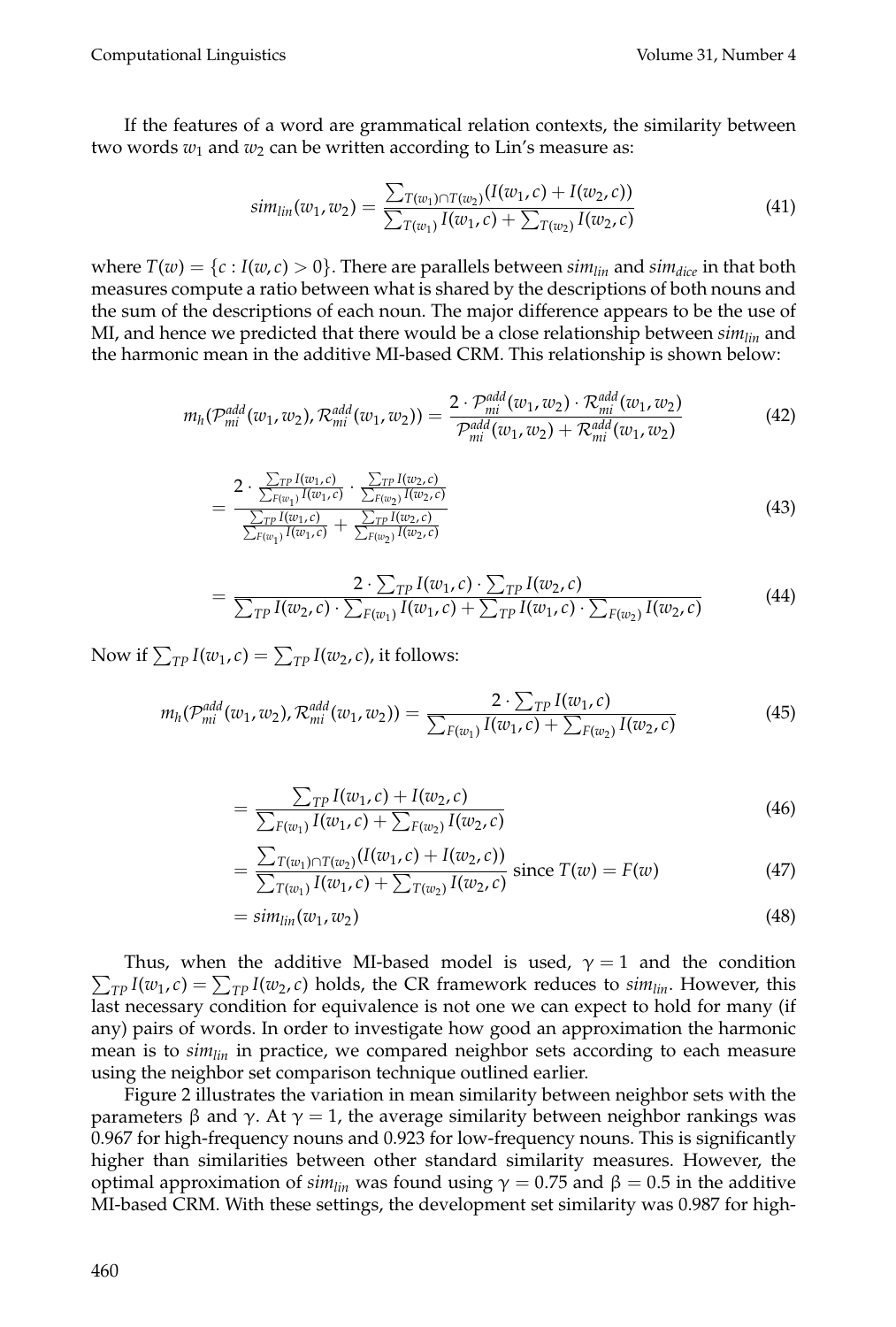frequency nouns and 0.977 for low-frequency nouns. This suggests that *simlin* allows more compensation for lack of recall by precision and vice versa than the harmonic mean.

## **4.7 Discussion**

We have seen that five of the existing lexical distributional similarity measures are (approximately) equivalent to settings within the CR framework and for one other, a weak approximation can be made. The CR framework, however, more than simulates existing measures of distributional similarity. It defines a space of distributional similarity measures that is already populated with a few named measures. By exploring the space, we can discover the desirable characteristics of distributional similarity measures. It may be that the most useful measure within this space has already been discovered, or it may be that a new optimal combination of characteristics is discovered. The primary goal, however, is to understand how different characteristics relate to high performance in different applications and thus explain why one measure performs better than another.

With this goal in mind, we now turn to the applications of distributional similarity. In the next section, we consider what characteristics of distributional similarity measures are desirable in two different application areas: (1) automatic thesaurus generation and (2) language modeling.

## **5. Application-Based Evaluation**

As discussed by Weeds (2003), evaluation is a major problem in this area of research. In some areas of natural language research, evaluation can be performed against a gold standard or against human plausibility judgments. The first of these approaches is taken by Curran and Moens (2002), who evaluate a number of different distributional similarity measures and weight functions against a gold standard thesaurus compiled from *Roget's*, the *Macquarie* thesaurus, and the Moby thesaurus. However, we argue that this approach can only be considered when distributional similarity is required as an approximation to semantic similarity and that, in any case, it is not ideal since it is not



#### **Figure 2**

Variation (with parameters  $\beta$  and  $\gamma$ ) in development set mean similarity between neighbor sets of the additive MI-based CRM and of *simlin*.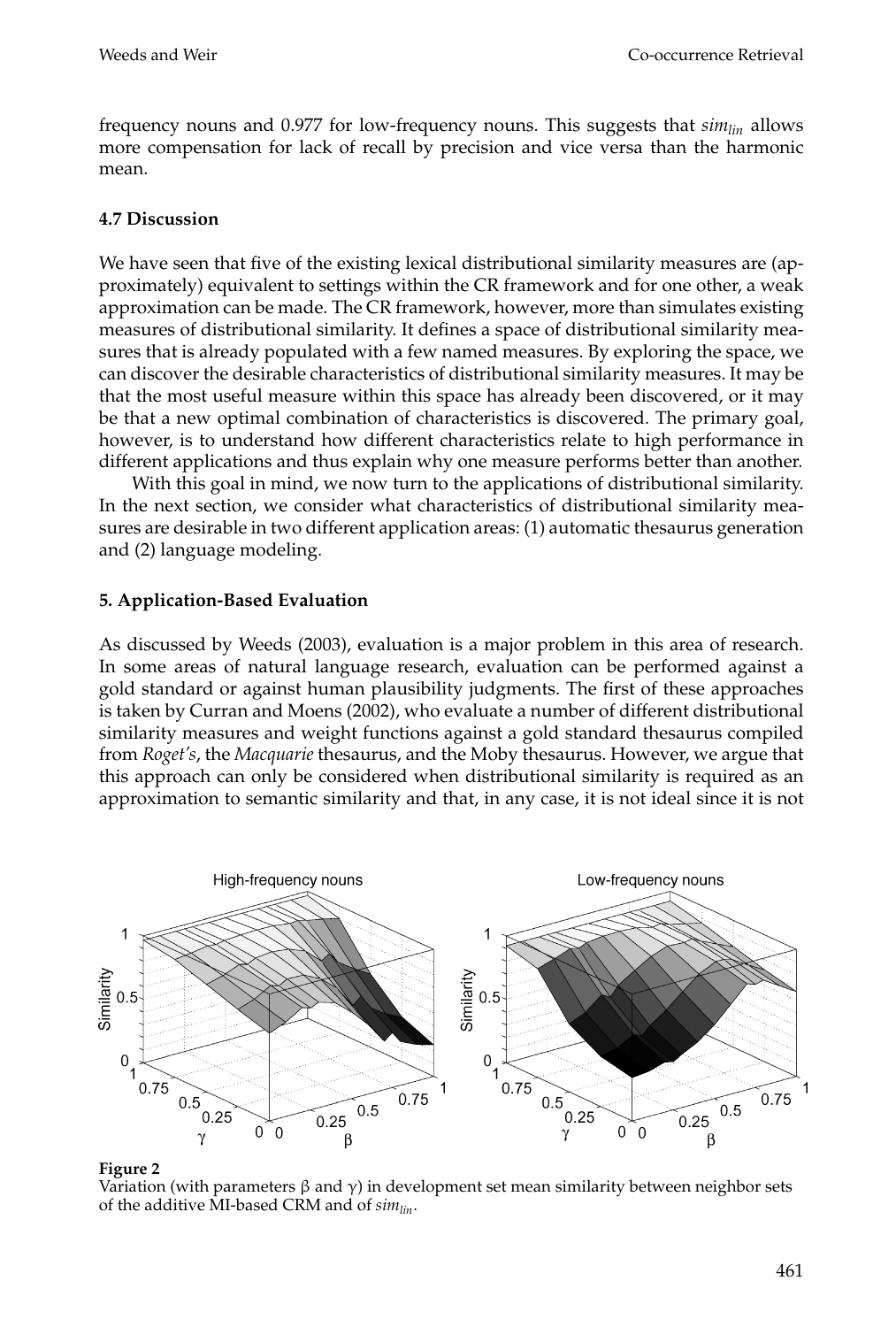clear that there is a single "right answer" as to which words are most distributionally similar. The best measure of distributional similarity will be the one that returns the most useful neighbors in the context of a particular application and thus leads to the best performance in that application. This section investigates whether the desirable characteristics of a lexical distributional similarity measure in an automatic thesaurus generation task (WordNet prediction) are the same as those in a language modeling task (pseudo-disambiguation).

# **5.1 WordNet Prediction Task**

In this section, we evaluate the ability of distributional similarity measures to predict semantic similarity by making comparisons with WordNet. An underlying assumption of this approach is that WordNet is a gold standard for semantic similarity, which, as is discussed by Weeds (2003), is unrealistic. However, it seems reasonable to suppose that a distributional similarity measure that more closely predicts a semantic measure based on WordNet is more likely to be a good predictor of semantic similarity. We chose WordNet as our gold standard for semantic similarity since, as discussed by Kilgarriff and Yallop (2000), distributional similarity scores calculated over grammatical relation level context tend to be more similar to *tighter* thesauri, such as WordNet, than *looser* thesauri such as *Roget's*.

**5.1.1 Experimental Set-Up.** There are a number of ways to measure the distance between two nouns in the WordNet noun hierarchy (see Budanitsky [1999] for a review). In previous work (Weeds and Weir 2003b), we used the WordNet-based similarity measure first proposed in Lin (1997) and used in Lin (1998a):

$$
wn\_sim_{lin}(w_1, w_2) = \max_{c_1 \in S(w_1) \wedge c_2 \in S(w_2)} \left( \max_{c \in \text{sup}(c_1) \cap \text{sup}(c_2)} \frac{2 \log P(c)}{\log (P(c_1)) + \log (P(c_2))} \right)
$$
(49)

where  $S(w)$  is the set of senses of the word *w* in WordNet,  $sup(c)$  is the set of possibly indirect super-classes of concept *c* in WordNet, and *P*(*c*) is the probability that a randomly selected word refers to an instance of concept *c* (estimated over some corpus such as SemCor [Miller et al. 1994]).

However, in other research (Budanitsky and Hirst 2001; Patwardhan, Banerjee, and Pedersen 2003; McCarthy, Koeling, and Weeds 2004), it has been shown that the distance measure of Jiang and Conrath (1997) (referred to herein as the "JC measure") is a superior WordNet-based semantic similarity measure:

$$
wn\_dist_{JC}(w_1, w_2) = \max_{c_1 \in S(w_1) \wedge c_2 \in S(w_2)} \left( \max_{c \in \text{sup}(c_1) \cap \text{sup}(c_2)} 2\log(c) - \log P(c_1) - \log P(c_2) \right)
$$
(50)

In our work, we make an empirical comparison of neighbors derived using a WordNet-based measure and each of the distributional similarity measures using the technique discussed in Section 3. We have carried out the same experiments using both the Lin measure and the JC measure. Correlation between distributional similarity measures and the WordNet measure tends to be slightly higher when using the JC measure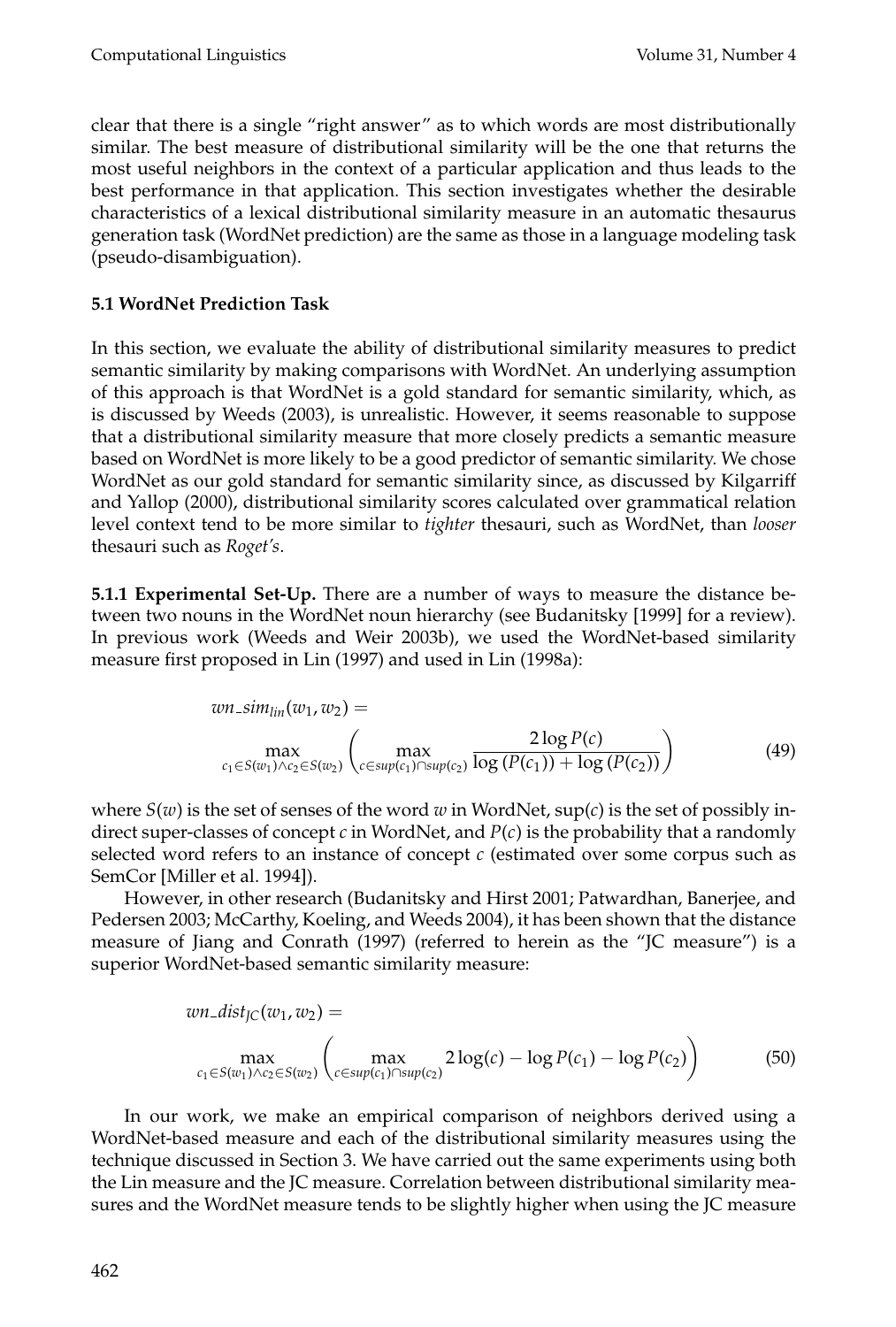#### **Table 5**

Optimized similarities between distributional neighbor sets and WordNet derived neighbor sets.

|                    |                                         |         |               | Noun Frequency        |          |                |               |       |  |
|--------------------|-----------------------------------------|---------|---------------|-----------------------|----------|----------------|---------------|-------|--|
|                    |                                         |         | high          |                       |          |                | low           |       |  |
|                    | Optimal<br>Devel<br>Parameters<br>Corr. |         | Test<br>Corr. | Optimal<br>Parameters |          | Devel<br>Corr. | Test<br>Corr. |       |  |
| Measure            | $\gamma$                                | β       | (C)           | (C)                   | $\gamma$ | β              | (C)           | (C)   |  |
| sim <sup>add</sup> | 0.25                                    | 0.5     | 0.323         | 0.327                 | $0.5\,$  | 0.25           | 0.281         | 0.275 |  |
| sim <sup>add</sup> | 0.25                                    | 0.3     | 0.302         | 0.310                 | 0.25     | $0.0\,$        | 0.266         | 0.263 |  |
| sim <sup>add</sup> | 0.25                                    | $0.2\,$ | 0.334         | 0.342                 | 0.25     | $0.2\,$        | 0.290         | 0.283 |  |
| $sim_{wmi}^{add}$  | 0.25                                    | $0.2\,$ | 0.282         | 0.293                 | 0.25     | $0.0\,$        | 0.274         | 0.266 |  |
| $sim_t^{add}$      | $0.5\,$                                 | $0.2\,$ | 0.330         | 0.338                 | 0.5      | $0.2\,$        | 0.292         | 0.286 |  |
| $sim_z^{add}$      | $0.5\,$                                 | 0.1     | 0.324         | 0.332                 | 0.5      | $0.1\,$        | 0.280         | 0.276 |  |
| $sim_{allr}^{add}$ | 0.25                                    | $0.2\,$ | 0.298         | 0.304                 | 0.25     | 0.1            | 0.272         | 0.267 |  |
| sim <sup>dw</sup>  | $0.0\,$                                 | $0.4\,$ | 0.306         | 0.310                 | $0.0\,$  | $0.0\,$        | 0.221         | 0.219 |  |
| $sim_{tok}^{dw}$   |                                         |         | 0.285         | 0.294                 |          |                | 0.212         | 0.211 |  |
| $sim_{mi}^{dw}$    | 0.0                                     | $0.2\,$ | 0.324         | 0.333                 | 0.0      | $0.0\,$        | 0.266         | 0.261 |  |
| $sim_{wmi}^{dw}$   | 0.0                                     | 0.1     | 0.273         | 0.281                 | 0.0      | 0.1            | 0.223         | 0.220 |  |
| $sim_t^{dw}$       | 0.5                                     | 0.2     | 0.328         | 0.333                 | 0.5      | 0.3            | 0.289         | 0.282 |  |
| $sim_z^{dw}$       | 0.5                                     | 0.1     | 0.324         | 0.329                 | 0.5      | 0.2            | 0.280         | 0.276 |  |
| $sim_{allr}^{dw}$  | 0.75                                    | $0.2\,$ | 0.263         | 0.265                 | 0.75     | $0.0\,$        | 0.226         | 0.225 |  |
| $sim_{dice}$       |                                         |         | 0.295         | 0.299                 |          |                | 0.123         | 0.123 |  |
| $sim_{jacc}$       |                                         |         | 0.295         | 0.299                 |          |                | 0.123         | 0.123 |  |
| $dist_{L1}$        |                                         |         | 0.285         | 0.294                 |          |                | 0.212         | 0.211 |  |
| $dist_{\alpha}$    |                                         |         | 0.310         | 0.317                 |          |                | 0.289         | 0.281 |  |
| $sim_{hind}$       |                                         |         | 0.320         | 0.326                 |          |                | 0.267         | 0.261 |  |
| $sim_{lin}$        |                                         |         | 0.313         | 0.323                 |          |                | 0.192         | 0.186 |  |
| $wnsim_{lin}$      |                                         |         | 0.907         | 0.907                 |          |                | 0.884         | 0.883 |  |

(percentage increase in similarity of approximately 10%), but the relative differences between distributional similarity measures remain approximately the same. Here, for brevity, we present results just using the JC measure.

**5.1.2 Results.** As before, we present the results separately for the 1,000 high-frequency target nouns and for the 1,000 low-frequency target nouns. Table 5 shows the optimal parameter settings for each CRM (computed over the development set) and the mean similarities with the JC measure at these settings in both the development set and the test set. It also shows the mean similarities over the development set and the test set for each of the existing similarity measures discussed in Section 4. For reference, we also present the mean similarity for the WordNet-based measure *wn simlin*. For ease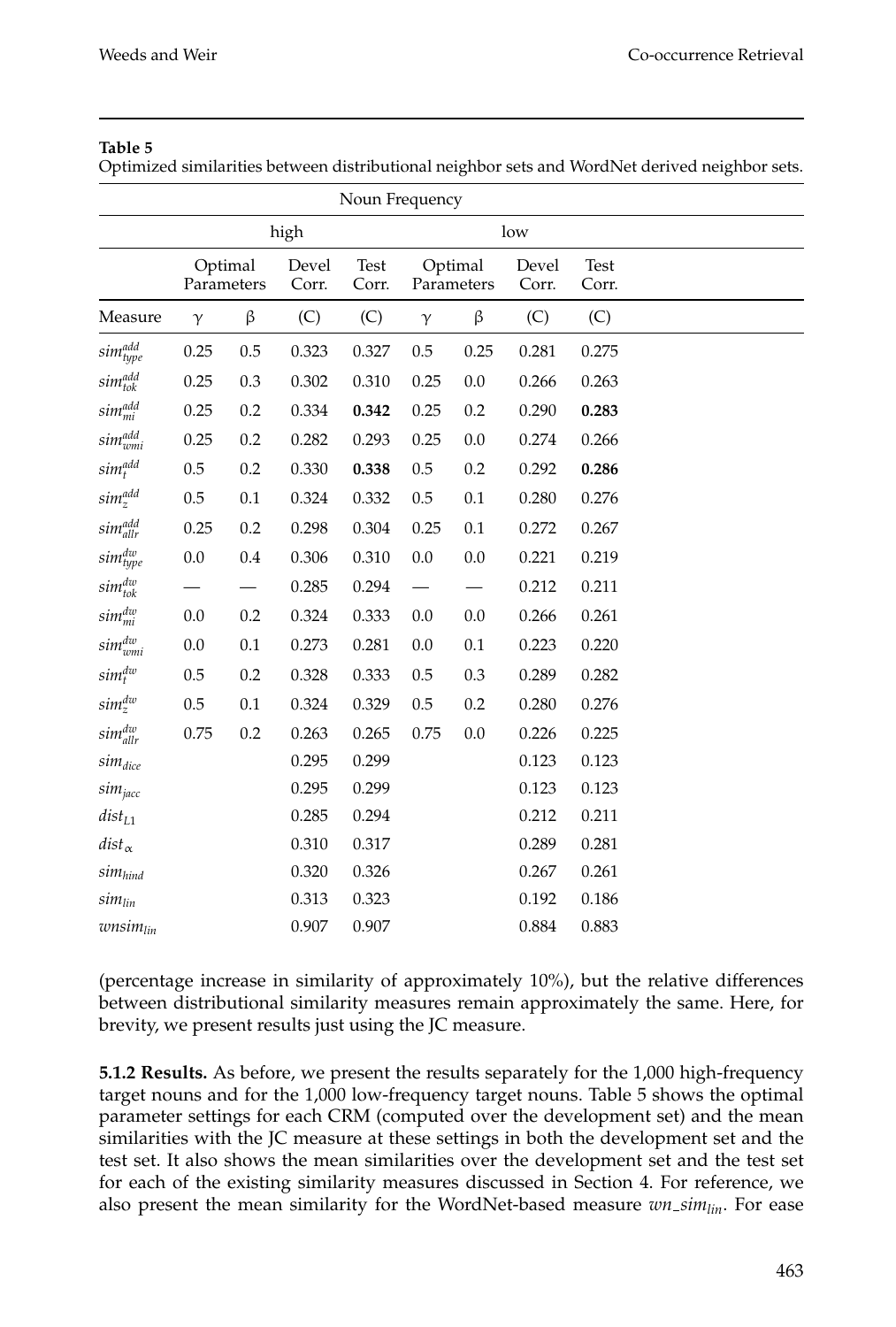

#### **Figure 3**



of comparison, the test set correlation values for each distributional measure are also illustrated in Figure 3.

We would expect a mean overlap score of 0.08 by chance. Standard deviations in the observed test set mean similarities were all less than 0.1, and thus any difference between mean scores of greater than 0.016 is significant at the 99% level, and differences greater than 0.007 are significant at the 90% level. Thus, from the results in Table 5 we can make the following observations.

First, the best-performing distributional similarity measures, in terms of WordNet prediction, for both high- and low-frequency nouns, are the MI-based and the t-test based CRMs. The additive MI-based CRM performs the best for high-frequency nouns and the additive t-test based CRM performs the best for low-frequency nouns. However, the differences between these models are not statistically significant. These CRMs perform substantially better than all of the unparameterized distributional similarity measures, of which the best performing are *simhind* and *simlin* for high-frequency nouns and  $dist_{\alpha_1}$  for low-frequency nouns. Second, the difference-weighted versions of each model generally perform slightly worse than their additive counterparts. Thus, the difference in extent to which each word occurs in each context does not appear to be a factor in determining semantic similarity. Third, all of the measures perform significantly better for high-frequency nouns than for low-frequency nouns. However, some of the measures ( $sim<sub>lin</sub>$ ,  $sim<sub>jacc</sub>$  and  $sim<sub>dice</sub>$ ) perform considerably worse for low-frequency nouns.

We now consider the effects of  $\beta$  and  $\gamma$  in the CRMs on performance. The pattern of variation across the CRMs was very similar. This pattern is illustrated using one of the best-performing CRMs ( $sim_{mi}^{add}$ ) in Figure 4. With reference to this figure and to the results for the other models (not shown), we make the following observations.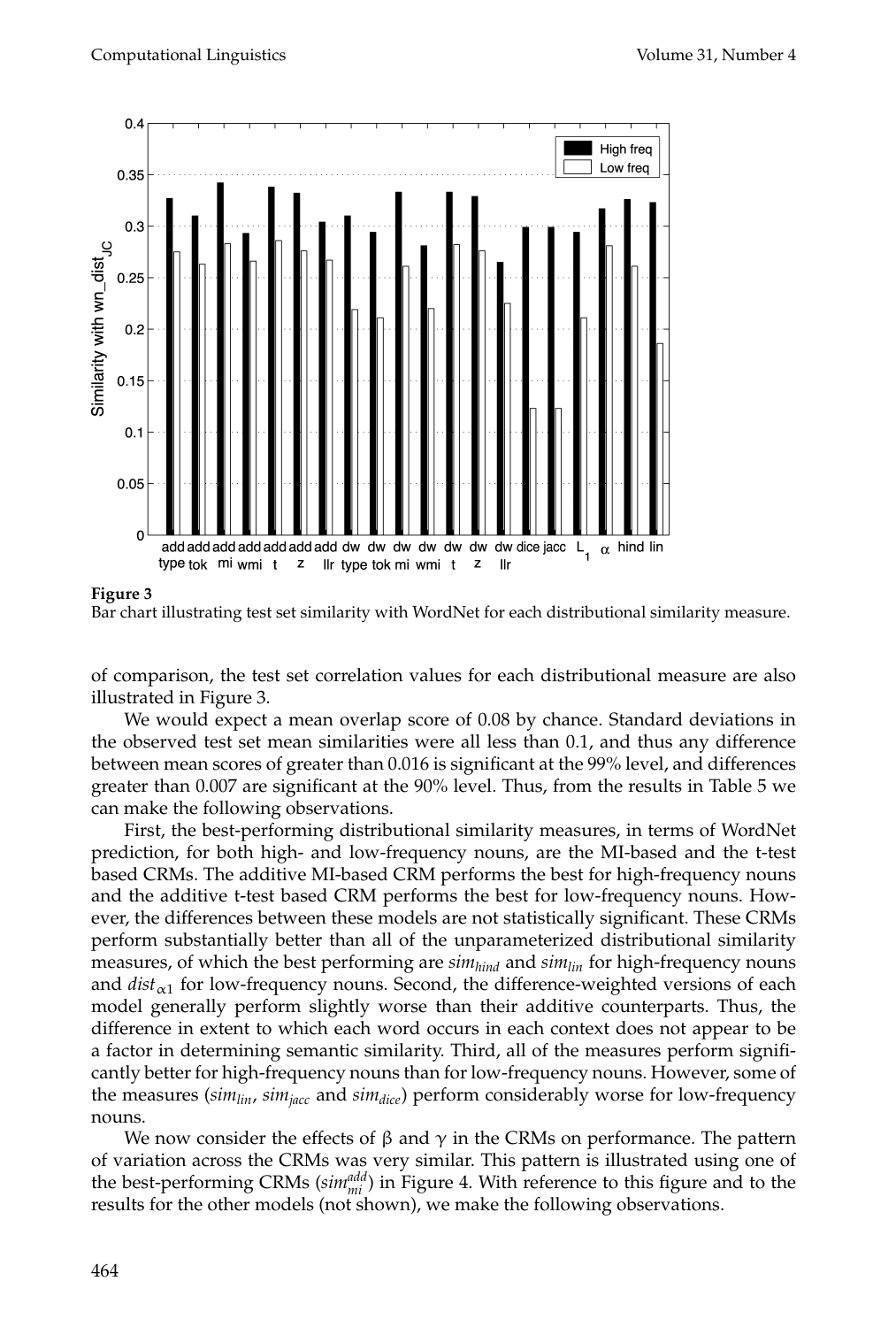

**Figure 4** Variation in similarity with WordNet with respect to  $\beta$  and  $\gamma$  for the additive MI-based CRM.

First, for high- and low-frequency nouns, similarity with WordNet is higher for low values of β than for high values of β. In other words, neighbors according to the WordNet based measure tend to have high-recall retrieval of the target noun's co-occurrences. Second, a high value of  $\gamma$  leads to high performance for high-frequency nouns but poor performance for low-frequency nouns. This suggests that WordNetderived neighbors of high-frequency target nouns also have high-precision retrieval of the target noun's co-occurrences, whereas the WordNet-derived neighbors of lowfrequency target nouns do not. This also explains why particular existing measures (Jaccard's / the Dice Coefficient and Lin's Measure), which are very similar to a  $\gamma = 1$ setting in the CR framework, perform well for high-frequency nouns but poorly for low-frequency nouns.

**5.1.3 Discussion.** Our results in this section are comparable to those of Curran and Moens (2002), who showed that combining the t-test with Jaccard's coefficient outperformed combining MI with Jaccard's coefficient by approximately 10% in a comparison against a gold-standard thesaurus. However, we do not find a significant difference between using the t-test and MI in similarity calculation. Further, we found that using a combination of precision and recall weighted towards recall performs substantially better than using the harmonic mean (which is equivalent to Jaccard's measure). In our experiments, the development-set similarity using the harmonic mean in the additive MI-based CRM was 0.312 for high-frequency nouns and 0.153 for low-frequency nouns, and the development-set similarity using the harmonic mean in the additive t-test based CRM was 0.294 for high-frequency nouns and 0.129 for low-frequency nouns.

## **5.2 Pseudo-Disambiguation Task**

Pseudo-disambiguation tasks have become a standard evaluation technique (Gale, Church, and Yarowsky 1992; Schütze 1992; Pereira, Tishby, and Lee 1993; Schütze 1998; Lee 1999; Dagan, Lee, and Pereira 1999; Golding and Roth 1999; Rooth et al. 1999; Even-Zohar and Roth 2000; Lee 2001; Clark and Weir 2002) and, in the current setting, we may use a noun's neighbors to decide which of two co-occurrences is the most likely. Although pseudo-disambiguation is an artificial task, it has relevance in at least two application areas. First, by replacing occurrences of a particular word in a test suite with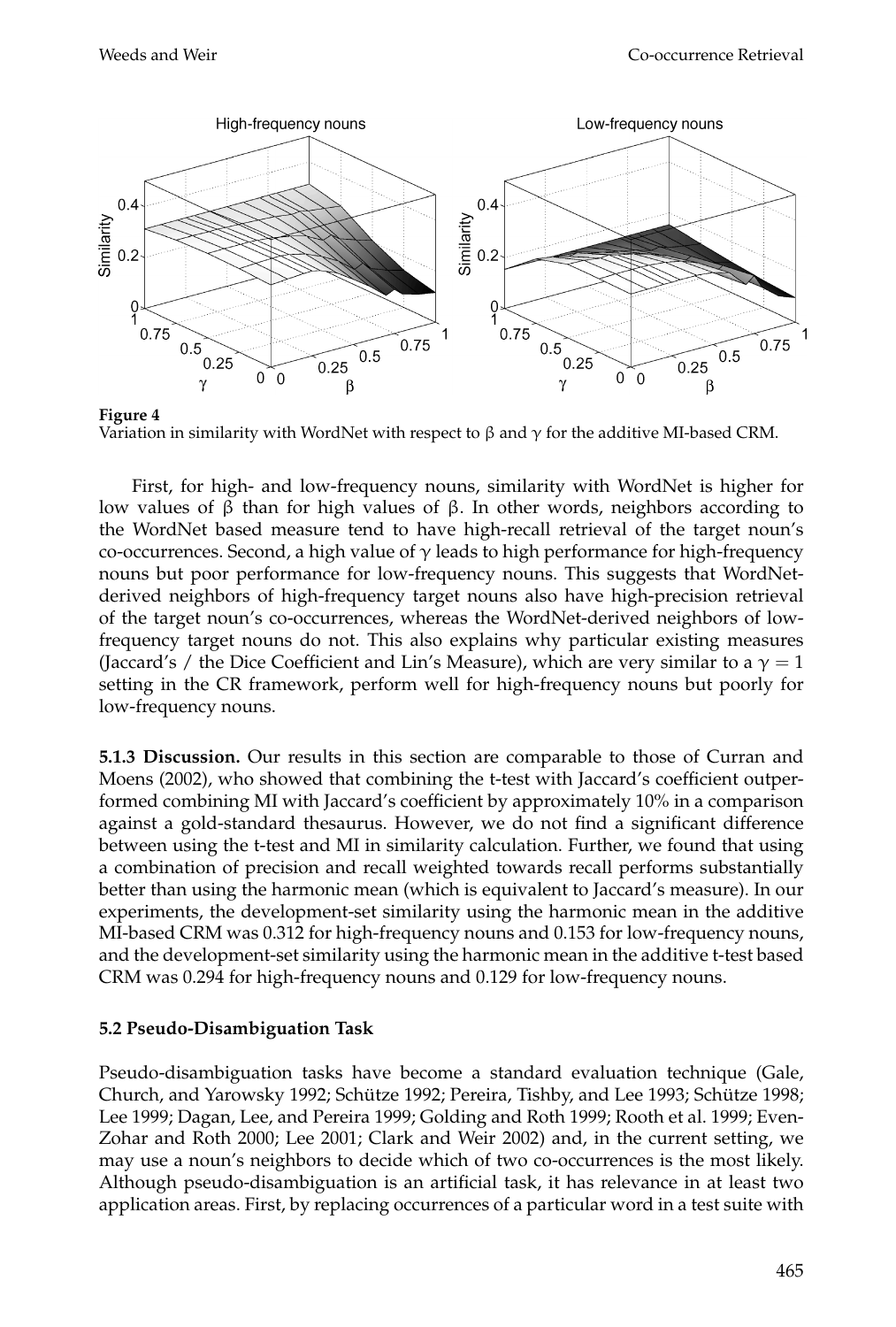a pair of words from which a technique must choose, we recreate a simplified version of the word sense disambiguation task; that is, we choose between a fixed number of homonyms based on local context. The second is in language modeling where we wish to estimate the probabilities of co-occurrences of events but, due to the sparse data problem, it is often the case that a possible co-occurrence has not been seen in the training data.

**5.2.1 Experimental Set-up.** A typical approach to performing pseudo-disambiguation is as follows. A large set of noun-verb direct-object pairs is extracted from a corpus, of which a portion is used as test data and another portion is used as training data. The training data can be used to construct a language model and/or determine the distributionally nearest neighbors of each noun. Noun-verb pairs (*n*, *v*1) in the test data are replaced with noun-verb-verb triples ( $n$ ,  $v$ <sub>1</sub>,  $v$ <sub>2</sub>) and the task is to decide which of the two verbs is the most likely to take the noun as its direct object. Performance is usually measured as error rate. We will now discuss the details of our own experimental set-up.

As already discussed (Section 3), 80% of the noun-verb direct-object data extracted from the BNC for each of 2,000 nouns was used to compute the similarity between nouns and is also used as the language model in the pseudo-disambiguation task, and 20% of the data was set aside as test data, providing unseen co-occurrences for this pseudo-disambiguation task.

In order to construct the test set from the test data, we took all<sup>10</sup> of the test data set aside for each target noun and modified it as follows. We converted each noun-verb pair  $(n, v_1)$  in the test data into a noun-verb-verb triple  $(n, v_1, v_2)$ .  $v_2$  was randomly selected from the verbs that have the same frequency, calculated over all the training data, as  $v<sub>1</sub>$  plus or minus 1. If there are no other verbs within this frequency range, then the test instance is discarded. This method ensures that there is no systematic bias towards  $v_2$  being of a higher or lower frequency than  $v_1$ . We also ensured that  $(n, v_2)$  has not been seen in the test or training data. Ten test instances<sup>11</sup> were then selected for each target noun in a two-step process of (1) while more than ten triples remained, discarding duplicate triples and (2) randomly selecting ten triples from those remaining after step 1. At this point, we have 10,000 test instances pertaining to high-frequency nouns and 10,000 test instances pertaining to low-frequency nouns, and there are no biases towards the higher-frequency or lower-frequency nouns within these sets. Each of these sets was split into five disjoint subsets, each containing two instances for each target noun. We use these five subsets in two ways. First, we perform five-fold cross validation. In five-fold cross validation, we compute the optimal parameter settings in four of the subsets and the error rate at this optimal parameter setting in the remaining subset. This is repeated five times with a different subset held out each time. We then compute an average optimal error rate. We cannot, however, compute an average optimal parameter setting, since this would assume a convex relationship between parameter settings and error rate. In order to study the relationship between parameter settings and error rate, we combine three of the sets to form a development set and two of the sets to form a test set. The development set is used to optimize parameters and the test set

<sup>10</sup> Unlike Lee (1999), we do not delete instances from the test data that occur in the training data. This is discussed in detail in (Weeds 2003), but our main justification for this approach is that a single co-occurrence of  $(n, v_1)$  compared to zero co-occurrences of  $(n, v_2)$  is not necessarily sufficient evidence to conclude that the population probability of  $(n, v_1)$  is greater than that of  $(n, v_2)$ .

<sup>11</sup> Ten being less than the minimum number (14) of (possibly) indistinct co-occurrences for any target noun in the original test data.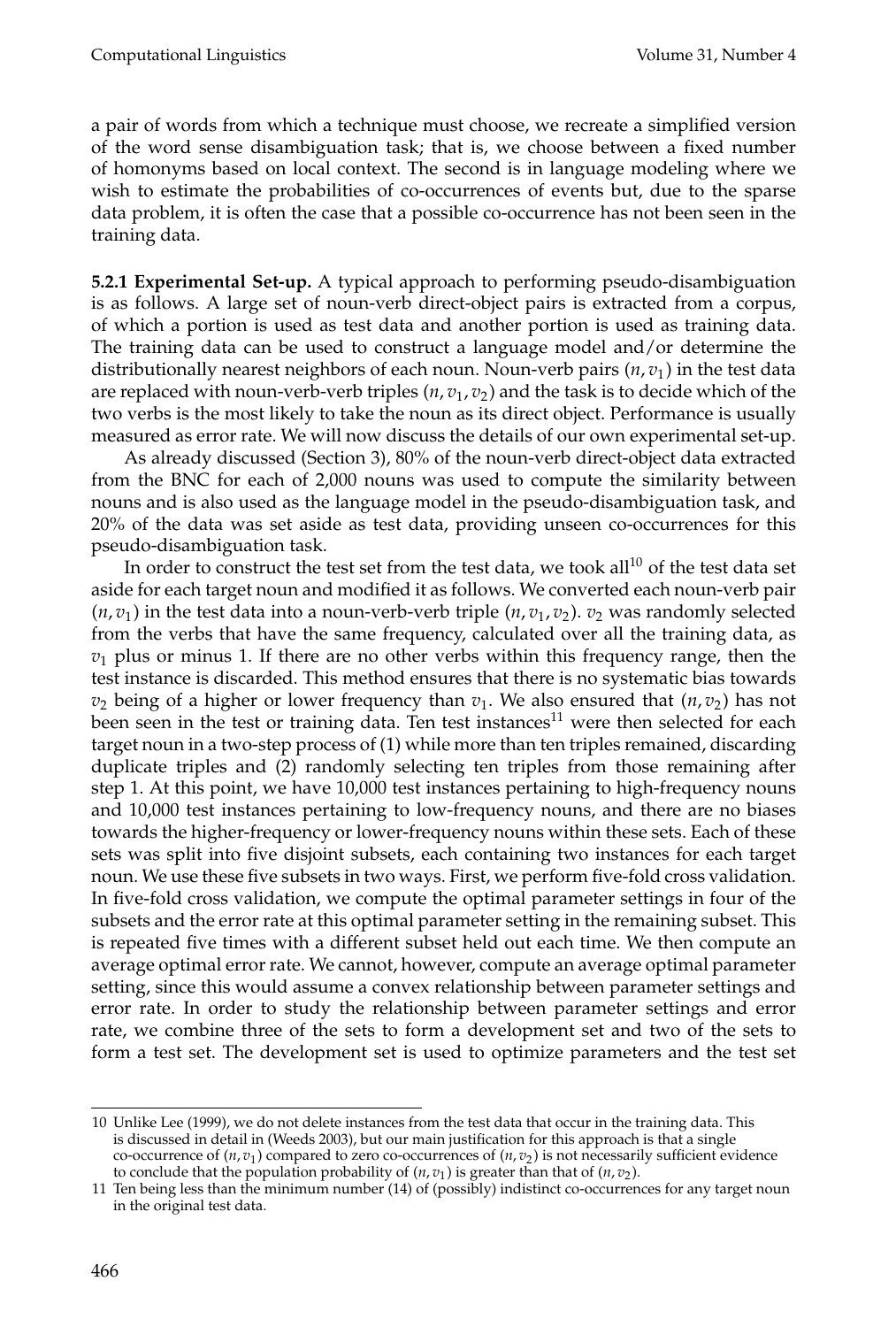to determine error rates at the optimal settings. In graphs showing the relationship between error rate and parameter settings, it is the error rate in this development set that is shown. In the case of the CRMs, the parameters that are optimized are  $β$ ,  $γ$ , and  $k$  (the number of nearest neighbors).<sup>12</sup> For the existing measures, the only parameter to be optimized is *k*.

Having constructed the test sets, the task is to take each test instance  $(n, v_1, v_2)$  and use the nearest neighbors of noun  $n$  (as computed from the training data) to decide which of  $(n, v_1)$  and  $(n, v_2)$  was the original co-occurrence. Each of *n's* neighbors, *m*, is given a vote that is equal to the difference in frequencies of the co-occurrences  $(m, v_1)$ and  $(m, v_2)$  and that it casts to the verb with which it occurs most frequently. Thus, we distinguish between cases where a neighbor occurs with each verb approximately the same number of times and where a neighbor occurs with one verb significantly more often than the other. The votes for each verb are summed over all of the *k* nearest neighbors of *n*, and the verb with the most votes wins. Performance is measured as error rate.

Error rate = 
$$
\frac{1}{T}
$$
  $\left(\# \text{ of incorrect choices } + \frac{\# \text{ of ties}}{2}\right)$  (51)

where *T* is the number of test instances and a tie results when the neighbors cannot decide between the two alternatives.

**5.2.2 Results.** In this section, we present results on the pseudo-disambiguation task for all of the CRMs described in Section 2. We also compare the results with the six existing distributional similarity measures (Section 4) and the two WordNet-based measures (Section 5.1).

A baseline for these experiments is the performance obtained by a technique that backs-off to the unigram probabilities of the verbs being disambiguated. By construction of the test set, this should be approximately 0.5. The actual empirical figures are 0.553 for the high-frequency noun test set and 0.586 for the low-frequency noun test set. The deviation from 0.5 is due to the unigram probabilities of the verbs not being exactly equal and to their being calculated over a larger data set than just the training data for the 2,000 target nouns. These baseline error-rates are also different from what is observed when all 1,999 potential neighbors are considered. In this case, we obtain an error rate of 0.6885 for the high-frequency noun test set and 0.6178 for the lowfrequency noun test set. These differences are due to the fact that the correct choice verb, but not the incorrect choice verb, has occurred, possibly many times, with the target noun in the training data, but a noun is not considered as a potential neighbor of itself.

The results are summarized in Table 6. The table gives the average optimal error rates for each measure, and for high- and low-frequency nouns, calculated using fivefold cross validation. For ease of comparison, the cross-validated average optimal error rates are illustrated in Figure 5. Standard deviation in the mean optimal error rate across the five folds was always less than 0.15 and thus differences greater than 0.028 are significant at the 99% level and differences greater than 0.012 are significant at the 90% level. From the results, we make the following observations.

<sup>12</sup> We also experimented with optimizing a similarity threshold *t*, but found that optimizing *k* gave better results (Weeds 2003).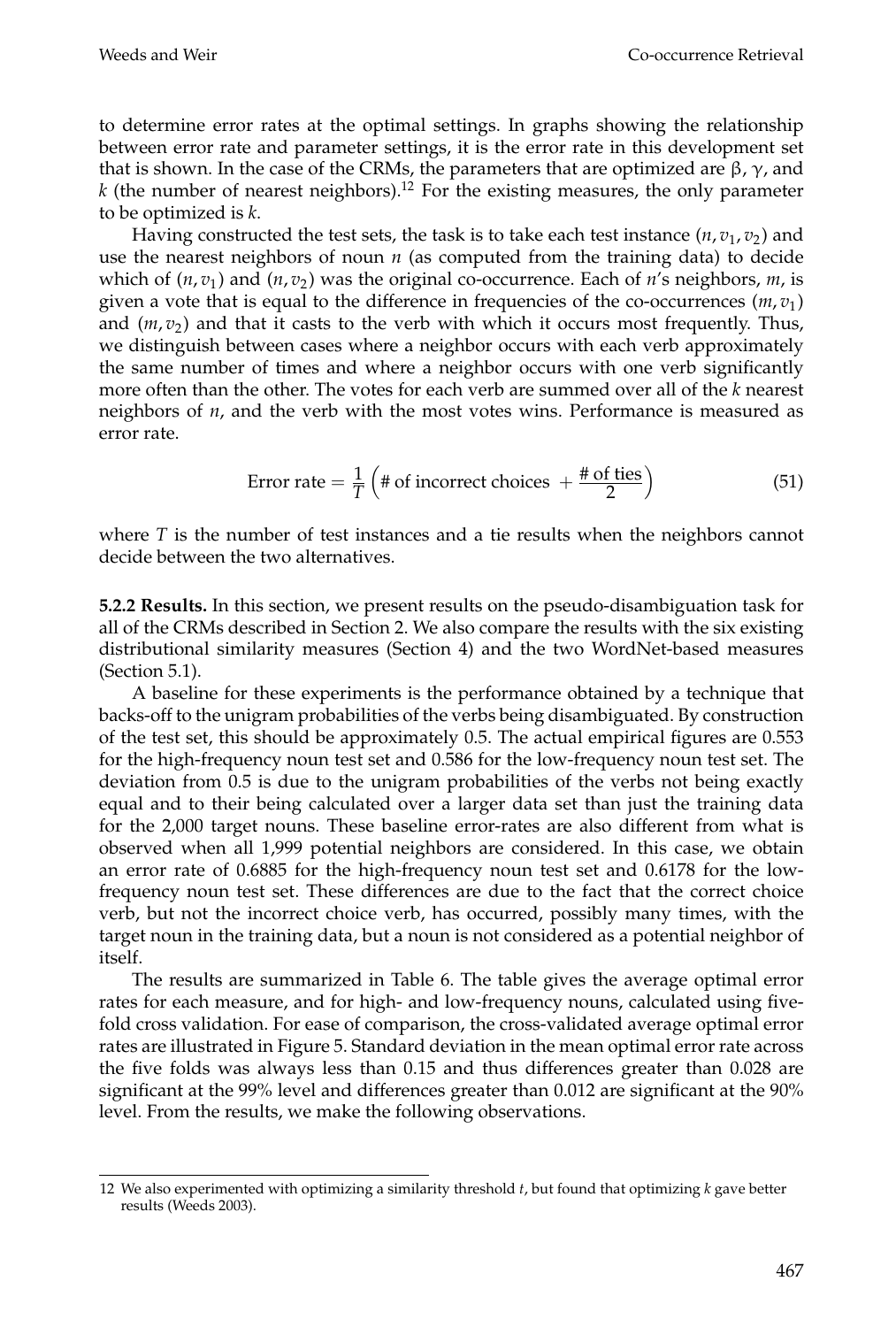| Nean optimal error rates using live-loid cross-validation (when optimizing k, y and p). |       |                |                   |                |       |  |  |  |  |  |
|-----------------------------------------------------------------------------------------|-------|----------------|-------------------|----------------|-------|--|--|--|--|--|
|                                                                                         |       | Noun Frequency | Measure           | Noun Frequency |       |  |  |  |  |  |
| Measure                                                                                 | high  | low            |                   | high           | low   |  |  |  |  |  |
| $sim_{type}^{add}$                                                                      | 0.196 | 0.197          | $sim_{type}^{dw}$ | 0.214          | 0.185 |  |  |  |  |  |
| $sim_{tok}^{add}$                                                                       | 0.219 | 0.241          | $sim_{tok}^{dw}$  | 0.234          | 0.202 |  |  |  |  |  |
| $sim_{mi}^{add}$                                                                        | 0.178 | 0.169          | $sim_{mi}^{dw}$   | 0.187          | 0.176 |  |  |  |  |  |
| $sim_{wmi}^{add}$                                                                       | 0.173 | 0.192          | $sim_{wmi}^{dw}$  | 0.171          | 0.192 |  |  |  |  |  |
| $sim_t^{add}$                                                                           | 0.154 | 0.172          | $sim_t^{dw}$      | 0.163          | 0.186 |  |  |  |  |  |
| $sim_z^{add}$                                                                           | 0.164 | 0.183          | $sim_z^{dw}$      | 0.167          | 0.193 |  |  |  |  |  |
| $sim_{allr}^{add}$                                                                      | 0.170 | 0.211          | $sim_{allr}^{dw}$ | 0.171          | 0.215 |  |  |  |  |  |
| $sim_{dice}$                                                                            | 0.215 | 0.204          | $sim_{jacc}$      | 0.215          | 0.204 |  |  |  |  |  |
| $dist_{L_1}$                                                                            | 0.234 | 0.202          | $dist_{\alpha 1}$ | 0.230          | 0.192 |  |  |  |  |  |
| $sim_{hind}$                                                                            | 0.201 | 0.18           | $sim_{lin}$       | 0.193          | 0.181 |  |  |  |  |  |
| $wn\_sim_{lin}$                                                                         | 0.295 | 0.294          | $wn\_dist_{IC}$   | 0.302          | 0.295 |  |  |  |  |  |
| baseline                                                                                | 0.553 | 0.586          |                   |                |       |  |  |  |  |  |

**Table 6** Mean optimal error rates using five-fold cross-validation (when optimizing *k*, γ and β).

First, the best measure appears to be the additive t-test based CRM. This significantly outperforms all but one (the z-test based CRM) of the other measures for highfrequency nouns. For low-frequency nouns, slightly higher performance is obtained using the additive MI-based CRM. This difference, however, is not statistically significant. Second, all of the distributional similarity measures perform considerably better than the WordNet-based measures<sup>13</sup> at this task for high- and low-frequency nouns. Third, for many measures, performance over high-frequency nouns is not significantly higher (and is in some cases lower) than over low-frequency nouns. This suggests that distributional similarity can be used in language modeling even when there is relatively little corpus data over which to calculate distributional similarity.

We now consider the effects of the different parameters on performance. Since we use the development set to determine the optimal parameters, we consider performance on the development set as each parameter is varied. Table 7 shows the optimized parameter settings in the development set, error rate at these settings in the development set, and error rate at these settings in the test set. For the CRMs, we considered how the performance varies with each parameter when the other parameters are held constant at their optimum values. Figure 6 shows how performance varies with  $β$ , and Figure 7 shows how performance varies with  $\gamma$  for the additive and difference-weighted t-test based and MI-based CRMs. For reference, the optimal error rates for the best performing existing distributional similarity measure (*simlin*) is also shown as a straight line on each graph.

We do not show the variation with respect to *k* for any of the measures, but this was fairly similar for all measures and is as would be expected. To begin with, considering

<sup>13</sup> However, for this task, in contrast to earlier work, *wn simlin* gives slightly, although insignificantly, better performance than  $wn\_dist_{IC}$ .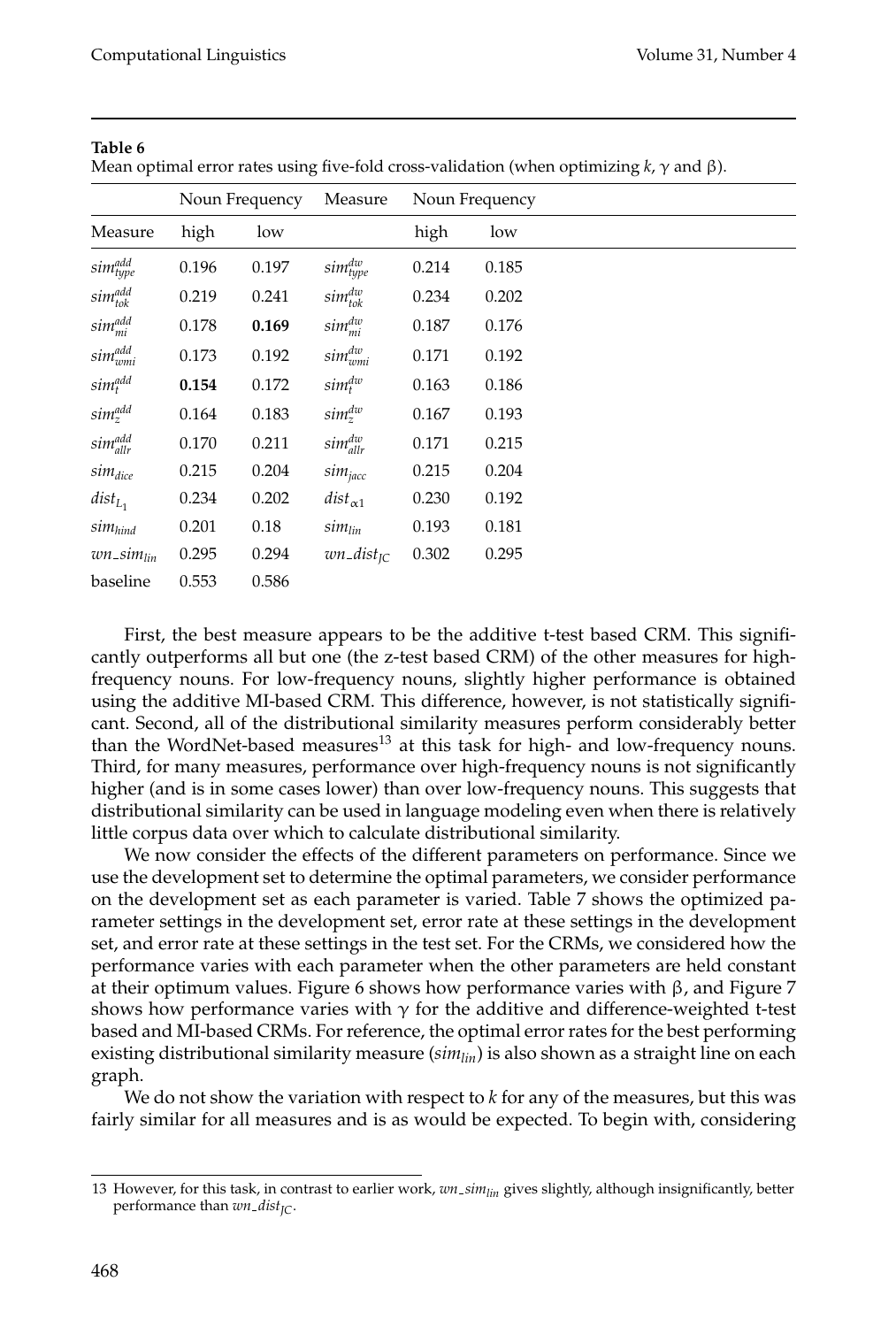

**Figure 5**

more neighbors increases performance, since more neighbors allow decisions to be made in a greater number of cases. However, when *k* increases beyond an optimal value, a greater number of these decisions will be in the wrong direction, since these words are not very similar to the target word, leading to a decrease in performance. In a small number of cases (when using the ALLR-based CRMs or the WMI-based CRMs for high frequency nouns), performance peaks at  $k = 1$ . This suggests that these measures may be very good at finding a few very close neighbors.

The majority of models, including the additive t-test based and additive MI-based CRMs, perform significantly better at low values of  $\gamma$  (0.25-0.5) and high values of  $\beta$ (around 0.8). This indicates that a potential neighbor with high-precision retrieval of informative features is more useful than one with high-recall retrieval. In other words, it seems that it is better to sacrifice being able to make decisions on every test instance with a small number of neighbors in favor of not having neighbors that predict incorrect verb co-occurrences. This also suggests why we saw fairly low performance by the  $\alpha$ skew divergence measure on this task, since it is closest to a high-recall setting in the additive t-test based model. The low values of  $\gamma$  indicate that a combination of precision and recall that is closer to a weighted arithmetic mean is generally better than one that is closer to an unweighted harmonic mean. However, this does not hold for the t-test based CRMs for low-frequency nouns. Here a higher value of  $\gamma$  is optimal, indicating that, in this case, requiring both recall and precision results in high performance.

## **6. Conclusions and Future Directions**

Our main contribution is the development of a framework, first presented in a preliminary form in Weeds and Weir (2003b), that is based on the concept of lexical substi-

Bar chart illustrating cross-validated optimal error rates for each measure when *k* is optimised.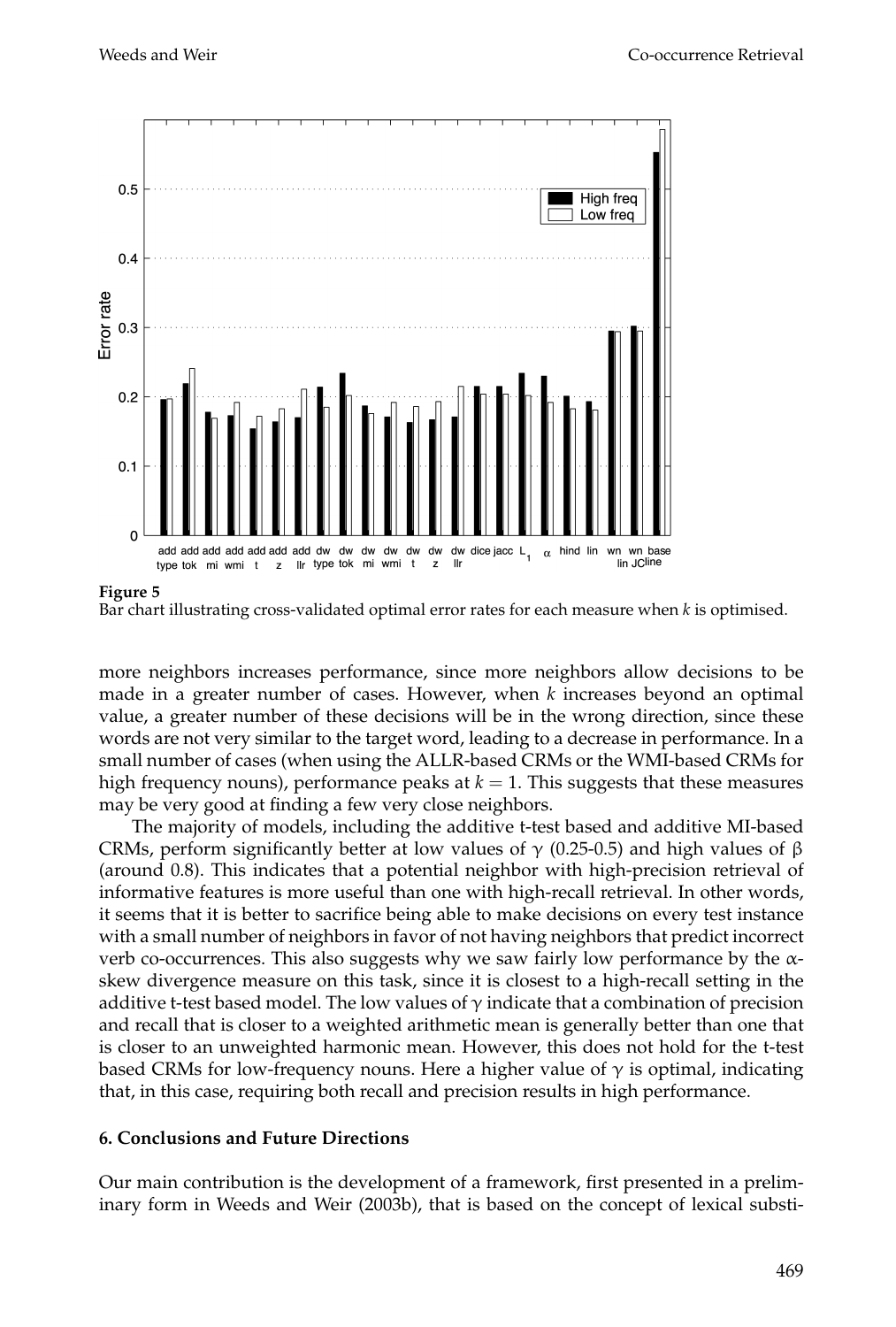#### **Table 7**

Summary of results on pseudo-disambiguation task when optimizing β, γ and *k*.

| Noun Frequency                |                  |                                                                                           |              |       |       |          |                 |                      |       |       |  |
|-------------------------------|------------------|-------------------------------------------------------------------------------------------|--------------|-------|-------|----------|-----------------|----------------------|-------|-------|--|
|                               | high<br>low      |                                                                                           |              |       |       |          |                 |                      |       |       |  |
|                               |                  | <b>Test</b><br>Optimal<br>Optimal<br>Devel.<br>Parameters<br>Parameters<br>Error<br>Error |              |       |       |          | Devel.<br>Error | <b>Test</b><br>Error |       |       |  |
| Measure                       | $\gamma$         | β                                                                                         | k            |       |       | $\gamma$ | β               | k                    |       |       |  |
| sim <sup>add</sup>            | 0.25             | 0.8                                                                                       | 150          | 0.193 | 0.193 | 0.25     | 0.75            | 100                  | 0.192 | 0.200 |  |
| sim <sup>add</sup>            | $\theta$         | $0.8\,$                                                                                   | 250          | 0.211 | 0.224 | 0.5      | 0.1             | 130                  | 0.234 | 0.233 |  |
| $sim_{mi}^{add}$              | 0.25             | 0.8                                                                                       | 170          | 0.175 | 0.186 | 0.5      | 0.8             | 120                  | 0.169 | 0.178 |  |
| sim <sup>add</sup>            | $0.0\,$          | $1.0\,$                                                                                   | $\mathbf{1}$ | 0.175 | 0.169 | 0.75     | 0.0             | 100                  | 0.183 | 0.182 |  |
| $sim_t^{add}$                 | 0.25             | $0.8\,$                                                                                   | 190          | 0.153 | 0.155 | 0.5      | 0.7             | 110                  | 0.165 | 0.176 |  |
| $sim_z^{add}$                 | 0.25             | $0.7\,$                                                                                   | 40           | 0.165 | 0.163 | $0.5\,$  | $1.0\,$         | 250                  | 0.174 | 0.188 |  |
| simadd                        | $0.0\,$          | 0.9                                                                                       | 1            | 0.170 | 0.169 | 0.25     | 0.6             | 90                   | 0.204 | 0.210 |  |
| $sim_{type}^{dw}$             | $\boldsymbol{0}$ | 0.6                                                                                       | 50           | 0.208 | 0.215 | 0.25     | 0.3             | 190                  | 0.177 | 0.188 |  |
| $sim_{tok}^{dw}$              | n/a              | n/a                                                                                       | 60           | 0.227 | 0.234 | n/a      | n/a             | 50                   | 0.194 | 0.206 |  |
| $sim_{mi}^{dw}$               | 0.25             | $0.8\,$                                                                                   | 100          | 0.181 | 0.193 | 0.5      | $0.7\,$         | 160                  | 0.172 | 0.173 |  |
| $sim_{wmi}^{dw}$              | $0.0\,$          | $0.0\,$                                                                                   | $1\,$        | 0.172 | 0.170 | 0.25     | 0.1             | 450                  | 0.183 | 0.190 |  |
| $sim_t^{dw}$                  | $0.5\,$          | $0.8\,$                                                                                   | 120          | 0.156 | 0.165 | 0.75     | 0.6             | 250                  | 0.179 | 0.187 |  |
| $sim_z^{dw}$                  | $0.5\,$          | $0.7\,$                                                                                   | $50\,$       | 0.166 | 0.171 | 0.75     | 0.9             | 400                  | 0.187 | 0.199 |  |
| $sim_{allr}^{dw}$             | 0.0              | 0.9                                                                                       | $\mathbf{1}$ | 0.171 | 0.169 | 0.5      | 1.0             | 180                  | 0.208 | 0.212 |  |
| $\mathit{sim}_{\mathit{lin}}$ | n/a              | n/a                                                                                       | 50           | 0.190 | 0.199 | n/a      | n/a             | 80                   | 0.179 | 0.186 |  |

tutability. Here, we cast the problem of measuring distributional similarity as one of *co-occurrence retrieval* (CR), for which we can measure precision and recall by analogy with the way they are measured in document retrieval. This CR framework has then allowed us to systematically explore various characteristics of distributional similarity measures.

First, we asked whether lexical substitutability is necessarily symmetric. To this end, we have explored the merits of symmetry and asymmetry in a similarity measure by varying the relative importance attached to precision and recall. We have seen that as the distribution of word B moves away from being identical to that of word A, its *similarity* with A can decrease along one or both of two dimensions. When B occurs in contexts that word A does not, precision is lost but B may remain a high-recall neighbor of word A. When B does not occur in contexts that A does, recall is lost but B may remain a high-precision neighbor of word A. Through our experimental work, which is more thorough than that presented in Weeds and Weir (2003b), we have shown that the kind of neighbor preferred appears to depend on the application in hand. High-precision neighbors were more useful in the language modeling task of pseudo-disambiguation and high-recall neighbors were more highly correlated with WordNet-derived neighbor sets. Thus, similarity appears to be inherently asymmetric. Further, it would seem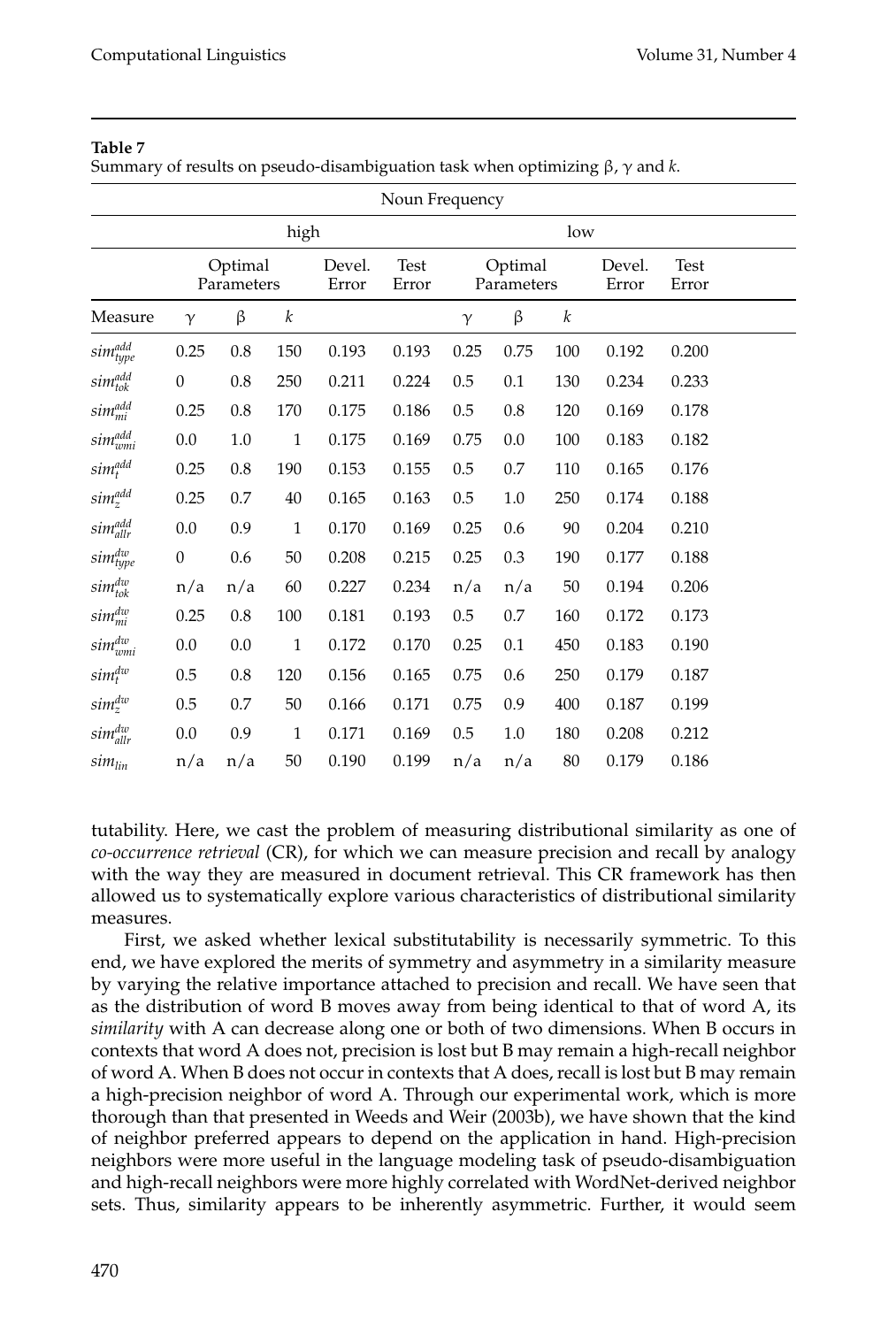

**Figure 6** Performance of CRMs with respect to β (at optimal values of *k* and γ).

unlikely that any single, unparameterized measure of distributional similarity would be able to do better on both tasks.

Second, we asked whether all contexts are equally important in the calculation of distributional similarity. To this end, we have explored the way in which frequency information is utilized using different co-occurrence retrieval models (CRMs). Using different weight functions, we have investigated the relative importance of different co-occurrence types. In earlier work (Weeds and Weir 2003b), we saw that using MI to weight features gave improved performance on the two evaluation tasks over typebased or token-based CRMs. Here, we have seen that further gains can be made by using the t-test as a weight function. This leads to significant improvements on the pseudodisambiguation task for all nouns and marginal improvements on the WordNet prediction task for low-frequency nouns. To some extent, this supports the findings of Curran and Moens (2002), who investigated a number of weight functions for distributional similarity and showed that the t-test performed better than a number of other weight functions including MI.

Third, we asked whether it is necessary to consider the difference in extent to which each word appears in each context. To this end, we have herein proposed difference-



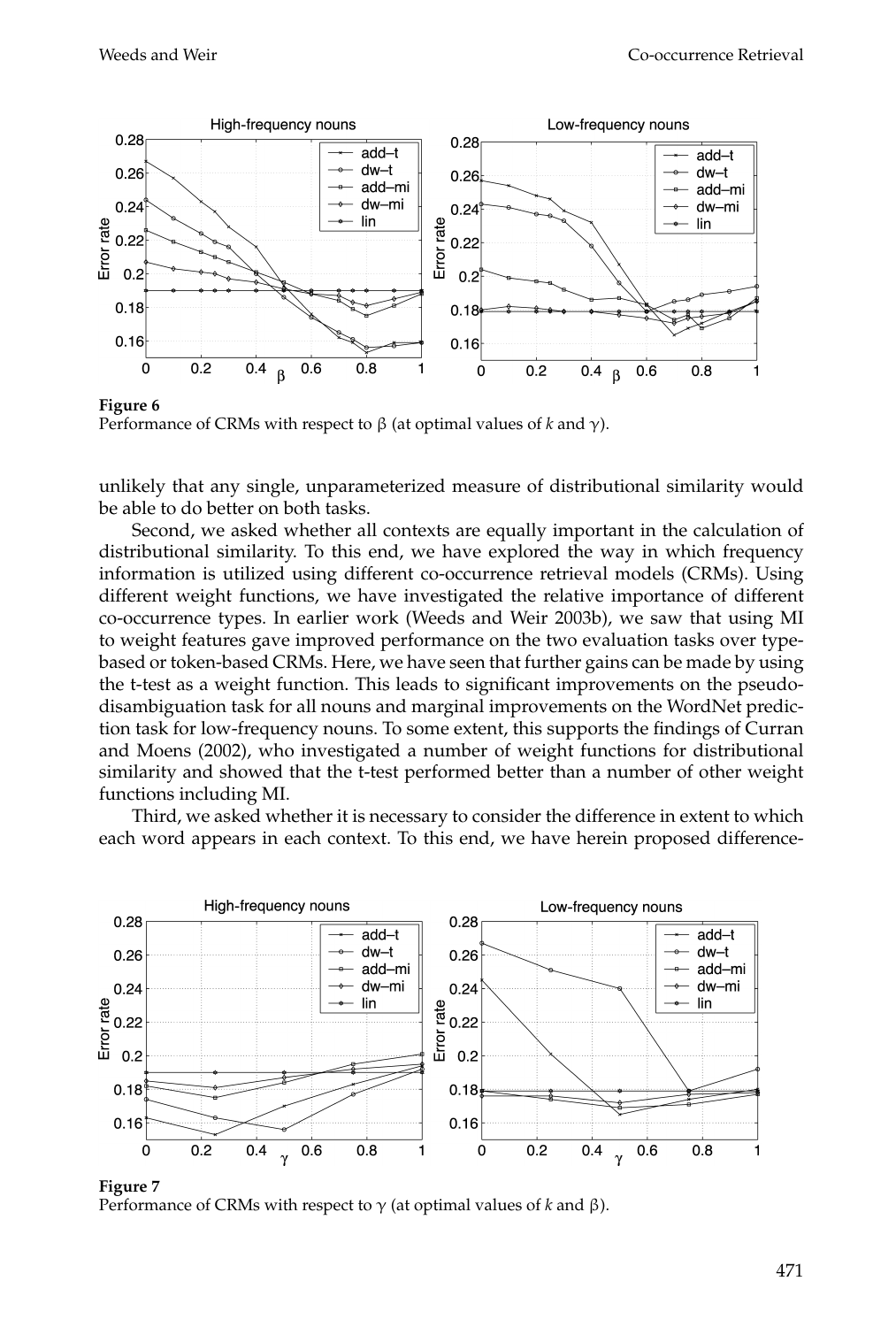weighted versions of each model in which the similarity of two words in respect of an individual feature is defined using the same principles that we use to define the similarity of two words in respect of all their features. We have compared these difference-weighted CRMs to their additive counterparts and shown that differenceweighting does not seem to be a major factor and does not improve results when using the best-performing CRMs.

Another important contribution of this work on co-occurrence retrieval is a better understanding of existing distributional similarity measures. By comparing existing measures with the CR framework, we can analyze their CR characteristics. As discussed in Weeds and Weir (2003b), the Dice Coefficient and Jaccard's Coefficient are exactly simulated by  $\gamma = 1$  in the additive type-based model and Lin's Measure is almost equivalent to the harmonic mean of precision and recall in the additive MI-based model. Here, we also show that the  $L_1$  Norm is exactly simulated by the (unparameterized) difference-weighted token-based model, Hindle's Measure is exactly simulated by  $\gamma = 0$ ,  $\beta = 0$  in the additive MI-based model, and the α-skew divergence measure is most similar to high-recall settings in the additive t-test based CRM. Knowing that Lin's Measure is almost equivalent to the harmonic mean of precision and recall in the additive MI-based model explains why this measure does badly on the WordNet prediction task for low-frequency nouns. We have seen that recall is more important than precision in the WordNet prediction task, whereas the nearest neighbors of a target noun according to Lin's Measure have both high precision and high recall. Conversely, knowing that the  $\alpha$ -skew divergence measure is most closely approximated by highrecall settings in the additive t-test based model explains why this measure performs poorly on the pseudo-disambiguation task, since we have seen that high precision is required for optimal performance on this task.

Finally, our evaluation of measures has been performed over a set of 2,000 nouns, and we have shown that the performance of distributional similarity techniques for low-frequency nouns is not significantly lower than for high-frequency nouns. This suggests that distributional techniques might be used even when there is relatively little data available. In the distributional domain, this means that we can use probability estimation techniques for rare words with greater confidence. In the semantic domain, we might be able to use distributional techniques to extend existing semantic resources to cover rare or new words or automatically generate domain-, genre-, or dialect-specific resources.

There are a number of major directions in which this work can be extended. First, although the set of CRMs defined here is more extensive than that defined in Weeds and Weir (2003b), it is still not exhaustive, and other models might be proposed. Further, it would be interesting to combine CRMs with the feature reweighting scheme of Geffet and Dagan (2004). These authors compare distributional similarity scores with human judgments of semantic entailment and show that substantial (approximately 10%) improvements over using Lin's Measure can be achieved by first calculating similarity using Lin's Measure and then recalculating similarity using a relative feature focus score, which indicates how many of a word's nearest neighbors shared that feature.

Second, there are other potential application-based tasks that could be used to evaluate CRMs and distributional similarity methods in general. In particular, we see potential for the use of distributional similarity methods in prepositional phrase attachment ambiguity resolution. This task has been previously tackled using semantic classes to predict what is ultimately distributional information. Accordingly, we believe that it should be possible to do better using the CR framework.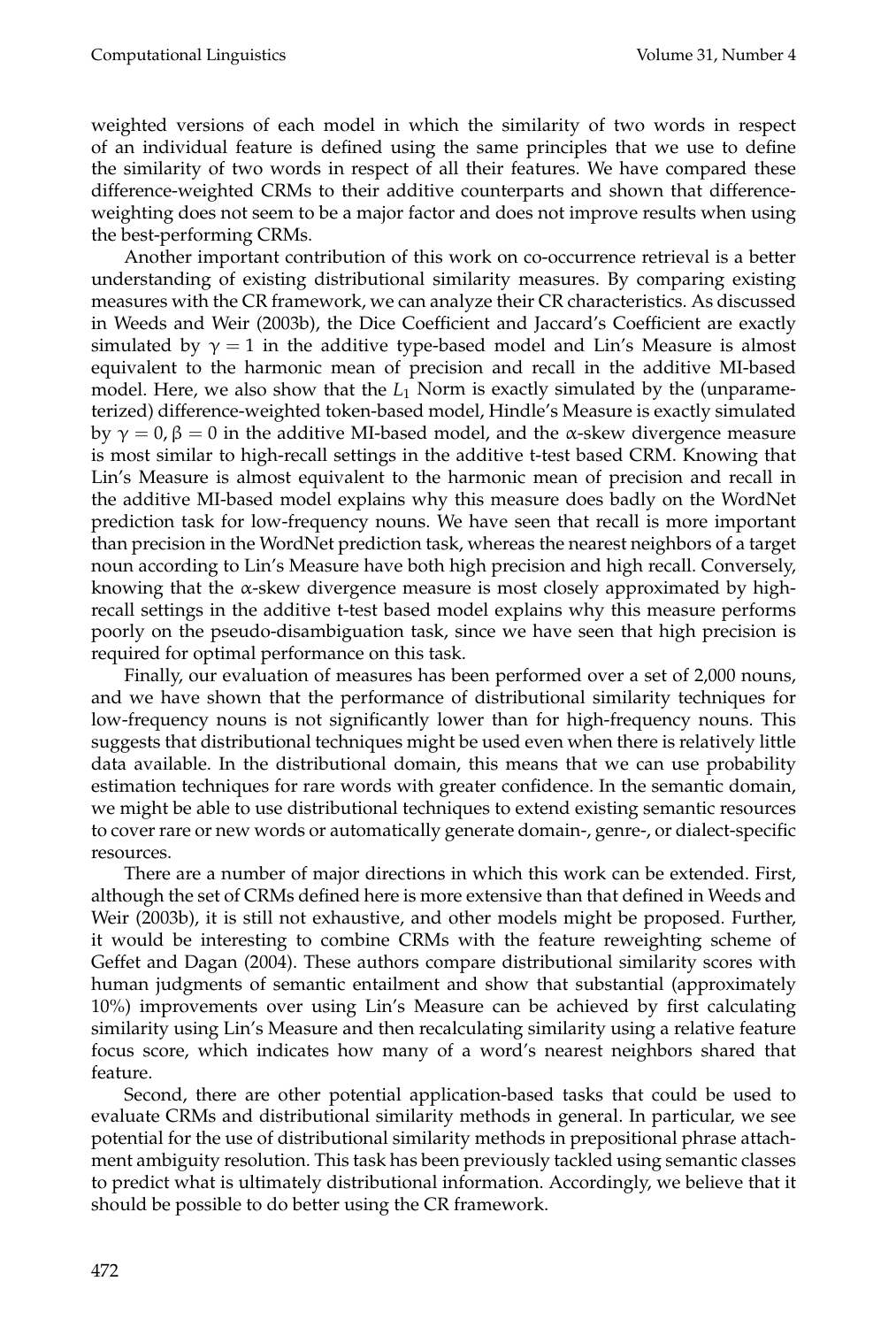Finally, in order to be able to truly rival manually generated thesauri, distributional techniques need to be able to distinguish between different semantic relations such as synonymy, antonymy, and hyponymy. These are important linguistic distinctions, particularly in the semantic domain, since we are unlikely, say, to want to replace a word with its antonym. Weeds, Weir, and McCarthy (2004) give preliminary results on the the use of precision and recall to distinguish between hypernyms and hyponyms in sets of distributionally related words.

## **Acknowledgments**

This research was supported by an Engineering and Physical Sciences Research Council (EPSRC) studentship to the first author. The authors would like to thank John Carroll, Mirella Lapata, Adam Kilgarriff, Bill Keller, Steve Clark, James Curran, Darren Pearce, Diana McCarthy, and Mark McLauchlan for helpful discussions and insightful comments throughout the course of the research. We would also like to thank the anonymous reviewers of this paper for their comments and suggestions.

## **References**

- Bernard, John R. L., editor. 1990. *The Macquarie Encyclopedic Thesaurus*. The Macquarie Library, Sydney, Australia.
- Briscoe, Edward and John Carroll. 1995. Developing and evaluating a probabilistic LR parser of part-of-speech and punctuation labels. In *Proceedings of the 4th ACL/SIGDAT International Workshop on Parsing Technologies*, pages 48–58, Cambridge, MA.
- Brown, Peter F., Vincent J. Della Pietra, Peter V. deSouza, Jenifer C. Lai, and Robert L. Mercer. 1992. Class-based n-gram models of natural language. *Computational Linguistics*, 18(4):467–479.
- Budanitsky, Alexander. 1999. *Lexical Semantic Relatedness and its Application in Natural Language Processing*. Ph.D. thesis, University of Toronto, Ontario.
- Budanitsky, Alexander and Graeme Hirst. 2001. Semantic distance in WordNet: An experimental, application-oriented evaluation of five measures. In *Proceedings of the NAACL-01 Workshop on WordNet and Other Lexical Resources*, Pittsburgh, PA.
- Caraballo, Sharon. 1999. Automatic construction of a hypernym-labelled noun hierarchy from text. In *Proceedings of the 37th Annual Meeting of the Association for Computational Linguistics (ACL-99)*, pages 120–126, College Park, MA.
- Carroll, John and Edward Briscoe. 1996. Apportioning development effort in a probabilistic LR parsing system through

evaluation. In *Proceedings of the ACL/ SIGDAT Conference on Empirical Methods in Natural Language Processing (EMNLP96)*, pages 92–100, Santa Cruz, CA.

- Church, Kenneth W., William Gale, Patrick Hanks, Donald Hindle, and Rosamund Moon. 1994. Lexical substitutability. In B. T. S. Atkins and A. Zampolli, editors. *Computational Approaches to the Lexicon*. Oxford University Press, Oxford, pages 153–177.
- Church, Kenneth W. and Patrick Hanks. 1989. Word association norms, mutual information and lexicography. In *Proceedings of the 27th Annual Conference of the Association for Computational Linguistics (ACL-89)*, pages 76–82, Vancouver, British Columbia.
- Clark, Stephen and David Weir. 2000. A class-based probabilistic approach to structural disambiguation. In *Proceedings of the 18th International Conference on Computational Linguistics (COLING-00)*, pages 194–200, Saarbrucken, Germany.
- Clark, Stephen and David Weir. 2002. Class-based probability estimation using a semantic hierarchy. *Computational Linguistics*, 28(2):187–206.
- Cover, T. M. and J. A. Thomas. 1991. *Elements of Information Theory*. Wiley, New York.
- Curran, James R. and Marc Moens. 2002. Improvements in automatic thesaurus extraction. In *Proceedings of the ACL-SIGLEX Workshop on Unsupervised Lexical Acquisition*, pages 59–67, Philadelphia, PA.
- Dagan, Ido, Lillian Lee, and Fernando Pereira. 1999. Similarity-based models of word co-occurrence probabilities. *Machine Learning Journal*, 34(1–3):43–69.
- Dagan, Ido, S. Marcus, and S. Markovitch. 1993. Contextual word similarity and estimation from sparse data. In *Proceedings of the 35th Annual Meeting of the Association for Computational Linguistics (ACL-93)*, pages 56–63, Columbus, OH.
- Even-Zohar, Yair and Dan Roth. 2000. A classification approach to word prediction.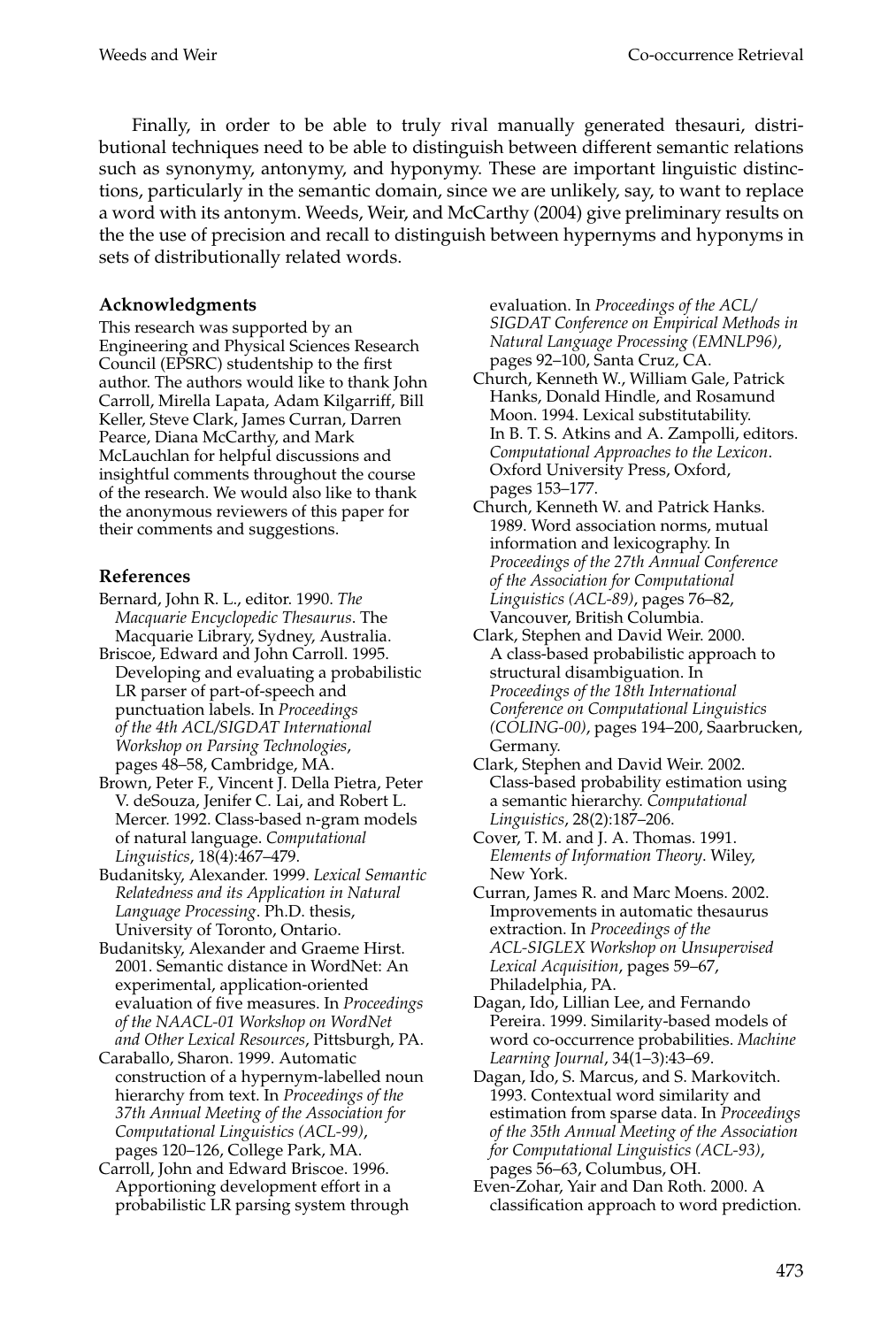In *Proceedings of the 1st Conference of the North American Chapter of the Association for Computational Linguistics (NAACL-00)*, pages 124–131, Pittsburg, PA.

- Fellbaum, Christiane, editor. 1998. *WordNet: An Electronic Lexical Database*. MIT Press, Cambridge, MA.
- Firth, John Rupert. 1957. A synopsis of linguistic theory 1930-1955. In *Studies in Linguistic Analysis*, pages 1–32, Philogical Society, Oxford. Reprinted in Palmer, F. (ed.), 1968 *Selected Papers of J. R. Firth*, Longman, Harlow.
- Fontenelle, Thierry, Walter Bruls, Luc Thomas, Tom Vanallemeersch, and Jacques Jansen. 1994. DECIDE, MLAP-Project 93-19, deliverable D-1a: a survey of collocation extraction tools. Technical report, University of Liege, Belgium.
- Frakes, W. B. and R. Baeza-Yates, editors. 1992. *Information Retrieval, Data Structures and Algorithms*. Prentice Hall, New York.
- Fung, Pascale and Kathleen McKeown. 1997. A technical word- and term-translation aid using noisy parallel corpora across language groups. *Machine Translation*, 12(1–2):53–87.
- Gale, William, Kenneth W. Church, and David Yarowsky. 1992. Work on statistical methods for word sense disambiguation. In *Working notes of the AAAI symposium on probabilistic approaches to natural language*, pages 54–60, Menlo Park, CA.
- Geffet, Maayan and Ido Dagan. 2004. Feature vector quality and distributional similarity. In *Proceedings of the 20th International Conference on Computational Linguistics (COLING-04)*, pages 247–253, Geneva, Switzerland.
- Golding, Andrew R. and Dan Roth. 1999. A winnow-based approach to contextsensitive spelling correction. *Machine Learning*, 34(1–3):182–190.
- Grefenstette, Gregory. 1994. Corpus-derived first-, second- and third-order word affinities. In *Proceedings of Euralex*, pages 279–290, Amsterdam, Holland.
- Harris, Zelig S. 1968. *Mathematical Structures of Language*. John Wiley, New York.
- Hindle, Donald. 1990. Noun classification from predicate-argument structures. In *Proceedings of the 28th Annual Meeting of the Association for Computational Linguistics (ACL-1990)*, pages 268–275, Pittsburgh, PA.
- Hindle, Donald and Mats Rooth. 1993. Structural ambiguity and lexical relations. *Computational Linguistics*, 19(1):103–120.
- Jiang, Jay J. and David W. Conrath. 1997. Semantic similarity based on corpus

statistics and lexical taxonomy. In *Proceedings of the International Conference on Research in Computational Linguistics (ROCLING X)*, Taiwan.

- Kaufman, Leonard and Peter J. Rousseeuw. 1990. *Finding Groups in Data: An Introduction to Cluster Analysis*. John Wiley, New York.
- Kilgarriff, Adam. 2003. Thesauruses for natural language processing. In *Proceedings of the Joint Conference on Natural Language Processing and Knowledge Engineering*, pages 5–13, Beijing, China.
- Kilgarriff, Adam and Colin Yallop. 2000. What's in a thesaurus. In *Second Conference on Language Resources and Evaluation (LREC-00)*, pages 1371–1379, Athens.
- Kullback, S. and R.A. Leibler. 1951. On information and sufficiency. *Annals of Mathematical Statistics*, 22:79–86.
- Lee, Lillian. 1999. Measures of distributional similarity. In *Proceedings of the 37th Annual Meeting of the Association for Computational Linguistics (ACL-1999)*, pages 23–32, College Park, MA.
- Lee, Lillian. 2001. On the effectiveness of the skew divergence for statistical language analysis. *Artificial Intelligence and Statistics*, pages 65–72.
- Li, Hang. 2002. Word clustering and disambiguation based on co-occurrence data. *Natural Language Engineering*, 8(1):25–42.
- Li, Hang and Naoki Abe. 1998. Generalizing case frames using a thesaurus and the MDL principle. *Computational Linguistics*, 24(2):217–244.
- Lin, Dekang. 1997. Using syntactic dependency as local context to resolve word sense ambiguity. In *Proceedings of the 35th Annual Meeting of the Association for Computational Linguistics and 8th Conference of the European Chapter of the Association for Computational Linguistics (ACL-97)*, pages 64–71, Madrid, Spain.
- Lin, Dekang. 1998a. Automatic retrieval and clustering of similar words. In *Proceedings of the 36th Annual Meeting of the Association for Computational Linguistics and the 17th International Conference on Computational Linguistics (COLING-ACL '98)*, pages 768–774, Montreal, Quebec.
- Lin, Dekang. 1998b. An information-theoretic definition of similarity. In *Proceedings of International Conference on Machine Learning*, Madison, WI.
- Lin, Dekang, Shaojun Zhao, Lijuan Qin, and Ming Zhou. 2003. Identifying synonyms